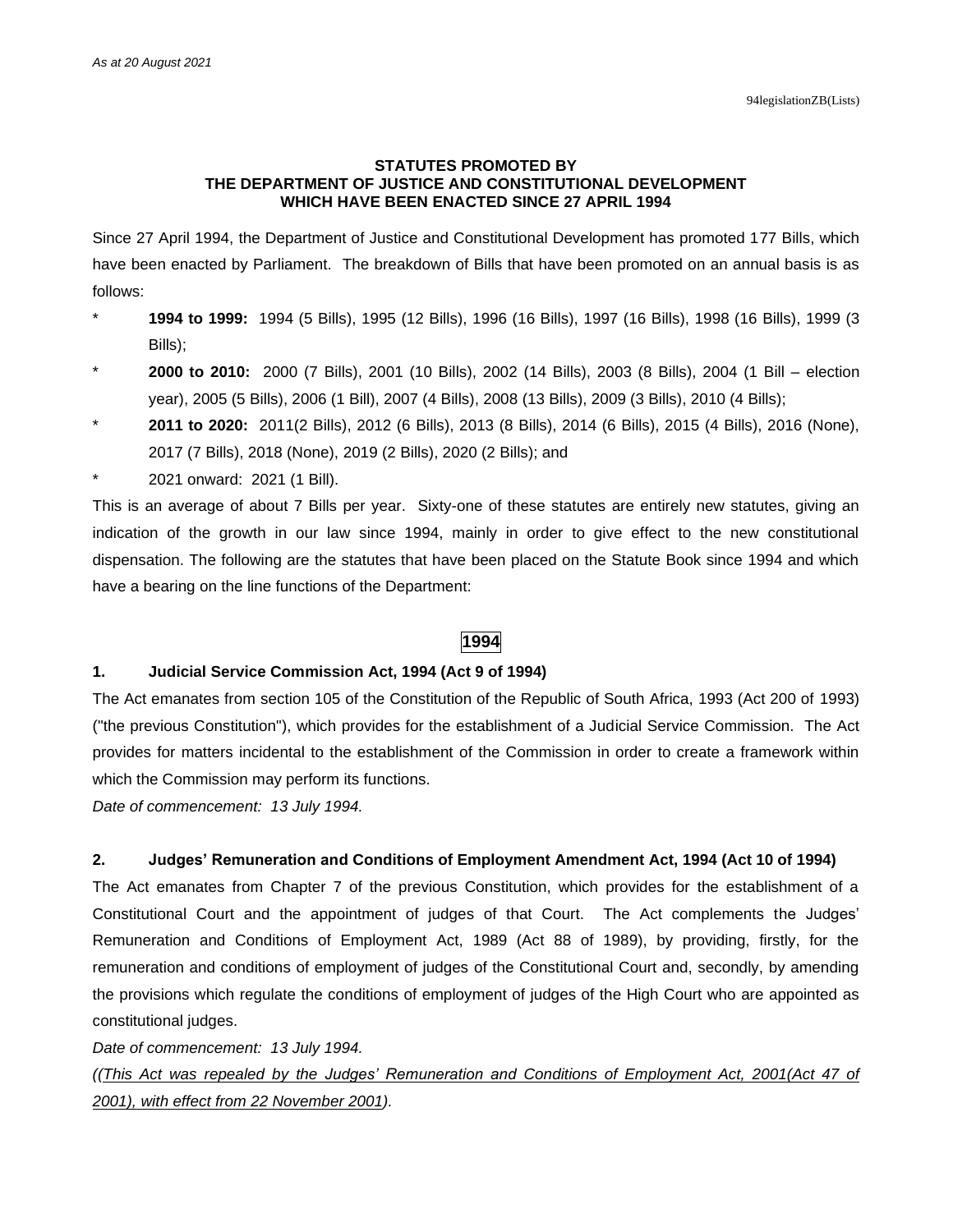# **3. Public Protector Act, 1994 (Act 23 of 1994)**

The Act arises from the provisions of Chapter 8 of the previous Constitution, in terms of which the office of Public Protector is established. The previous Constitution envisaged an Act of Parliament which prescribes the remuneration and other terms and conditions of employment of the Public Protector, determines the immunities, privileges, powers and functions of the Public Protector and his of her staff and regulates the appointment of such staff and incidental matters.

*Date of commencement: 25 November 1994.*

# **4. Human Rights Commission Act, 1994 (Act 54 of 1994)**

The Act emanates from sections 115 to 118 of the previous Constitution and amongst others, provides for the establishment, appointment of members, powers, functions, staff and reports of the Human Rights Commission. The objects of the Commission can be summarised as the protection and promotion of fundamental rights.

*Date of commencement: Sections 1, 6, 11 to 13 and 16 to 20: 15 September 1995. Remaining sections: 17 May 1996.*

This Act will, upon implementation of the South African Human Rights Commission Act, 2013 (Act 40 of 2013), be repealed by that Act (see no. 152 hereunder).

# **5. Admission of Advocates Amendment Act, 1994 (Act 55 of 1994)**

The object of this Amendment Act was to abolish the statutory requirement in section 3 of the Admission of Advocates Act, 1964 (Act 74 of 1964), relating to Latin.

*Date of commencement: 2 December 1994.*

# **1995**

# **6. Recognition of Foreign Legal Qualifications and Practice Amendment Act, 1995 (Act 10 of 1995)**

The principal Act provided that, in certain circumstances, exiles returning from abroad with foreign legal qualifications could be exempted from certain requirements in terms of the Admission of Advocates Act, 1964 (Act 74 of 1964), and the Attorneys Act, 1979 (Act 53 of 1979). The Amendment Act extended the principal Act to include, for example, spouses and children of these exiles.

*Date of commencement: 2 June 1995.*

*(The principal Act ceased to have effect on 31 March 1998.)*

# **7. Constitutional Court Complementary Act, 1995 (Act 13 of 1995)**

The Constitutional Court Complementary Act, 1995, contains various administrative provisions relating to the functioning of the Constitutional Court.

*Date of commencement: 14 June 1995.*

# **8. Insolvency Amendment Act, 1995 (Act 32 of 1995)**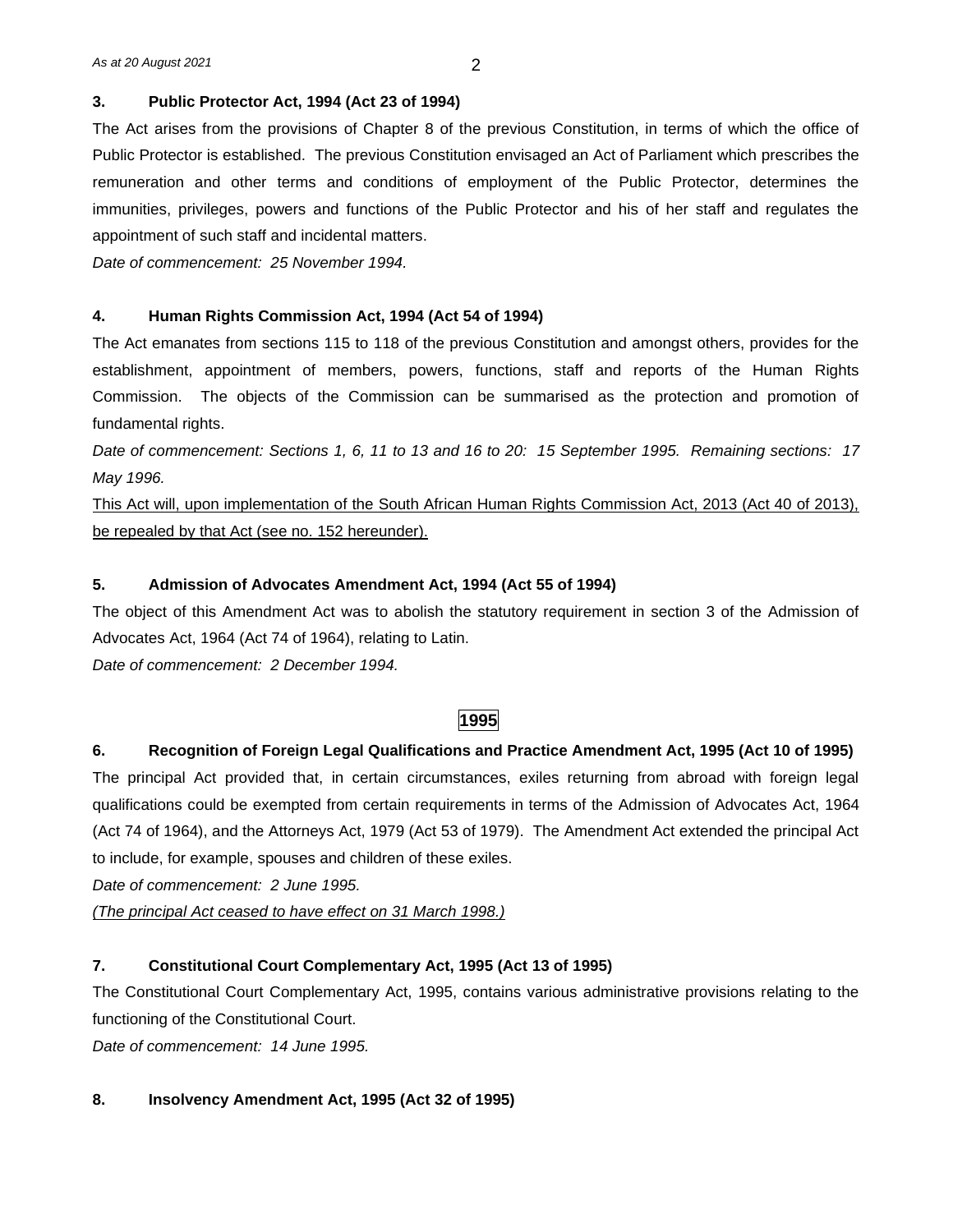The Insolvency Amendment Act, 1995, emanates from a report of the South African Law Reform Commission and is aimed at protecting the financial markets in the event of the insolvency of participants in the market. *Date of commencement: 21 July 1995.*

# **9. Admission of Legal Practitioners Amendment Act, 1995 (Act 33 of 1995)**

The Admission of Legal Practitioners Amendment Act, 1995, abolished the statutory requirements in respect of English and Afrikaans.

*Date of commencement: 19 July 1995.*

# **10. Promotion of National Unity and Reconciliation Act, 1995 (Act 34 of 1995)**

The Promotion of National Unity and Reconciliation Act, 1995, arises from the post-amble of the previous Constitution and provides among others for the establishment and appointment of a Truth and Reconciliation Commission.

*The Act, with the exception sections 3, 4(a) to (f), 4(h), 5(e) to (g), 5(i), 5(k), 5(m), 11, 14, 15, 18 to 22, 25 to 27, 29 to 34, 37, 43, 44, 47 and 48, was implemented on 1 December 1995, while the above-mentioned sections, excluding section 48, were implemented on 10 April 1996. Section 48 was implemented on 1 June 1996. Sections 47A, 47B and 47C, which were inserted into the Act by the Promotion of National Unity and Reconciliation Amendment Act, 2003 (Act 23 of 2003), were implemented on 1 October 2003.* 

## **11. Investigation of Serious Economic Offences Amendment Act, 1995 (Act 46 of 1995)**

The Act amended section 6 of the principal Act to bring its investigation, search and seizure provisions in line with the previous Constitution.

*Date of commencement: 20 September 1995.*

# **12. Right of Appearance in Courts Act, 1995 (Act 62 of 1995)**

The Act provides by way of legislation for the appearance of legal practitioners in the courts and allows attorneys in certain circumstances to appear in the High Court.

*Date of commencement: 1 November 1995.*

#### **13. Criminal Procedure Second Amendment Act, 1995 (Act 75 of 1995)**

The Amendment Act emanates from a report of the South African Law Reform Commission following an indepth investigation by it on the law of bail in South Africa. The provisions of the Criminal Procedure Act, 1977 (Act 51 of 1977), relating to bail were amended, among others, to bring them in line with Chapter 3 of the previous Constitution and to make improvements on existing provisions in this regard. *Date of commencement: 21 September 1995.*

#### **14. Interception and Monitoring Prohibition Amendment Act, 1995 (Act 77 of 1995)**

The principal Act provides that only judges discharged from active service could be designated to authorise the interception of articles and to monitor conversations in terms of the principal Act. Because of problems in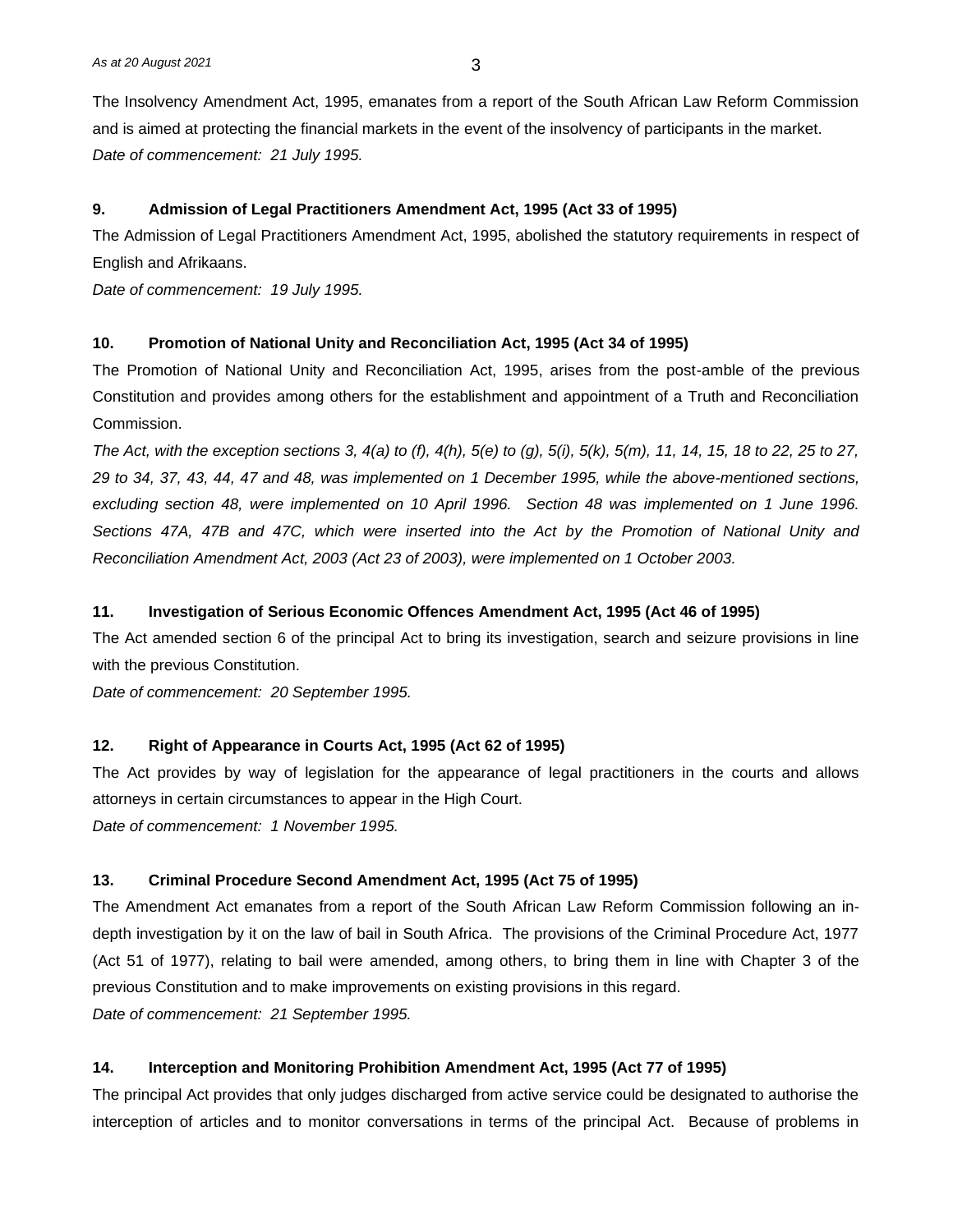practice, namely that "retired" judges may not always be available to carry out this function, the definition of "judge" was extended to include judges still in active service.

*Date of commencement: 6 October 1995.*

#### **15. Judicial Matters Amendment Act, 1995 (Act 85 of 1995)**

The Amendment Act provides for the inclusion of all magistrates, including magistrates in the former territories, under the jurisdiction of the Magistrates Act, 1993 (Act 90 of 1993). *Date of commencement: 1 December 1995.*

# **16. State of Emergency Act, 1995 (Act 86 of 1995)**

The State of Emergency Act, 1995, emanates from Chapter 3 of the previous Constitution and provides for the procedures to be followed regarding the declaration of a state of emergency.

*Date of commencement: 6 October 1995.* 

*((This Act was repealed by the State of Emergency Act, 1997 (Act 64 of 1997), with effect from 21 November 1997))*

#### **17. Promotion of National Unity and Reconciliation Amendment Act, 1995 (Act 87 of 1995)**

This Amendment Act makes provision for certain technical amendments and improvements to the English and Afrikaans texts of the principal Act.

*Date of commencement: 16 October 1995.*

# **1996**

#### **18. Justice Laws Rationalisation Act, 1996 (Act 18 of 1996)**

The Justice Laws Rationalisation Act, 1996, provides for uniform laws regarding judicial matters throughout the Republic of South Africa (by making the laws regarding judicial matters which were in force in the area of the former Republic of South Africa, applicable throughout the national territory, and by repealing laws regarding judicial matters which were in force in the former TBVC states and self-governing territories.).

*Date of commencement: 1 April 1997. The Bophuthatswana Ombudsman legislation was repealed with effect from 1 April 1999. The Transkei and QwaQwa Ombudsman legislation was repealed with effect from 1 August 2000.*

#### **19. National Youth Commission Act, 1996 (Act 19 of 1996)**

The National Youth Commission Act, 1996, makes provision for a framework within which a National Youth Commission can function. The principal objects of the National Youth Commission are to generate a national plan that utilises available resources and expertise for the development of the youth and to assist in the creation and implementation of a national youth policy.

*Date of commencement: 19 June 1996. (NOTE: The Act was repealed by section 22 of the National Youth Development Agency Act, 2008 (Act No. 54 of 2008))*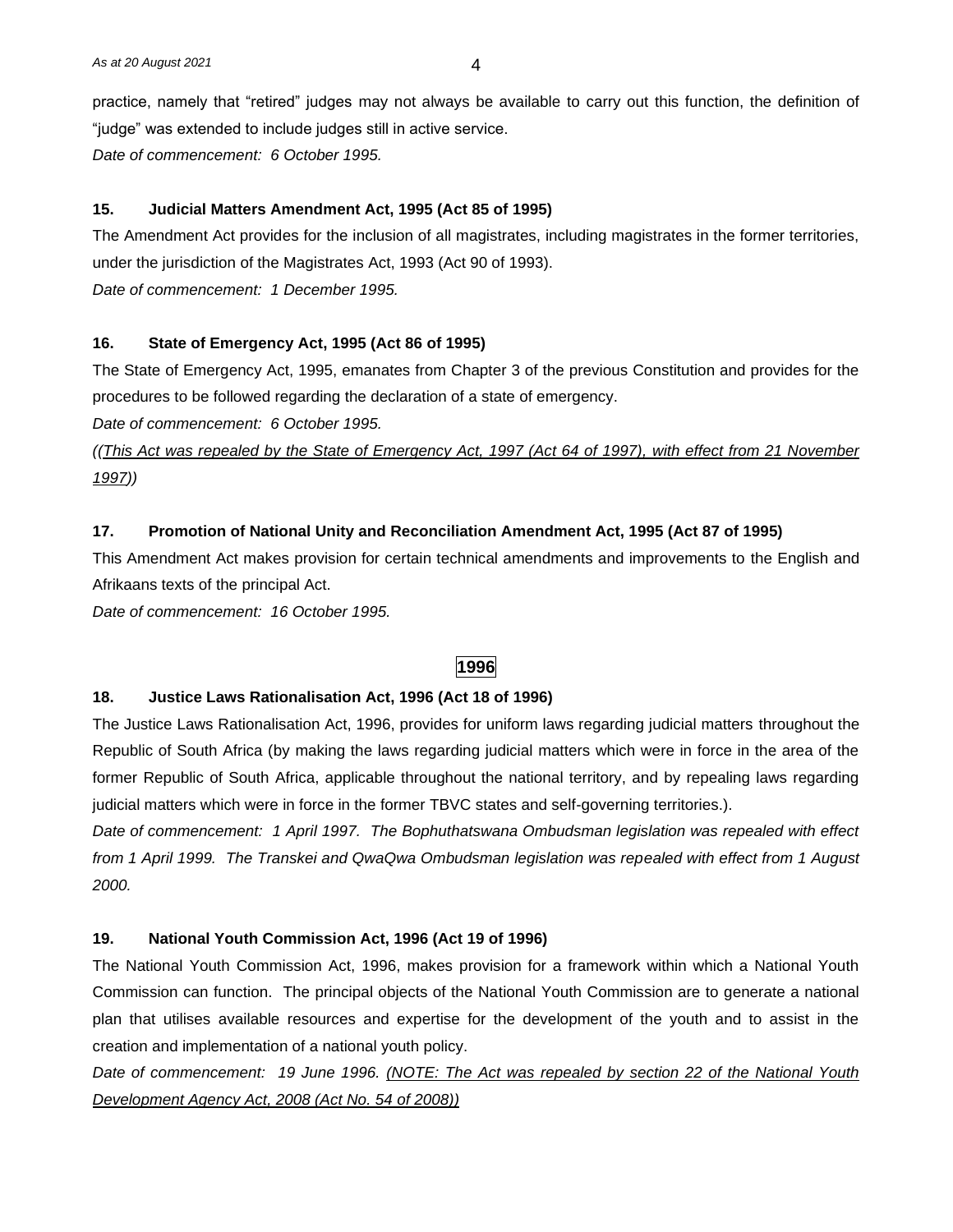# **20. Legal Aid Amendment Act, 1996 (Act 20 of 1996)**

The powers and objects of the Legal Aid Board were extended in the Amendment Act as contemplated in section 25 of the previous Constitution, to enable the Board to provide legal representation at State expense for accused persons in deserving cases. Provision was also made for the restructuring of the Legal Aid Board. Since the Legal Aid Act, 1969 (Act 22 of 1969), is applicable only in the territory of the former RSA, the Act also extended the application to the former TBVC states and self-governing territories.

*Date of commencement: Section 1(a) on 17 October 1997. Sections 6 and 7 on 1 April 1998. Sections 3 to 5 on 1 October 1998. Sections 1(b) and 2 on 1 May 2002.*

# **21. Magistrates Amendment Act, 1996 (Act 35 of 1996)**

In the Amendment Act provision was, among others, made for the restructuring of the Magistrates Commission to enable the Minister to make it more representative of the composition of the South African population. *Date of commencement: 1 October 1998.*

#### **22. Commission on Gender Equality Act, 1996 (Act 39 of 1996)**

Section 119 of the previous Constitution provided for the establishment of a Commission on Gender Equality. In terms of section 187 of the Constitution of the Republic of South Africa, 1996 ("the Constitution"), an Act of Parliament shall provide for the composition, powers, functions and functioning of the Commission on Gender Equality.

*Date of commencement: 8 August 1996.*

*(The Act was transferred to Minister of Women, Children and People with Disabilities with effect from 22 June 2009 – See Gazette No. 32367 of 1 July 2009)*

#### **23. General Law Amendment Act, 1996 (Act 49 of 1996)**

As a result of Namibia's independence and the change of name, it was necessary to substitute or delete all references to "South West Africa" in South African legislation. The General Law Amendment Act gave effect hereto.

*Date of commencement: 4 October 1996.*

# **24. Hague Convention on the Civil Aspects of International Child Abduction Act, 1996 (Act 72 of 1996)**

The Hague Convention on the Civil Aspects of International Child Abduction ("the Convention") was concluded on 25 October 1980. The objects of the Convention, as set out in Article 1 thereof, are—

- "(a) to secure the prompt return of children wrongfully removed to or retained in any Contracting State; and
- (b) to ensure that rights of custody and access under the law of one Contracting State are respected in the other Contracting States".

The Act provides that the Convention will apply in South Africa as part of its domestic law. It also designates the Chief Family Advocate as South Africa's Central Authority for the purposes of the Convention and empowers the Chief Family Advocate to delegate or assign certain powers and duties to any Family Advocate.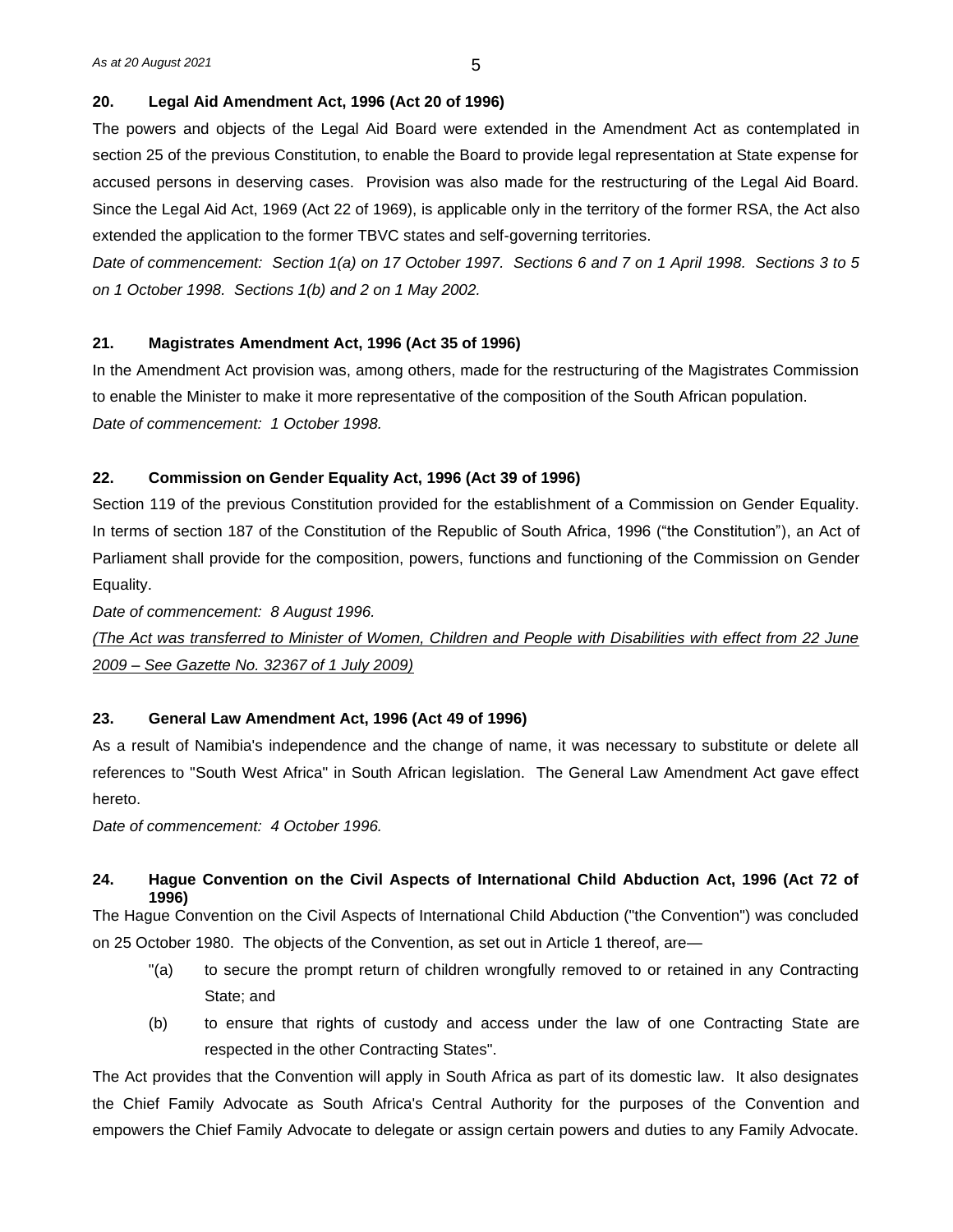It empowers the Minister for Justice and Constitutional Development to make regulations to give effect to the Convention, including the power to prescribe penalties for the contravention of any regulation. *Date of commencement: 1 October 1997. (NOTE: The Act was repealed by section 313 of the Children's Act, 2005 (Act No. 38 of 2005), with effect from 1 April 2010.)*

#### **25. Special Investigating Units and Special Tribunals Act, 1996 (Act 74 of 1996)**

The principal object of this Act is to provide a mechanism through which allegations of serious corruption, maladministration or misappropriation of state funds and assets can be comprehensively and swiftly investigated, and at the same time, through which remedial steps, which would ordinarily have to be pursued through the courts of law, can be taken expeditiously and cost-effectively.

*Date of commencement: 20 November 1996.*

#### **26. International Co-operation in Criminal Matters Act, 1996 (Act 75 of 1996)**

This Act, which emanates from an investigation by the South African Law Reform Commission, provides for international co-operation in criminal matters with foreign states in respect of the provision of evidence, the execution of sentences and compensatory orders, and the enforcement of confiscation and restraint orders. *Date of commencement: 1 January 1998.*

### **27. Proceeds of Crime Act, 1996 (Act 76 of 1996)**

The Act provides for the restraint and confiscation of the proceeds of crime, and established a number of money laundering offences.

*Date of commencement: 16 May 1997*

*(This Act was repealed by the Prevention of Organised Crime Act, 1998 (Act 121 of 1998), with effect from 21 January 1999).*

#### **28. Extradition Amendment Act, 1996 (Act 77 of 1996)**

The South African Law Reform Commission, in its report "International Co-operation in Criminal Prosecutions", undertook a comprehensive study regarding the issue of international co-operation in criminal prosecutions. The report is divided into five topics namely—

- (i) obtaining evidence from foreign states;
- (ii) supplying evidence to foreign states;
- (iii) transferring the proceeds of crime;
- (iv) the execution of foreign penal orders and sentences; and
- (v) extradition.

The above-mentioned three Acts, namely the International Co-operation in Criminal Matters Act, 1996, the Proceeds of Crime Act, 1996, and the Extradition Amendment Act, 1996, gave effect to the Law Reform Commission's recommendations regarding the above-mentioned topics.

*Date of commencement: 17 January 1997.*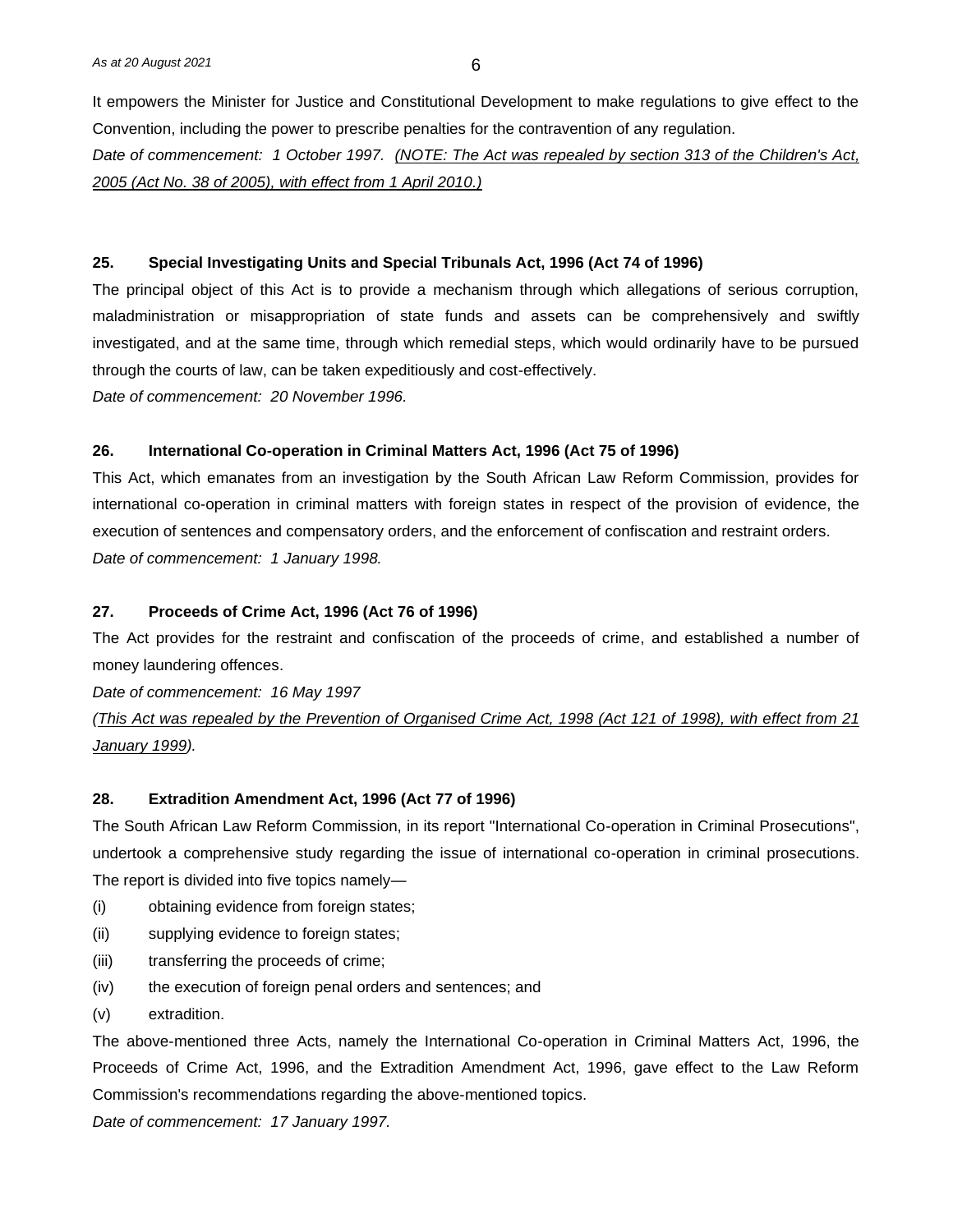# **29. Criminal Procedure Second Amendment Act, 1996 (Act 85 of 1996)**

This Act emanates from the South African Law Reform Commission's report on the "Application of the Trapping System". The report deals with the application of the trapping system in South Africa that is whether there is justification and a need for the use of such a system as a method of investigation, whether there is sufficient control over its use and how it fits in with a human rights dispensation.

*Date of commencement: 20 November 1996.*

#### **30. Criminal Procedure Amendment Act, 1996 (Act 86 of 1996)**

This Act emanates from an investigation by the South African Law Reform Commission into the simplification of the South African criminal procedure. In its investigation, which was primarily aimed at the elimination of delays in the finalisation of criminal trials, the Commission focussed mainly on the reasons for such delays, abuses of the criminal process, specific provisions of the Criminal Procedure Act, 1977 (Act 51 of 1977), which cause delays, cumbrous procedures which cause delays and problems surrounding the administration of the process. The Act envisages addressing these and other problem areas which were identified by the Commission.

*The Act, except for sections 2, 11 and 13 ((insofar as it inserts section 342A(3)(e) and (5) in the Criminal Procedure Act, 1977)), was implemented on 1 September 1997. Section 2 was implemented on 28 June 2002.*

# **31. Abolition of Restrictions on the Jurisdiction of Courts Act, 1996 (Act 88 of 1996)**

Section 22 of the previous Constitution provided that every person shall have the right to have justiciable disputes settled by a court of law or, where appropriate, another independent and impartial forum. It is therefore not admissible under a human rights dispensation for the Legislature to restrict the accessibility to the courts by individuals or to place restrictions on the courts in the settling of disputes. The Act, which amends numerous diverse Acts of Parliament, envisages removing those provisions which limit the jurisdiction of our courts in any way.

*Date of commencement: 22 November 1996.*

# **32. Divorce Amendment Act, 1996 (Act 95 of 1996)**

This Act emanates from the South African Law Reform Commission's report on Jewish Divorces and addresses problems which were identified by the Commission in this regard, namely a spouse's unreasonable refusal to grant a religious divorce after a civil divorce has been granted when it is in that spouse's power to do so. *Date of commencement: 22 November 1996.*

#### **33. Judicial Matters Amendment Act, 1996 (Act 104 of 1996)**

The amendments are mainly aimed at the deletion or correction of certain obsolete provisions. The Act, however, also contains certain provisions which are of a more substantial nature, for example, provision is made for—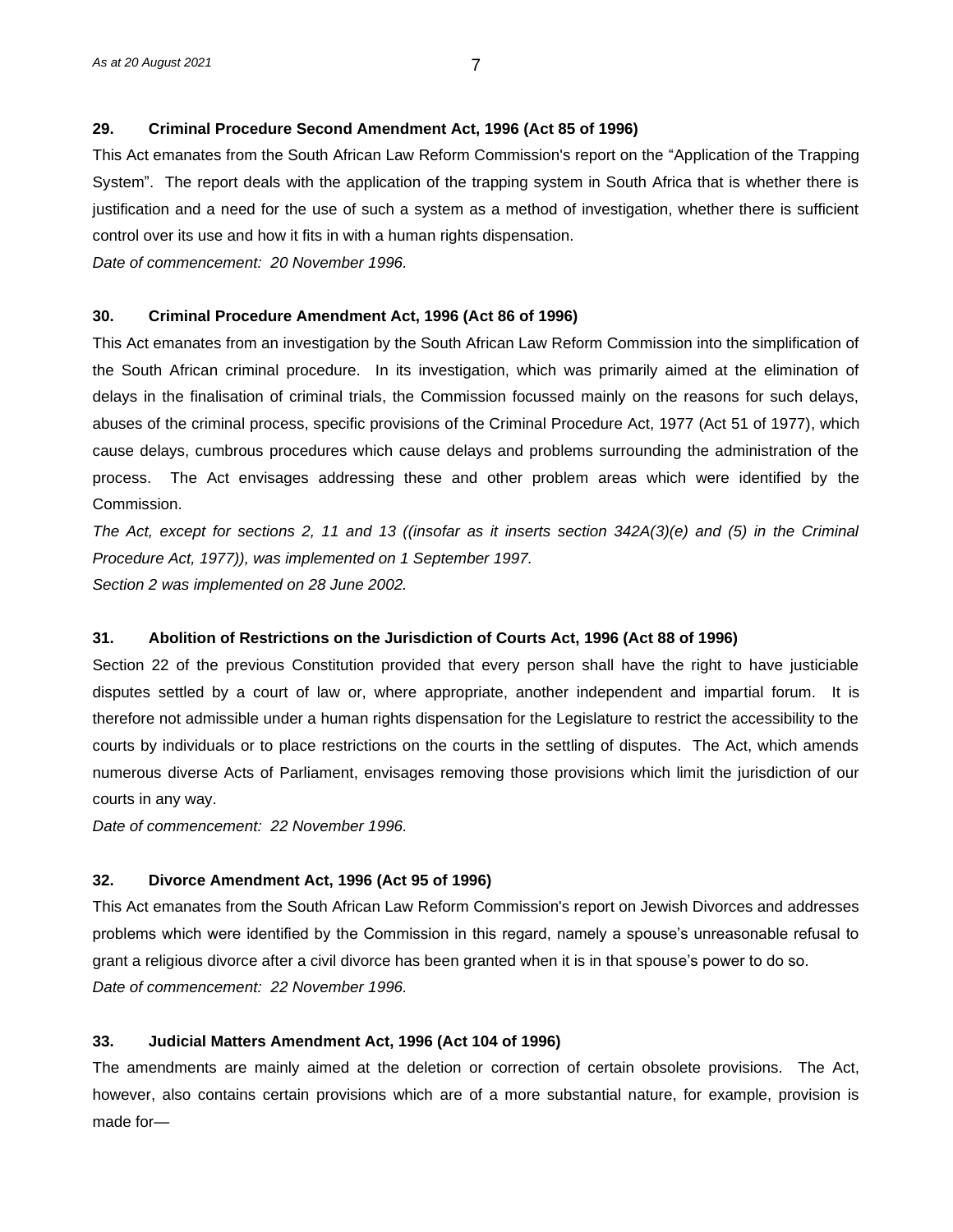- the abolition of the Regional Magistrates' Appointments Advisory Board which has become redundant since the establishment of the Magistrates Commission in terms of the Magistrates Act, 1993 (Act 90 of 1993);
- the service of maintenance orders by sheriffs or by registered mail;
- the acceptance of a duplicate original will by the Master of the High Court;
- the payment of an allowance to attorneys who are appointed as acting judges;
- the empowerment of the Director of the Office for Serious Economic Offences to hold a preparatory examination in order to enable him or her to determine if there are reasonable grounds to conduct an investigation in terms of section 5(1)*(a)* of the Investigation of Serious Economic Offences Act, 1991 (Act 117 of 1991);
- the empowerment of Attorneys-General to delegate certain of their powers to the Director of the Office for Serious Economic Offences;
- the empowerment of Attorneys-General to delegate attorneys with the authority to conduct, on behalf of the State, any prosecution in criminal proceedings in any court or to prosecute in any court on behalf of the State any appeal arising from criminal proceedings.

*Date of commencement: 14 February 1997.*

# **1997**

# **34. Prescribed Rate of Interest Amendment Act, 1997 (Act 7 of 1997)**

The Act makes provision for the payment of interest on unliquidated debts. *Date of commencement: 11 April 1997.*

# **35. Promotion of National Unity and Reconciliation Amendment Act, 1997 (Act 18 of 1997)**

The Act provides for an increase in the number of members of the Committee on Amnesty. *Date of commencement: 27 June 1997.*

# **36. Abolition of Corporal Punishment Act, 1997 (Act 33 of 1997)**

This Act gives effect to the Constitutional Court's judgment that corporal punishment as a sentence option is in conflict with the Constitution, by repealing or amending all statutory provisions in terms of which corporal punishment could be imposed by the courts.

*Date of commencement: 5 September 1997.*

# **37. State of Emergency Act, 1997 (Act 64 of 1997)**

This Act gives effect to section 37(1) of the Constitution and provides for the declaration of state of emergency as contemplated by the Constitution.

*Date of commencement: 21 November 1997.*

#### **38. Divorce Courts Amendment Act, 1997 (Act 65 of 1997)**

This Act provides for the de-racialisation of the Black Divorce Courts.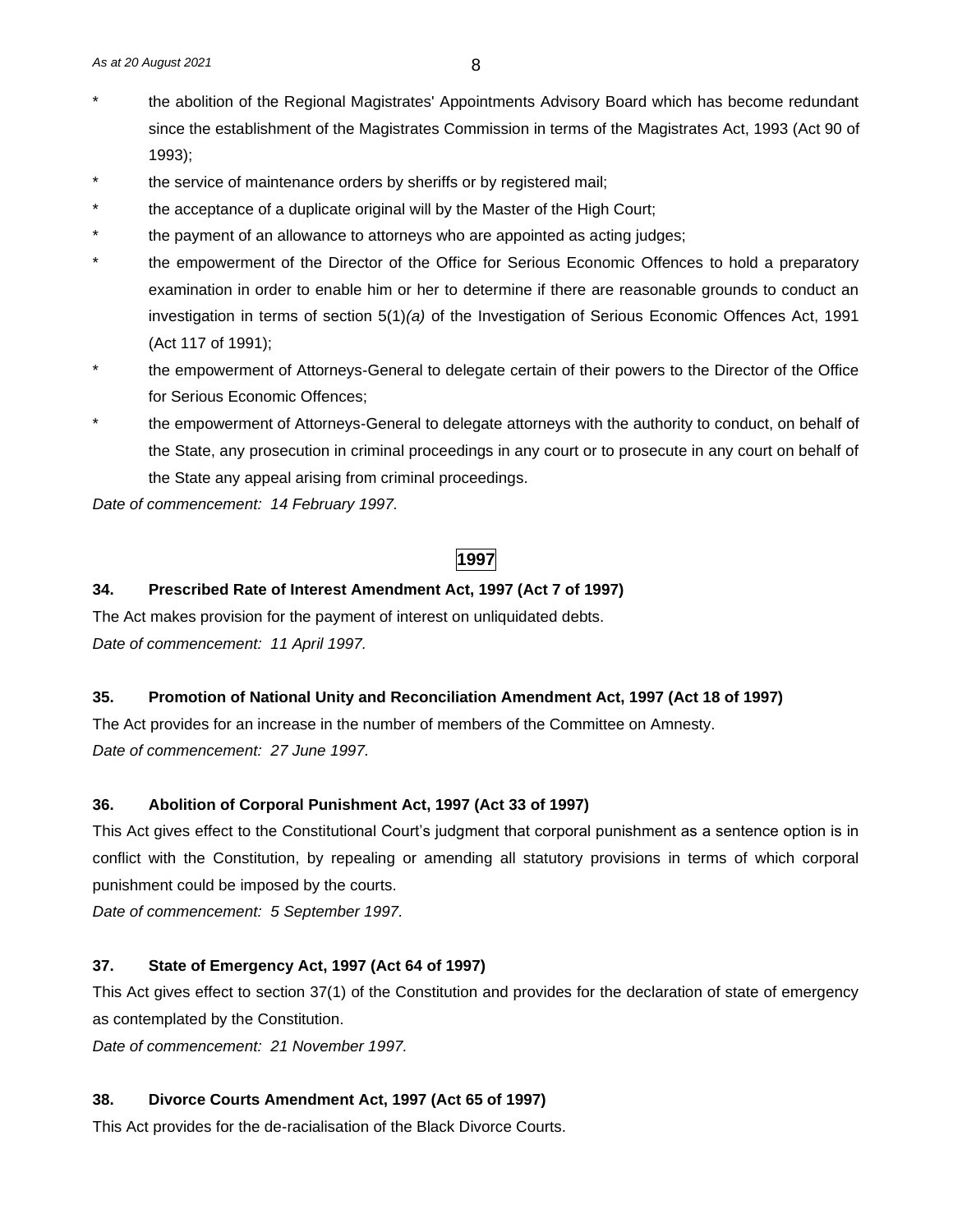*Date of commencement: 6 April 1998.*

# **39. Contingency Fees Act, 1997 (Act 66 of 1997)**

This Act emanates from the report of the South African Law Reform Commission on "Speculative and Contingency Fees". The main object of the Act is to provide for the removal of the common law prohibition on contingency fee agreements and it allows for the payment of contingency fees in respect of proceedings in courts of law, in tribunals that have similar powers to courts of law and in arbitration proceedings. The payment of contingency fees is not allowed in criminal or family law proceedings.

*Date of commencement: 23 April 1999.*

#### **40. Criminal Procedure Amendment Act, 1997 (Act 76 of 1997)**

This Act gives effect to the Constitutional Court's decision in the case of *S v Ntuli* in respect of criminal appeals from the lower courts. All appeals from the lower courts were subject of leave to appeal to the trial court, failing which a petition can be addressed to the appeal court, that is the High Court having jurisdiction. (There are no more "Judges Certificates" issued by judges in chambers in respect of appeals from lower courts by appellants who are in prison).

*Date of commencement: Sections 1 to 3 on 28 May 1999. Section 4 on 20 April 2001.*

# **41. Judges' Remuneration and Conditions of Employment Amendment Act, 1997 (Act 77 of 1997)**

The Act provides for the payment of a non-taxable allowance to constitutional judges, for the allowance payable to a "High Court" constitutional judge to form part of his or her salary, for increased benefits for a judge discharged from active service who has performed 20 years' active service, for a judge aged 75 years or older to voluntarily perform further service if so requested, and for the gratuity payable to the surviving spouse of a constitutional judge to be paid to his or her estate if he or she is not survived by such a spouse.

*Date of commencement: 5 December 1997.* 

*((This Act was repealed by the Judges' Remuneration and Conditions of Employment Act, 2001 (Act 47 of 2001), with effect from 22 November 2001)*

#### **42. Qualification of Legal Practitioners Amendment Act, 1997 (Act 78 of 1997)**

This Act provides for the establishment of a uniform 4 year LL.B degree. *Date of commencement: 5 December 1997.*

#### **43. Constitutional Court Complementary Act Amendment Act, 1997 (Act 79 of 1997)**

This Amendment Act provides for the referral of an order of constitutional invalidity in respect of legislation to the Constitutional Court and empowers the President of the Constitutional Court, in consultation with the Chief Justice, to make rules prescribing the manner in which the Constitutional Court may be engaged regarding all matters in respect of which the Court has jurisdiction.

*Date of commencement: 28 May 1998.*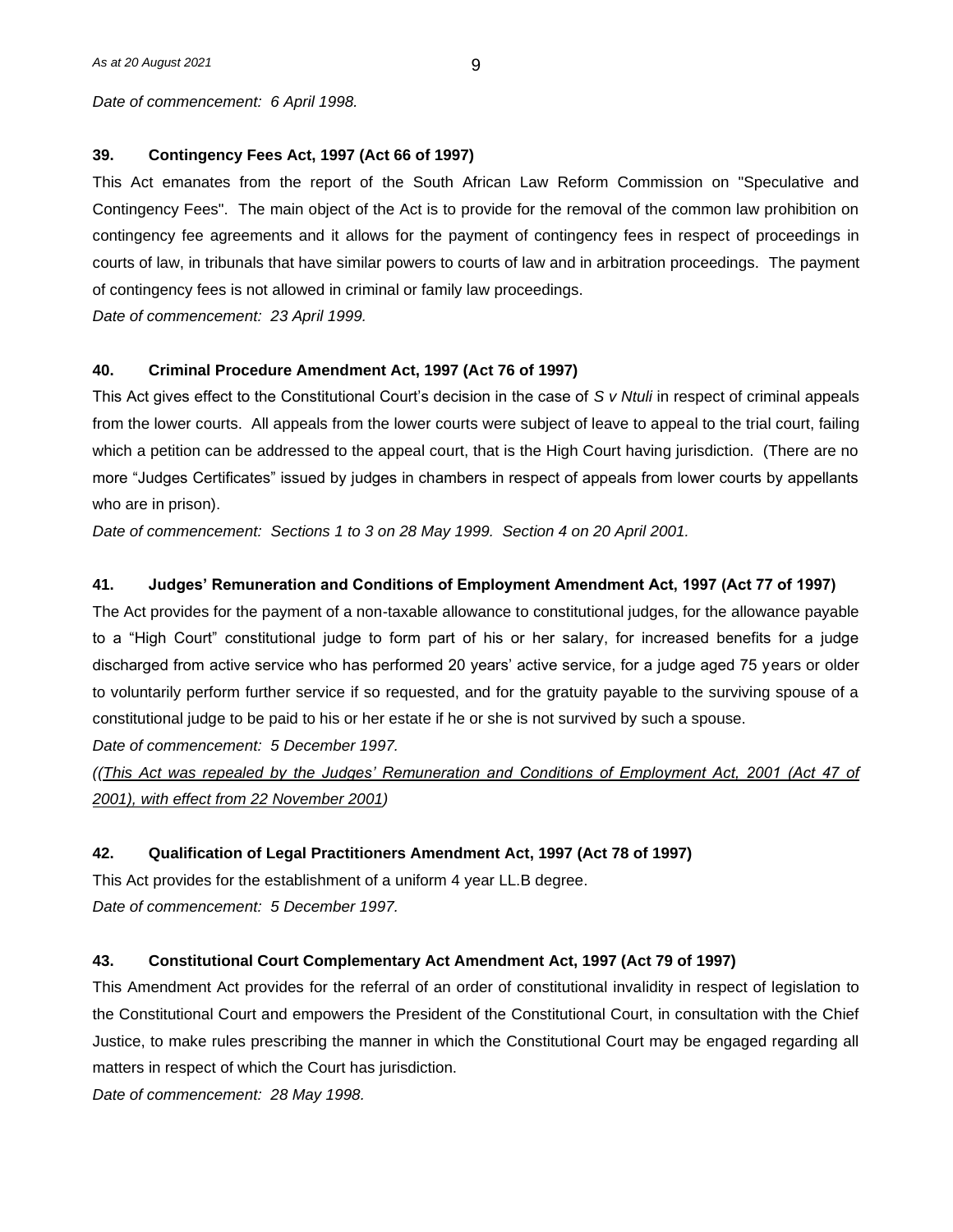#### **44. Magistrates' Courts Second Amendment Act, 1997 (Act 80 of 1997)**

This Act amended section 110 of the Magistrates' Courts Act, 1944 (Act 32 of 1944), so as to bring it in line with section 170 of the Constitution.

*Date of commencement: 10 December 1997.*

#### **45. Magistrates' Courts Amendment Act, 1997 (Act 81 of 1997)**

This Act originally emanates from the South African Law Reform Commission's report on the "Simplification of the Debt-Recovery Procedure". In its original form, the major part of the Act consisted of comprehensive new debt-recovery provisions. During the Parliamentary process it was suggested that a substantial part of the legislation be referred back to the Law Commission for further consideration. The most important feature of the legislation is the introduction of new provisions which are aimed at ensuring that a debtor is compelled to attend court proceedings. It also gives effect to the Constitutional Court's judgment that imprisonment in respect of debt is unconstitutional.

*Date of commencement: 10 December 1997.*

#### **46. Promotion of National Unity and Reconciliation Second Amendment Act, 1997 (Act 84 of 1997)**

This Act further regulates the composition of the Committee on Amnesty and extends the period within which the Commission must complete its work.

*Date of commencement: 10 December 1997.*

#### **47. Criminal Procedure Second Amendment Act, 1997 (Act 85 of 1997)**

This Act further regulates the provisions in the Criminal Procedure Act, 1977 (Act 51 of 1977), relating to bail, for instance, that bail applications may only be heard during court hours since bail applications outside court hours often give rise to numerous problems, that bail applications in respect of serious offences may only be heard in the Regional Court, unless such a Court is not available, that bail can be refused if this will be in the interests of justice, where there is a likelihood that the release of the accused person will disturb the public order or undermine public peace or security, that a court can detain an accused person charged with certain serious offences unless the accused person satisfies the court that exceptional circumstances exist which justify his or her release.

*Date of commencement: 1 August 1998.*

#### **48. Natural Fathers of Children Born out of Wedlock Act, 1997 (Act 86 of 1997)**

This Act gives the father of a child born out of wedlock the express and unambiguous right to approach a court for relief in regard to access to and to custody and guardianship of his child. The court will only grant such relief if it is in the best interests of the child to do so. The Act also requires the father of a child born out of wedlock to be informed of any impending adoption proceedings of his child.

*Date of commencement: 4 September 1998.*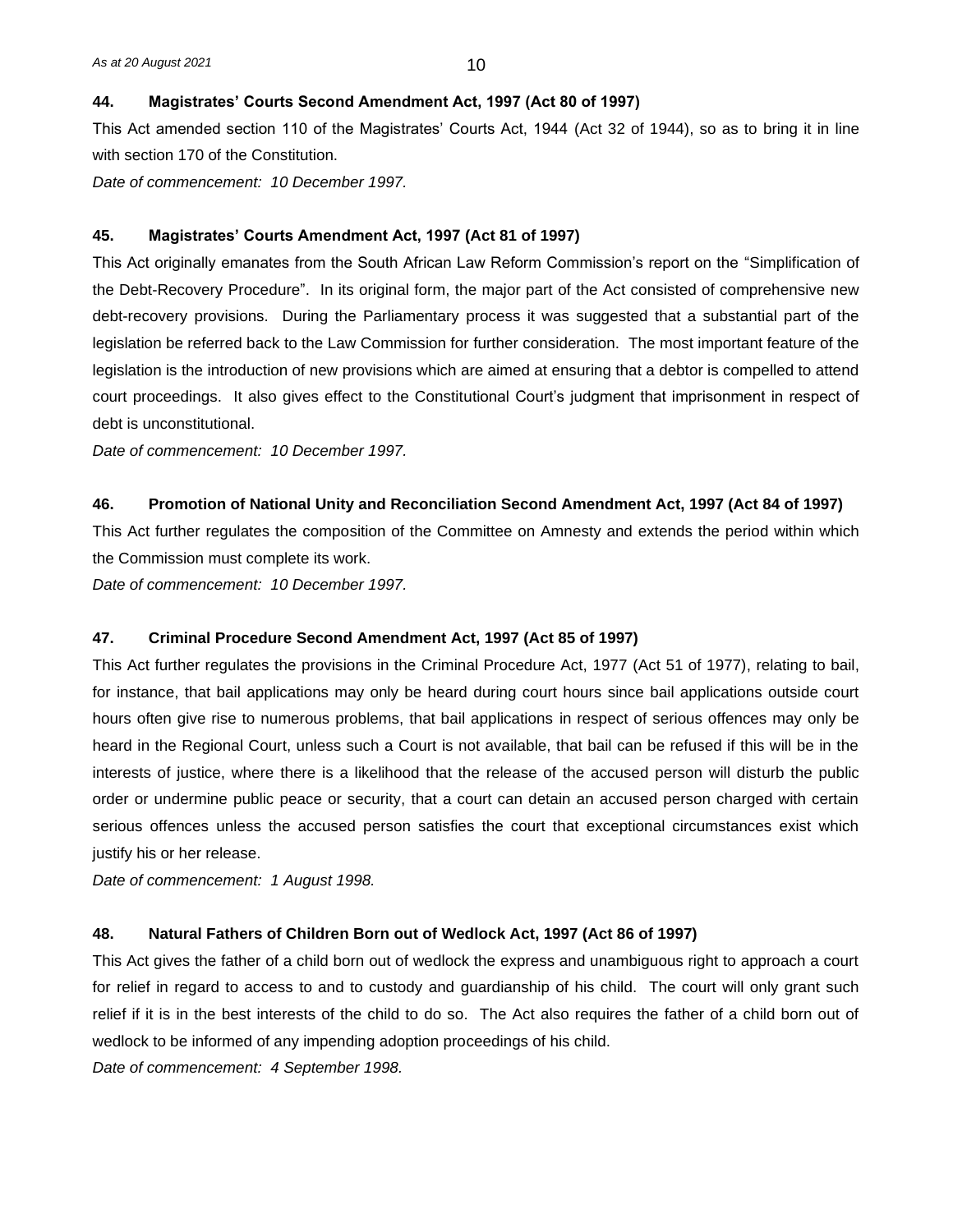*((The Adoption Matters Amendment Act, 1998 (Act 56 of 1998), repealed section 6 of this Act with effect from 4 February 1999.)) ((The Act was repealed by section 313 of the Children's Act, 2005 (Act 38 of 2005), with effect from 1 July 2007.))*

#### **49. Criminal Law Amendment Act, 1997 (Act 105 of 1997)**

This Act gives effect to the decision of the Constitutional Court in respect of the death penalty and provides for the imposition of minimum sentences in respect of certain serious offences.

*Date of commencement: Sections 51 to 53, dealing with the imposition of minimum sentences in respect of certain serious offences, on 1 May 1998. The remaining sections, dealing with the conversion of death sentences, on 13 November 1998.*

#### **1998**

#### **50. National Prosecuting Authority Act, 1998 (Act 32 of 1998)**

The Act makes provision for the establishing of a National Prosecuting Authority in accordance with the provisions of section 179 of the Constitution. Provision is made, among others, for the appointment of a National Director of Public Prosecutions and Directors of Public Prosecutions, and for their conditions of employment and those of public prosecutors.

*Date of commencement: Sections 9, 10, 12 and 17 on 1 August 1998. The remaining sections, excluding section 38, on 16 October 1998. Section 38 on 23 April 1999.*

# **51. Promotion of National Unity and Reconciliation Amendment Act, 1998 (Act 33 of 1998)**

This Act amends the Promotion of National Unity and Reconciliation Act, 1995 (Act 34 of 1995), so as to further regulate the constitution of the Committee on Amnesty, to provide for the suspension of the activities of the Truth and Reconciliation Commission pending the completion of its work by the Committee on Amnesty and to further regulate the consequences of the dissolution of the Commission.

*Date of commencement: 30 April 1998.*

#### **52. Judicial Matters Amendment Act, 1998 (Act 34 of 1998)**

This Act, among others, amends the Criminal Procedure Act, 1977 (Act 51 of 1977), so as to provide that an accused may in certain circumstances be sentenced by a judge other than the judge who convicted him or her; the Criminal Law Second Amendment Act, 1992 (Act 126 of 1992), in order to prohibit certain military acts and paramilitary or similar operations; the Interception and Monitoring Prohibition Act, 1992 (Act 127 of 1992), to make provision in connection with the issue and execution of directions; the Recognition of Foreign Legal Qualifications and Practice Act, 1993 (Act 114 of 1993), to make provision in connection with the duration of the Act. This Act also effected textual improvements to the Promotion of National Unity and Reconciliation Act, 1995 (Act 34 of 1995), the Justice Laws Rationalisation Act, 1996 (Act 18 of 1996), the Proceeds of Crime Act, 1996 (Act 76 of 1996), the Criminal Procedure Second Amendment Act, 1997 (Act 85 of 1997), and the Criminal Law Amendment Act, 1997 (Act 105 of 1997), so as to further regulate the setting aside of sentences of death.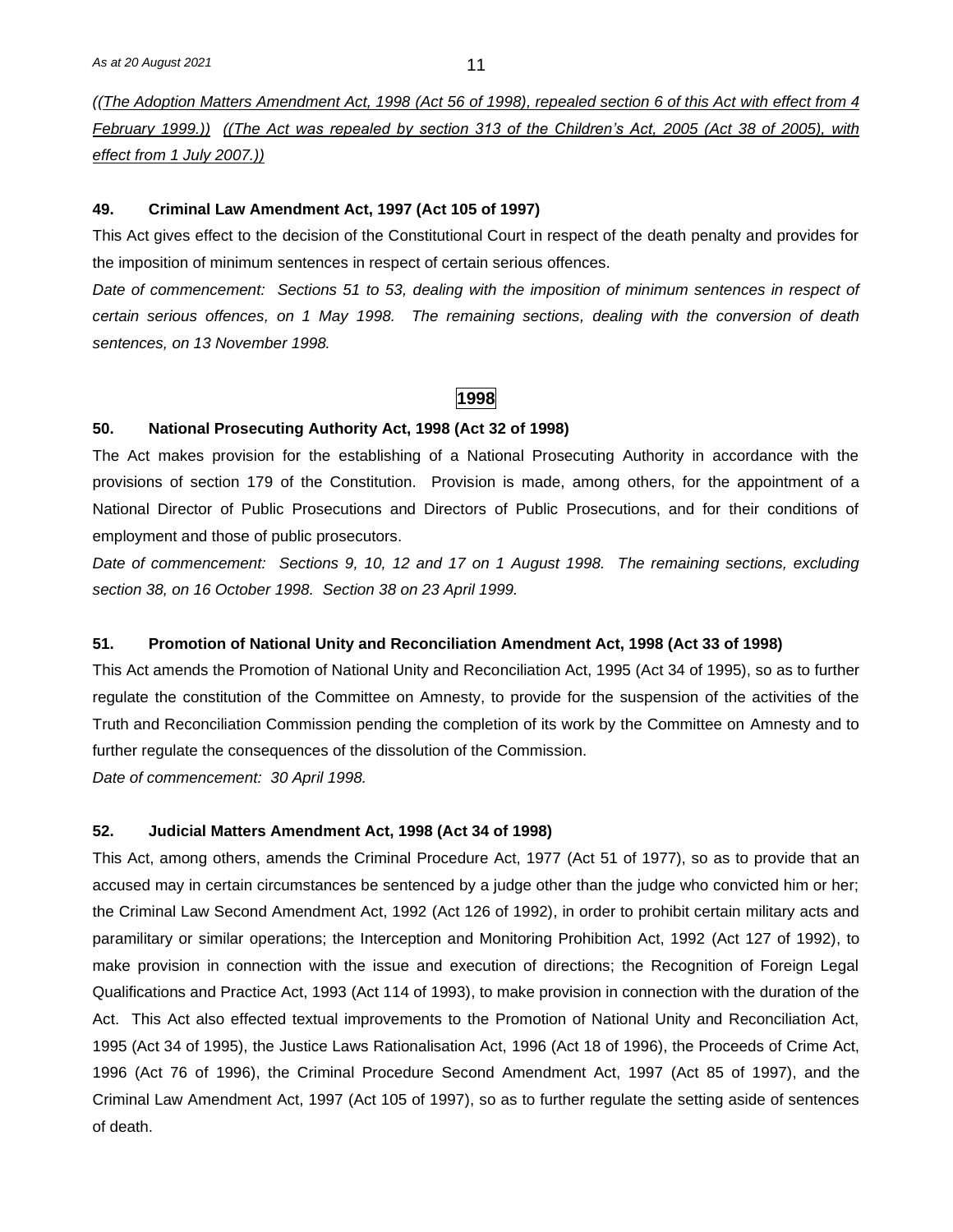*Section 1 of the Act was implemented on 31 March 1999.*

*Sections 2, 6, 7, 11, except insofar as it inserts section 16B in the Criminal Law Second Amendment Act, 1992 (Act 126 of 1992), 12 to 18 and 20 were implemented on 15 January 1999.*

*Section 11 of the Act, in so far as it inserts section 16B in the Criminal Law Second Amendment Act, 1992, was implemented on 1 April 1999.*

*The remainder of the provisions of the Act came into operation on different dates as provided for in section 26 of the Act. The dates of commencement for the remainder of the sections are the following—*

*\* sections 3 to 5 and 8 to 10: 1 August 1998;*

- *\* section 19: 1 October 1993;*
- *\* section 21: 1 April 1997;*
- *\* section 22: 16 May 1997;*
- *\* sections 23 and 24: 10 December 1997; and*
- *\* section 25: 19 December 1997.*

#### **53. Magistrates Amendment Act, 1998 (Act 66 of 1998)**

The object of this Act is to make provision for the implementation of the cluster system of court management, to regulate the administrative powers of magistrates and to make provision for penalties in respect of regulations pertaining to the attendance of disciplinary hearings of magistrates.

*Date of commencement: 7 October 1998.*

#### **54. Magistrates' Courts Amendment Act, 1998 (Act 67 of 1998)**

This Act regulates the appointment of lay assessors in criminal trials in the magistrates' courts, so as to increase community involvement in the administration of justice. The Act also addresses some practical problems regarding the involvement of assessors, such as the recusal or non-availability of assessors before a matter is finalised.

*Section 2, as far as it relates to the recusal of an assessor, commenced on 20 April 2000.*

#### **55. Criminal Matters Amendment Act, 1998 (Act 68 of 1998)**

This Act amended the Criminal Procedure Act, 1977 (Act 51 of 1977), and the Mental Health Act, 1973 (Act 18 of 1973), so as to deal with the declaration and detention of persons as State patients in terms of the Criminal Procedure Act, 1977, and the release of such persons in terms of the Mental Health Act, 1973, including the onus of proof regarding the mental condition of an accused or convicted person.

*Date of commencement: 28 February 2002.*

#### **56. Sheriffs Amendment Act, 1998 (Act 74 of 1998)**

This Act provides for the rationalisation of the legislation which regulates the sheriff's profession. It also repealed the legislation of the former TBVC states as far as these functionaries are concerned.

*The Act, with the exception of section 2, was implemented on 1 March 1999. Section 2 was implemented on 1 September 2000.*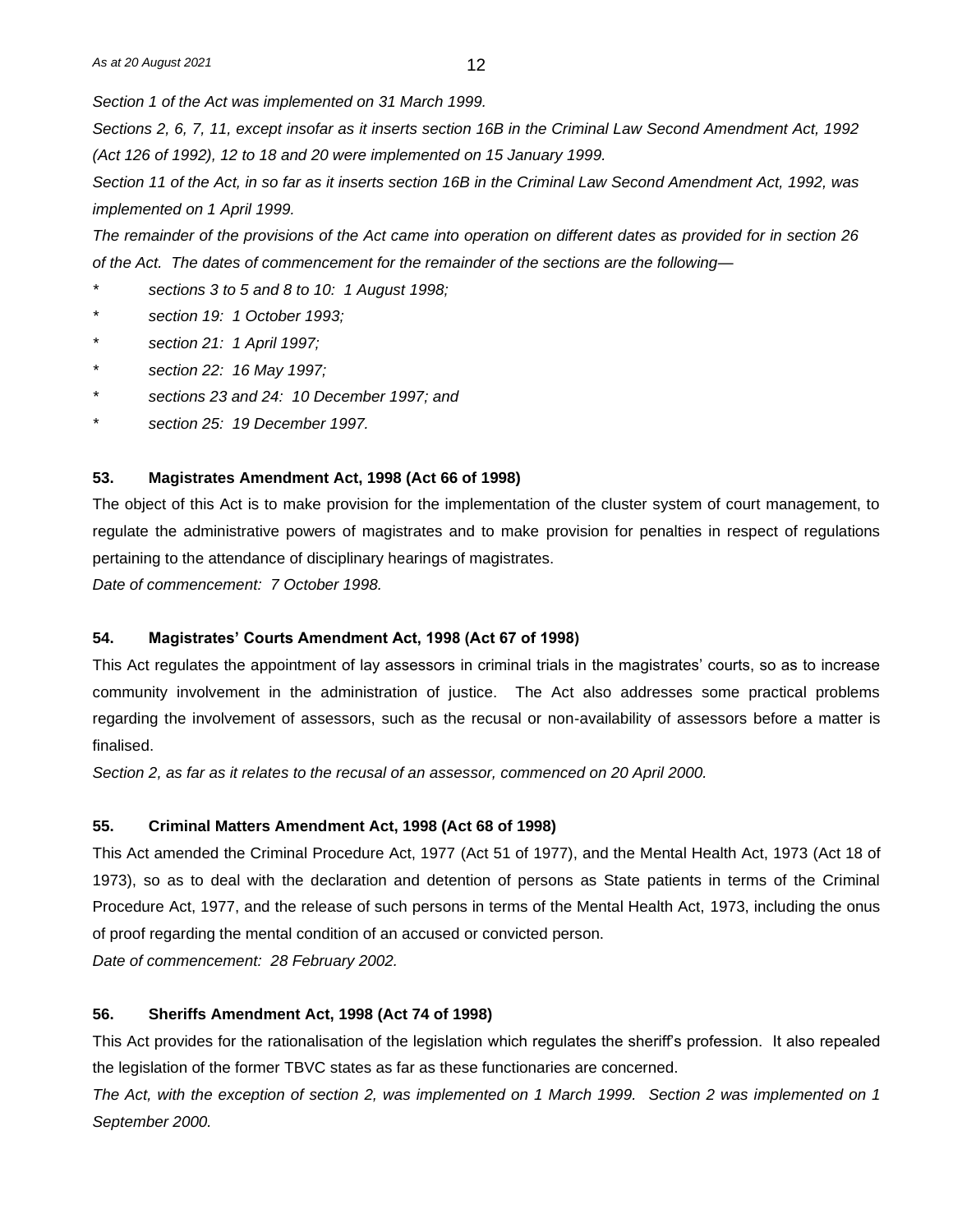## **57. Maintenance Act, 1998 (Act 99 of 1998)**

This Act, which repeals the Maintenance Act, 1963 (Act 23 of 1963), heralds the start of a reform process as far as maintenance is concerned. The Act is intended to bring about a number of improvements to the maintenance system, e.g. by the appointment of maintenance investigators to assist maintenance officers, by the setting out of core statutory guidelines relating to the duty of support of parents in respect of their children, by enabling maintenance courts to make maintenance orders in the absence of the respondent in appropriate cases and by extending the circumstances in which a maintenance court can order the payment of maintenance to be made on behalf of respondents.

*The Act, except for sections 5 and 7(1)(d) and (2), was implemented on 26 November 1999. Sections 5, 7(1)(d), 7(2)(a),7(2)(c), 7(2)(d), 7(2)(e), 7(2)(f) and section 7(2)(b) (only in so far as it relates to the service of process of any maintenance court) came into operation on 1 November 2006.*

# **58. Witness Protection Act, 1998 (Act 112 of 1998)**

The object of this Act is to provide for the protection of witnesses through the institution of witness protection programmes which will be administered by a central Office for Witness Protection. *The Act, except for sections 6 and 20, was implemented on 31 March 2000.*

# **59. Public Protector Amendment Act, 1998 (Act 113 of 1998)**

The aim of this Act is to bring the Public Protector Act, 1994 (Act 23 of 1994), into line with the Constitution and to make provision for the appointment of a Deputy Public Protector. *Date of commencement: 27 November 1998.*

#### **60. Debt Collectors Act, 1998 (Act 114 of 1998)**

The object of this Act is to make provision for the establishment of a Council for Debt Collectors to exercise control over the occupation of debt collector. Debt collectors will have to register at the Council before they are allowed to engage in the occupation of debt collecting and will be subject to a strict disciplinary and ethical code.

*Date of commencement: Sections 1 to 7 on 21 January 2000. Sections 14 and 23 on 29 November 2002. Sections 8 to 13, 15 to 22 and 24 to 28 on 7 February 2003.*

# **61. Attorneys and Matters relating to Rules of Court Amendment Act, 1998 (Act 115 of 1998)**

This Act extends the application of the Attorney's Fidelity Fund to the areas of the former Republics of Bophuthatswana and Venda, and provides for the extension of the Rules of the former Supreme Court of South Africa to the former TBVC states.

*Date of commencement: 15 January 1999.*

# **62. Domestic Violence Act, 1998 (Act 116 of 1998)**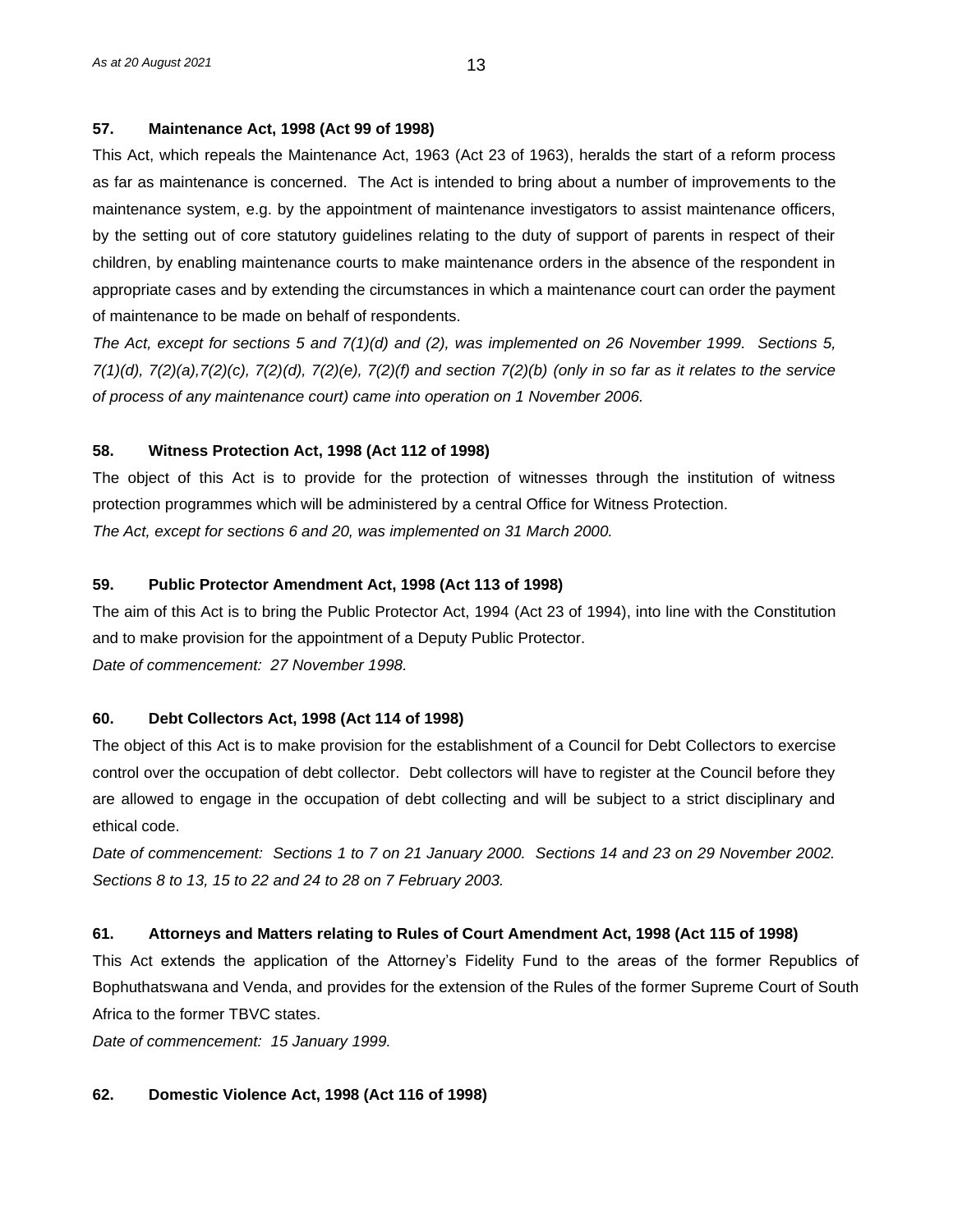The above-mentioned Act replaced the Prevention of Family Violence Act, 1993 (133 of 1993). The Act comprises a substantial broadening of the limited scope of the 1993-Act, and recognises that domestic violence is a serious social evil and an obstacle to achieving gender equality. The Act offers protection to any victim of domestic violence who is in a domestic relationship with an abuser. A broad definition has been given to "domestic violence", so as to include any form of abuse and not only physical abuse. The Act places a duty on a member of the Police Service to inform a victim of his or her rights at the scene of the incident of domestic violence. Provision is also made for the National Commissioner of the South African Police Service to issue national guidelines which must be observed when dealing with domestic violence, and failure to comply with these guidelines will result in disciplinary proceedings against the member concerned.

*Date of commencement: 15 December 1999.*

#### **63. Recognition of Customary Marriages Act, 1998 (Act 120 of 1998)**

The main object of this Act is to extend full legal recognition to marriages entered into in accordance with customary law or traditional rites. The Act also improves the position of women and children within these marriages by introducing measures which bring customary law in line with the Constitution and South Africa's international obligations. The Act lays the foundation for a uniform code of marriage law that will be applicable to all South Africans. The principles laid down in the Act, e.g. consent and minimum ages for spouses, community of profit property and judicial regulation of divorce in a system of family courts are intended to provide a uniform national framework receptive to all marriages. The Act removes elements of discrimination against the customary legal tradition and thereby gives expression to 2 constitutional principles, namely the right to systems of family law based on any tradition or religion and the right to cultural pluralism. In the final instance the Act strives to reconcile the preservation of culture and traditions with the competing claims posed by the constitutional requirement to establish norms of equal treatment and non-discrimination.

#### *Date of commencement: 15 November 2000.*

*Administration of sections 2 (recognition of customary marriage), 3 (requirements for validity of customary marriages), 4 (registration of customary marriages), 5 (determination of age of minors) and 11 (making of regulations), was transferred to the Minister of Home Affairs on 21 September 2018 in terms of Proclamation No. R24 of 2018.*

#### **64. Prevention of Organised Crime Act, 1998 (Act 121 of 1998)**

This Act is aimed at giving the police and prosecutors new powers to help them deal effectively with organised crime. The Act, amongst others, creates a new offence of participating in the affairs of any criminal organisation. It also allows the State to seize assets used to commit crimes or which are the proceeds of crime through a civil action and it criminalises certain activities of street gangs, such as the recruitment of members. *Date of commencement: 21 January 1999.*

#### **65. Judicial Matters Second Amendment Act, 1998 (Act 122 of 1998)**

This Act amends various laws to, among others—

further regulate the jurisdiction of the High Courts in respect of persons and matters;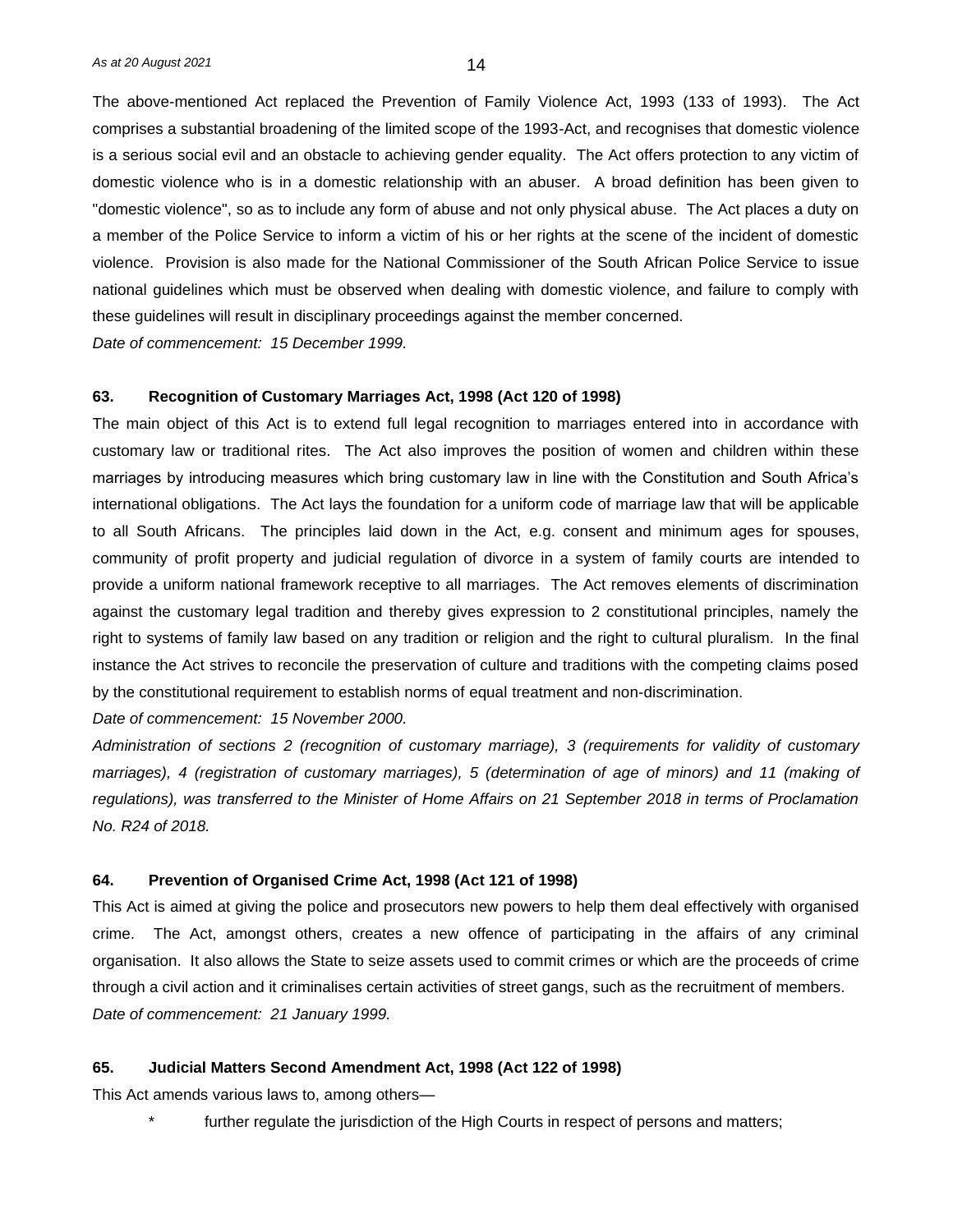- provide for the centralisation of trials in respect of certain offences;
- further regulate the vacation of office by a magistrate; and
- to bring the provisions regarding the use of force in effecting an arrest into line with the new Constitution.

*Date of commencement: Sections 6, 9 and 11 to 15 on 1 April 1999. Sections 1 to 5 and 10 on 1 September 2000. Sections 7 and 8 on 18 July 2003.*

# **1999**

#### **66. Prevention of Organised Crime Amendment Act, 1999 (Act 24 of 1999)**

The Act amends the Prevention of Organised Crime Act, 1998 (Act 121 of 1998), so as to effect certain textual improvements and to further regulate the Criminal Assets Recovery Account. *Date of commencement: 28 April 1999.*

#### **67. Judicial Matters Amendment Act, 1999 (Act 26 of 1999)**

This Act amends various laws to, among others—

- further regulate the appointment of Justices of the Peace and Commissioners of Oaths;
- further regulate the appointment of Appraisers; and
- further regulate the appointment of Commissioners for small claims.

*Date of commencement: 28 April 1999.*

#### **68. Prevention of Organised Crime Second Amendment Act, 1999 (Act 38 of 1999)**

The above Act amended the principal Act in order to ensure that the provisions of the Act will be applicable in respect of proceeds of crime, and property used in the commission of an offence, where such crime or offence occurred before the commencement of the principal Act. The enactment of this legislation was required as a consequence of conflicting High Court judgments in this regard.

*Date of commencement: 7 September 1999.*

# **2000**

#### **69. Promotion of Access to Information Act, 2000 (Act 2 of 2000)**

Section 32 of the Constitution deals with the right of access to information and provides that everyone has the right of access to any information held by the State, and any information that is held by another person and that is required for the exercise or protection of any rights. The Act gives effect to section 32 of the Constitution subject to justifiable limitations, including but not limited to, limitations aimed at the reasonable protection of privacy, commercial confidentiality and effective, efficient and good governance and in a manner which balances the right of access to information with any other rights including the rights in the Bill of Rights in Chapter 2 of the Constitution.

*The Act, with the exception of sections 10, 14, 16 and 51, was implemented on 9 March 2001. Sections 10, 14, 16 and 51 were implemented on 15 February 2002.*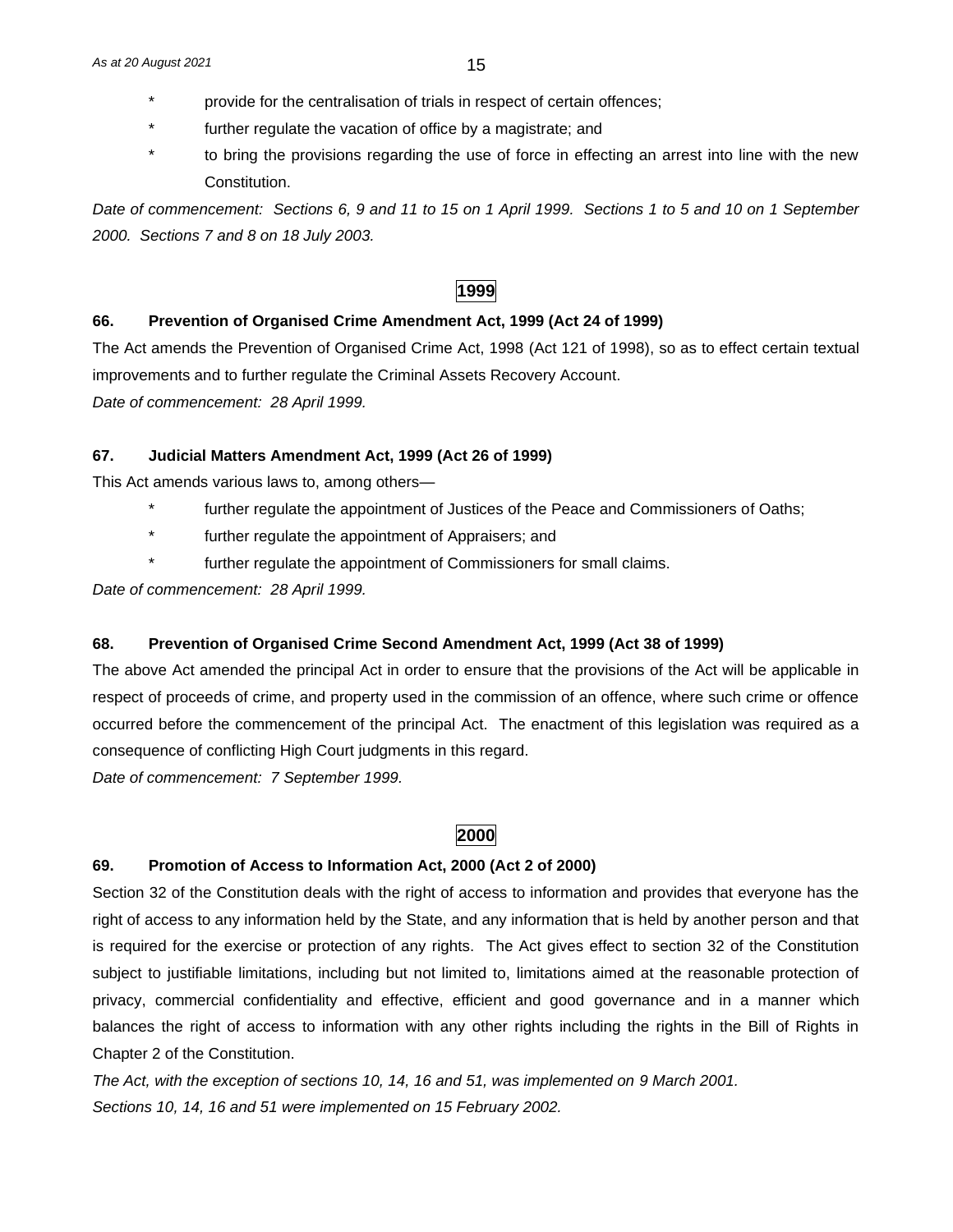# **70. Promotion of Administrative Justice Act, 2000 (Act 3 of 2000)**

This Act gives effect to the right to administrative action that is lawful, reasonable and procedurally fair and to the right to written reasons for administrative action as contemplated in section 33 of the Constitution. *The Act, with the exception of sections 4 and 10, was implemented on 30 November 2000. Sections 4 and 10 of the Act were implemented on 31 July 2002.* 

# **71. Promotion of Equality and Prevention of Unfair Discrimination Act, 2000 (Act 4 of 2000)**

This Act gives effect to section 9 of the Constitution by providing for—

- \* the equal enjoyment of all rights and freedoms by every person;
- the promotion of equality;
- the values of non-racialism and non-sexism contained in section 1 of the Constitution;
- the prevention of unfair discrimination and protection of human dignity as contemplated in sections 9 and 10 of the Constitution; and
- the prohibition of advocacy of hatred, based on race, ethnicity, gender or religion, that constitutes incitement to cause harm as contemplated in section 16(2)(c) of the Constitution.

This Act, amongst others, provide for measures to educate the public and raise public awareness on the importance of promoting equality and overcoming unfair discrimination, hate speech and harassment and to provide remedies for victims of unfair discrimination.

*Date of commencement: Sections 1, 2, 3, 4(2), 5, 6, 29 (with the exception of subsection (2)), 32, 33 and 34(1) on 1 September 2000. Sections 4(1), 7 to 23, 30, 31 and 34(2) on 16 June 2003. Sections 24 to 28 and 29(2) have not yet been put into operation.*

# **72. Protected Disclosures Act, 2000 (Act 26 of 2000)**

This Act is derived from Part 5 (whistleblower protection) of the Open Democracy Bill [B67 — 98], which Part was omitted from that Bill to be dealt with as a separate Act. The Act makes provision for procedures in terms of which employees in both the public and private sector may disclose information regarding unlawful or irregular conduct by their employers or other employees. The Act provides for the protection of employees from being subjected to an occupational detriment on account of having made a disclosure which is protected in terms of the Act.

*Date of commencement: 16 February 2001.*

# **73. Cross-Border Insolvency Act, 2000 (Act 42 of 2000)**

This Act provides effective mechanisms for dealing with cases of cross-border insolvency. *Date of commencement: 28 November 2003.*

# **74. National Prosecuting Authority Amendment Act, 2000 (Act 61 of 2000)**

The Act amends the National Prosecuting Authority Act, 1998 (Act 32 of 1998), so as to make provision for the establishment of the Directorate of Special Operations and for the existing Investigating Directorates to become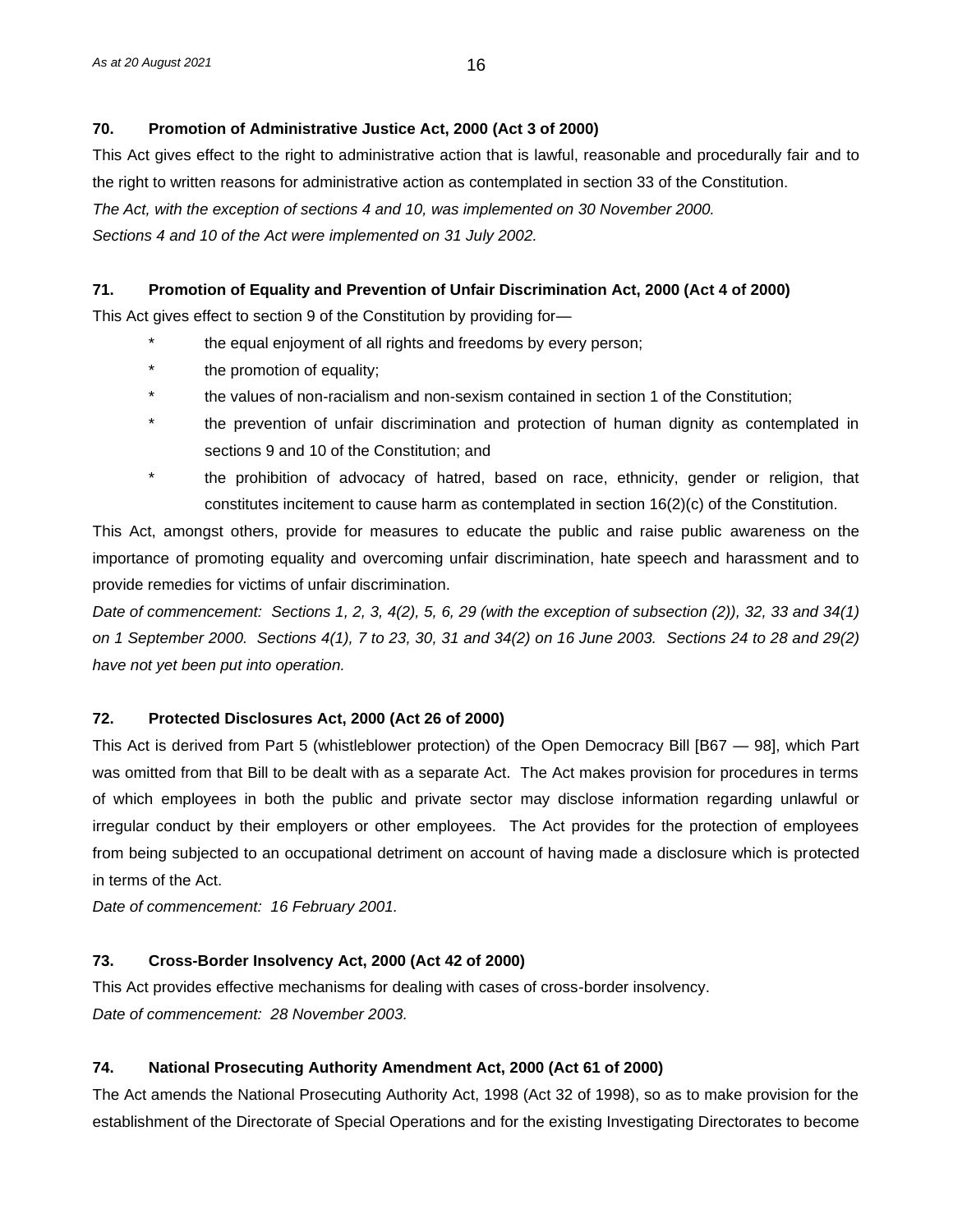part of the Directorate of Special Operations. The Act also amends the Interception and Monitoring Prohibition Act, 1992 (Act 127 of 1992), so as to make provision for applications for directions in terms of that Act by the head of the Directorate of Special Operations.

*Date of commencement: 12 January 2001.*

#### **75. Judicial Matters Amendment Act, 2000 (Act 62 of 2000)**

This Act amends various Acts in order to, among others, further regulate the hearing of bail proceedings and the granting of bail; to provide for the recovery of costs by law clinics; to further regulate the powers of the Rules Board for Courts of Law; to further regulate the imposition of minimum sentences for certain serious offences; and to further regulate the committal of an accused for the imposition of sentence by a High Court after conviction in a regional court.

*The Act, with the exception of section 35, was implemented on 23 March 2001. Section 35 was implemented on 7 June 2002.* 

# **2001**

#### **76. Special Investigating Units and Special Tribunals Amendment Act, 2001 (Act 2 of 2001)**

The Act amends the Special Investigating Units and Special Tribunals Act, 1996 (Act 74 of 1996), so as to bring the appointment of the Head of a Special Investigating Unit into line with a judgment of the Constitutional Court. Provision is also made for the President to appoint a person as Acting Head of a Special Investigating Unit in the absence of the Head of a Special Investigating Unit.

*Date of commencement: 31 July 2001.*

#### **77. Supreme Court Decree, 1990 (Ciskei) Amendment Act, 2001 (Act 16 of 2001)**

This Act amends the Supreme Court Decree, 1990 (Ciskei), so as to enable the High Court seated at Bisho to sit at any place in the province of the Eastern Cape.

*Date of commencement: 20 July 2001.*

#### **78. Criminal Procedure Amendment Act, 2001 (Act 17 of 2001)**

The Act amends section 170A of the Criminal Procedure Act, 1977 (Act 51 of 1977), so as to further regulate the presentation of evidence through an intermediary.

*Date of commencement: 20 July 2001.*

#### **79. Administration of Estates Laws Interim Rationalisation Act, 2001 (Act 20 of 2001)**

The Act amended the Administration of Estates Act, 1965 (Act 66 of 1965), so as to delete certain definitions, to make the Administration of Estates Act, 1965, applicable throughout the Republic and to repeal the corresponding laws which were in force in the areas of the former Republics of Transkei, Bophuthatswana, Venda and Ciskei. The Act also amended the Insolvency Act, 1936 (Act 24 of 1936), so as to alter certain amounts and the Age of Majority Act, 1972 (Act 57 of 1972), so as to delete an obsolete reference. *Date of commencement: 20 July 2001.*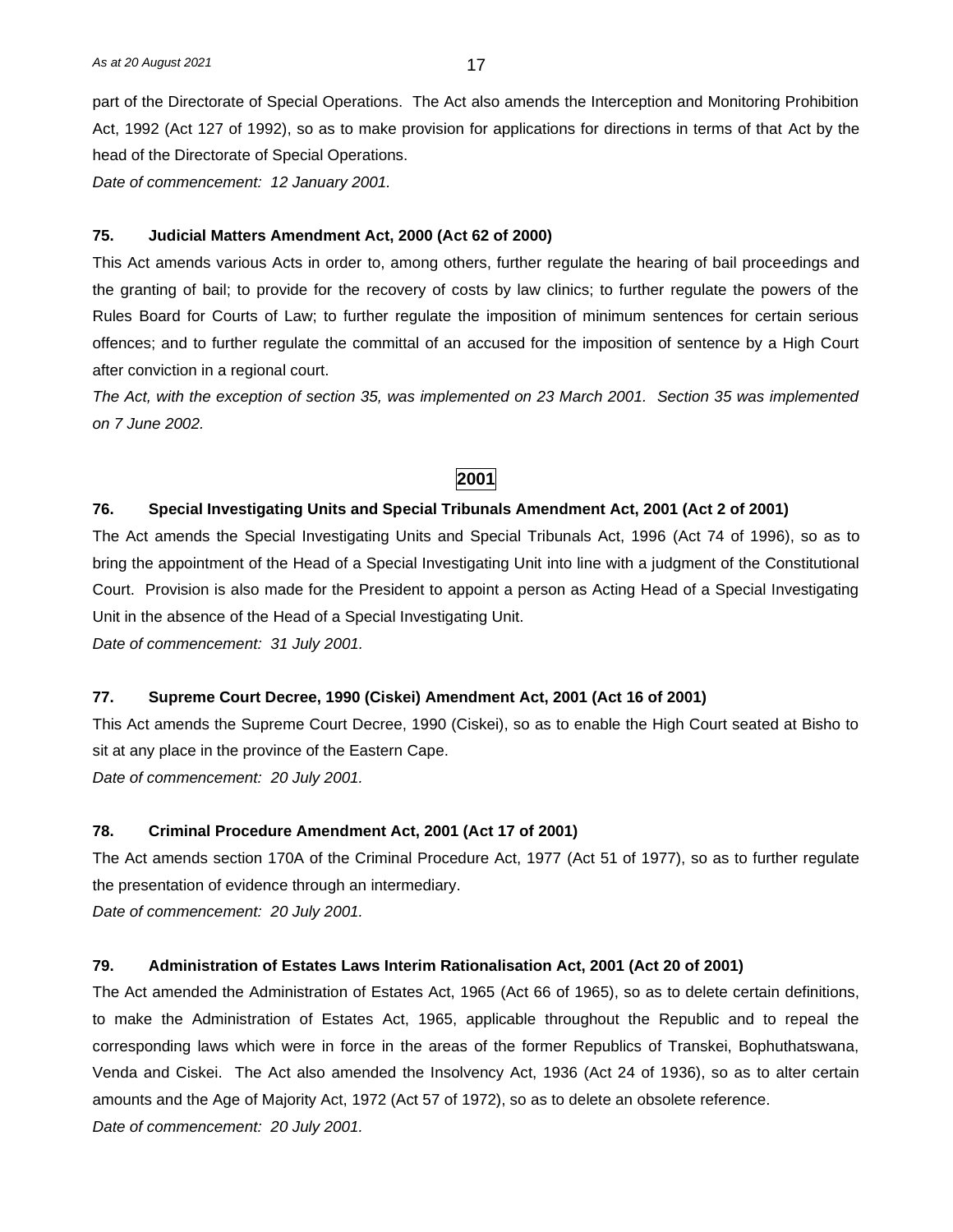# **80. Constitution Sixth Amendment Act of 2001**<sup>1</sup>

This Act amends the Constitution of the Republic of South Africa, 1996, so as to change the title of the President of the Constitutional Court to that of Chief Justice, to provide for the offices of Deputy Chief Justice, President of the Supreme Court of Appeal and Deputy President of the Supreme Court of Appeal, to provide for the extension of the term of office of a Constitutional Court judge, to further regulate the appointment of Deputy Ministers, to make provision for municipal borrowing powers and to enable a Municipal Council to bind itself and a future Council in the exercise of its legislative and executive authority to secure loans or investments for the municipality concerned.

*Date of commencement: 21 November 2001.*

# **81. Interim Rationalisation of Jurisdiction of High Courts Act, 2001 (Act 41 of 2001)**

The principal object of the Act is to provide for the interim rationalisation of the areas of jurisdiction of High Courts by conferring on the Minister for Justice and Constitutional Development the power to alter the areas of jurisdiction after consultation with the Judicial Service Commission.

*Date of commencement: 5 December 2001.*

# **82. Judicial Matters Amendment Act, 2001 (Act 42 of 2001)**

The Act, among others, amends the Criminal Procedure Act, 1977 (Act 51 of 1977), so as to provide for the release or amendment of bail conditions of an accused on account of prison conditions and to further regulate the referral of an accused person in order to inquire into his or her capacity to understand criminal proceedings or regarding the criminal responsibility of an accused concerning the offence with which he or she is charged. *The Act, with the exception of sections 4, 5, 8, 9 and 10, was implemented on 7 December 2001. Sections 4, 5, 9 and 10 are deemed to have come into operation on 4 February 1997. Section 8 came into operation on 28 February 2002.*

#### **83. Judges' Remuneration and Conditions of Employment Act, 2001 (Act 47 of 2001)**

The main objects of the Act are the following—

- \* To give effect to the head of the Constitutional Court becoming the Chief Justice of South Africa and to the head of the Supreme Court of Appeal becoming the President of the Supreme Court of Appeal, in line with the proposed Constitutional amendments contained in the Constitution Sixth Amendment Act of 2001.
- \* To include the offices of deputy Chief Justice and Deputy President of the Supreme Court of Appeal in the legislation regulating the remuneration and conditions of employment of all judges, offices which are reflected in the Constitution.
- To extend the principles relating to benefits of judges of the Supreme Court of Appeal and High Courts, as contained in the Judges' Remuneration and Conditions of Employment Act, 1989 (Act 27 of 1989),

<sup>1.</sup> From 4 February 1997 to 31 March 2001 the Constitution of the Republic of South Africa, 1996, was administered by the then Department of Constitutional Development which Department promoted five Constitutional Amendment Acts during that period.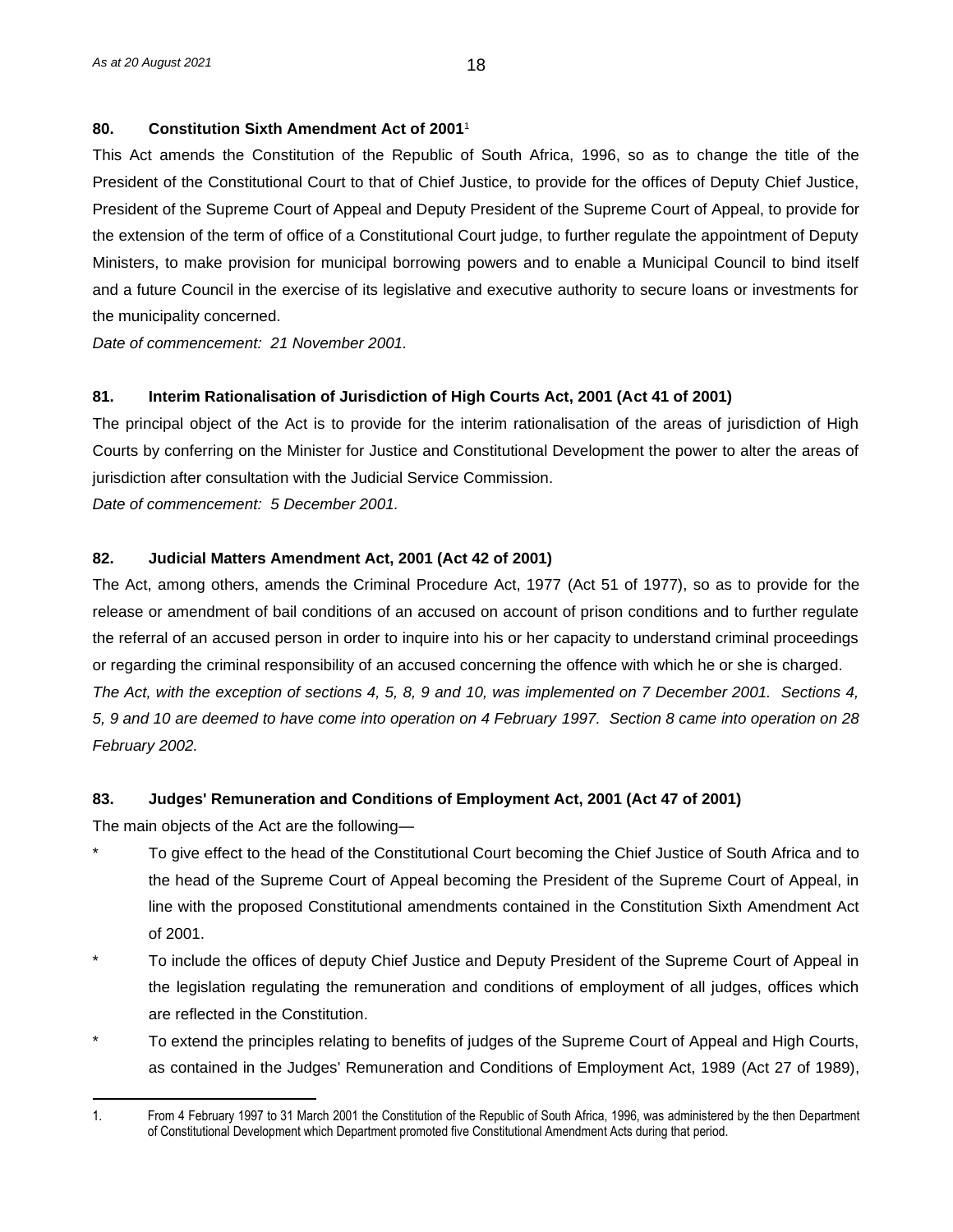to Constitutional Court judges, whilst, at the same time, retaining the term of office of Constitutional Court judges, as provided for in the Constitution, which includes the extension of such term of office in certain circumstances.

- To make the legislation regulating the remuneration and conditions of employment of all judges applicable throughout the Republic.
- To provide for numerous transitional arrangements in order to recognise the active service or service performed by judges who were appointed in terms of homeland legislation or by judges who were seconded to homelands and to bring those judges within the scope of a uniform statute.
- To provide that judges or their widows who receive pensions in terms of the Judges' Pensions Act, 1978 (Act 90 of 1978), will in future receive "pensions" which are coupled to the salaries of judges who are discharged from active service.

*The Act, with the exception of section 16(4), was implemented on 22 November 2001. Section 16(4) commenced on 3 May 2002.* 

#### **84. Constitution Seventh Amendment Act of 2001**

The National Treasury has been involved in a process of reviewing national legislation on financial matters and the relevant review has revealed a range of difficulties in the implementation of the financial legislative regime contemplated in the Constitution. This Act therefore deals exclusively with the financial provisions of the Constitution.

*The Act, with the exception of sections 4 and 7, was implemented on 26 April 2002. Sections 4 and 7 were implemented on 1 December 2003.*

# **85. Criminal Procedure Second Amendment Act, 2001 (Act 62 of 2001)**

This Act, which emanates from a report of the South African Law Reform Commission (as part of its investigation into the simplification of the criminal procedure), aims to amend the Criminal Procedure Act, 1977 (Act 51 of 1977), to allow a prosecutor and an accused person to enter into a plea and sentence agreement. *Date of commencement: 14 December 2001.*

#### **2002**

#### **86. Constitution Eighth Amendment Act of 2002**

This Act amends the Constitution so as to, among others, enable a member of Municipal Council to become a member of another party whilst retaining membership of that Council, to enable an existing party to merge with another party or to subdivide into more than one party.

*Date of commencement: 20 June 2002.*

## **87. Constitution Ninth Amendment Act of 2002**

The Act amends the Constitution so as to further regulate the allocation of delegates to the National Council of Provinces.

*Date of commencement: 20 June 2002.*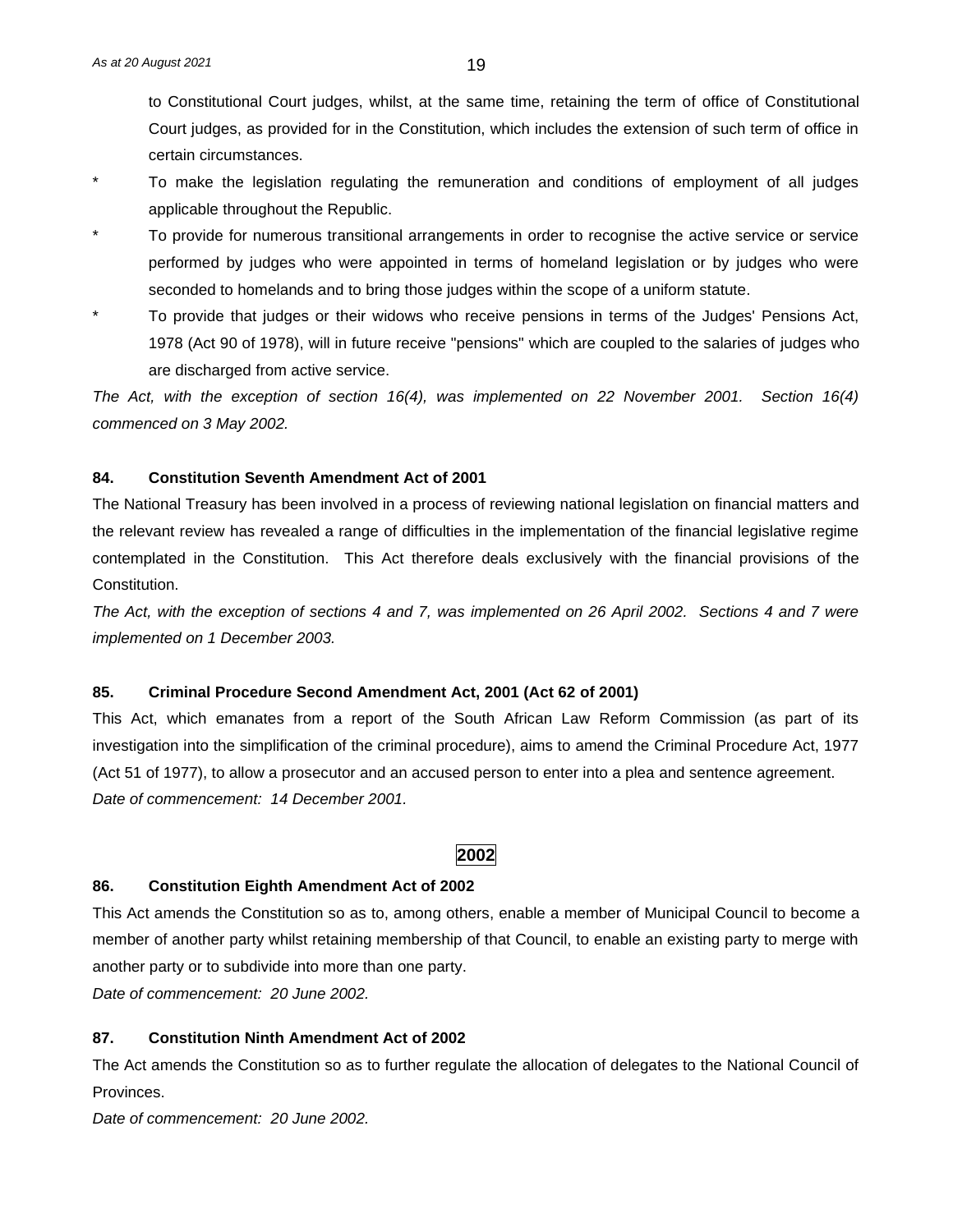# **88. Loss or Retention of Membership of National and Provincial Legislatures Act, 2002 (Act 22 of 2002)**

This Act amends Schedule 2 to the previous Constitution in order to enable a member of a legislature to become a member of another party whilst retaining membership of that legislature, to enable an existing party to merge with another party or to subdivide into more than one party.

*Date of commencement: 20 June 2002.*

*(This Act was repealed by the Constitution Tenth Amendment Act of 2003 with effect from 20 March 2003)*

# **89. Implementation of the Rome Statute of the International Criminal Court Act, 2002 (Act 27 of 2002)**

This Act is intended to facilitate South Africa's accession to the Rome Statute on the International Criminal Court. It also creates a legislative framework to ensure that the Statute is implemented effectively in South Africa.

*Date of commencement: 16 August 2002*

# **90. Reinstatement of Enrolment of Certain Deceased Legal Practitioners Act, 2002 (Act 32 of 2002)**

This Act provides for the re-enrolment of lawyers who were prohibited from practising as lawyers as a result of their opposition to the previous constitutional dispensation.

*Date of commencement: 6 November 2002.*

#### **91. Insolvency Amendment Act, 2002 (Act 33 of 2002)**

The Act, which emanates from negotiations between Government and NEDLAC, aims to improve the position of workers when their employers become insolvent.

*Date of commencement: 1 January 2003.*

#### **92. Institution of Legal Proceedings against Certain Organs of State Act, 2002 (Act 40 of 2002)**

This Act, which emanates from an investigation of the South African Law Reform Commission, is intended to regulate the institution of legal proceedings against all organs of state in a uniform manner. *Date of commencement: 28 November 2002.*

#### **93. Administration of Estates Amendment Act, 2002 (Act 47 of 2002)**

This Act addresses the concerns raised by the Constitutional Court in the case of *Moseneke v the Master*, in terms of which certain discriminatory provisions of the Black Administration Act, 1927 (Act 38 of 1927), and certain regulations made thereunder, dealing with the administration of deceased estates of Black persons were declared to be inconsistent with the Constitution.

*Date of commencement: 5 December 2002.* 

# **94. Promotion of Equality and Prevention of Unfair Discrimination Amendment Act, 2002 (Act 52 of 2002)**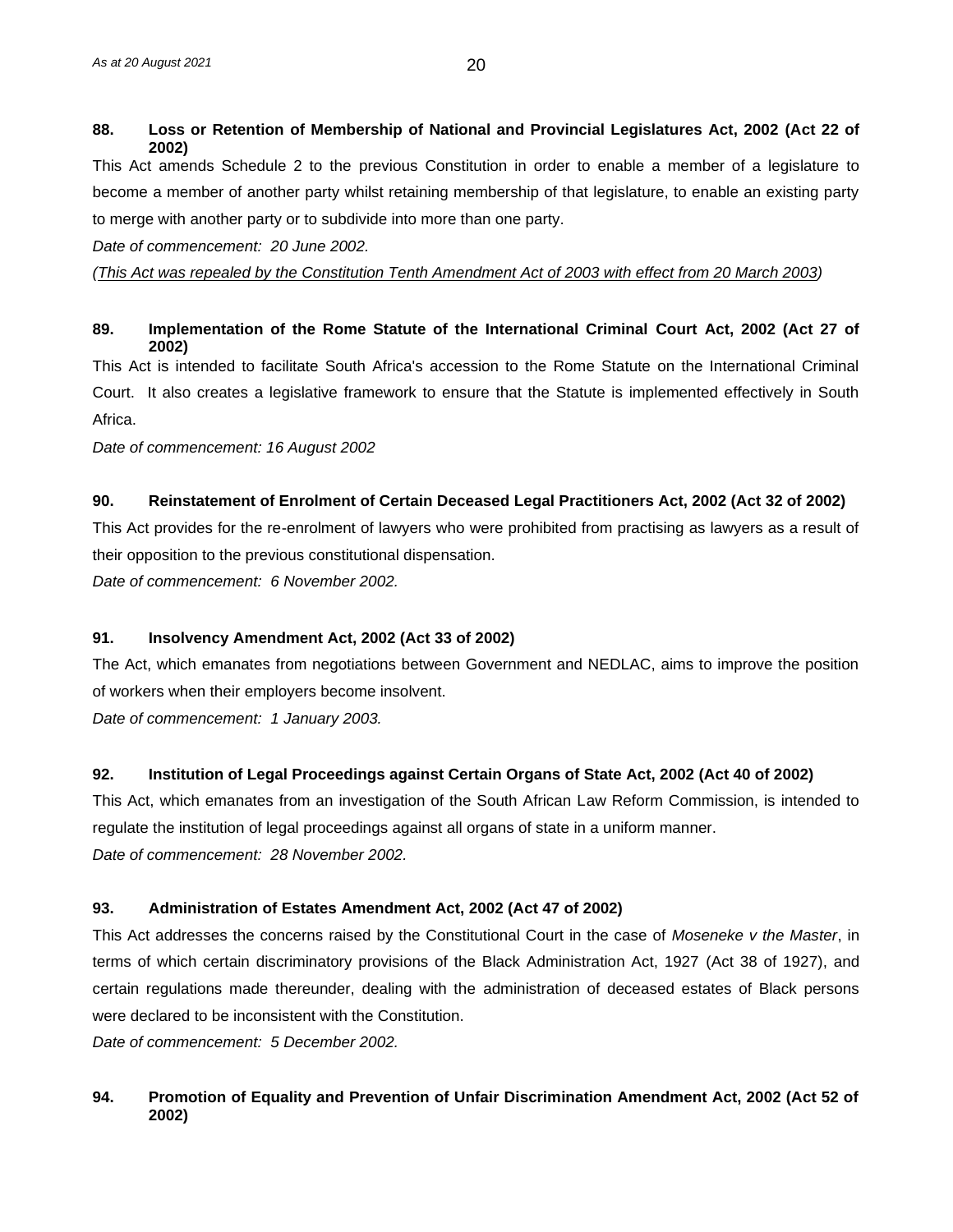The Act addresses a possible area of unconstitutionality in the principal Act, namely the designation of presiding officers of Equality Courts by the Minister. This is intended to enhance the independence of the judiciary. The Act also facilitates the implementation of the principal Act by providing for an incremental approach of establishing Equality Courts at the level of the lower courts, which, in turn, will provide affordable and accessible remedies to persons who are subject to unfair discrimination, hate speech or harassment. *Date of commencement: 15 January 2003.*

#### **95. Promotion of Administrative Justice Amendment Act, 2002 (Act 53 of 2002)**

The Act addresses a possible area of unconstitutionality in the principal Act, namely the designation of presiding officers by the Minister. This is intended to enhance the independence of the judiciary. The Act also ensures that members of the judiciary at the lower court level who preside in cases emanating from the application of the principal Act, receive adequate training on the principal Act, the content of which is developed by members of the judiciary.

*Date of commencement: 6 February 2003.*

#### **96. Promotion of Access to Information Amendment Act, 2002 (Act 54 of 2002)**

The Act addresses a possible area of unconstitutionality in the principal Act, namely the designation of presiding officers by the Minister. This is intended to enhance the independence of the judiciary. The Act also ensures that members of the judiciary at the lower court level who preside in cases emanating from the application of the principal Act, receive adequate training on the principal Act, the content of which is developed by members of the judiciary.

*Date of commencement: 15 January 2003.*

#### **97. Judicial Matters Amendment Act, 2002 (Act 55 of 2002)**

The Act deals with numerous *ad hoc* amendments to a wide range of different Acts of Parliament which are administered by the Department, e.g. it corrects technical problems, repeals obsolete provisions and gives effect to some judgments of the Constitutional Court.

*The Act, with the exception of sections 12, 13 and 19, was implemented on 17 January 2003. Sections 12, 13 and 19 were implemented on 18 February 2005.* 

#### **98. Insolvency Second Amendment Act, 2002 (Act 69 of 2002)**

Like the Insolvency Amendment Act, 2002 (Act 33 of 2002), referred to above, the Act is intended to further improve the position of workers when their employers become insolvent. The provisions of the Act emanate from negotiations between Government, NEDLAC and trade unions.

*Date of commencement: 1 January 2003.*

#### **99. Regulation of Interception of Communications and Provision of Communication-related Information Act, 2002 (Act 70 of 2002)**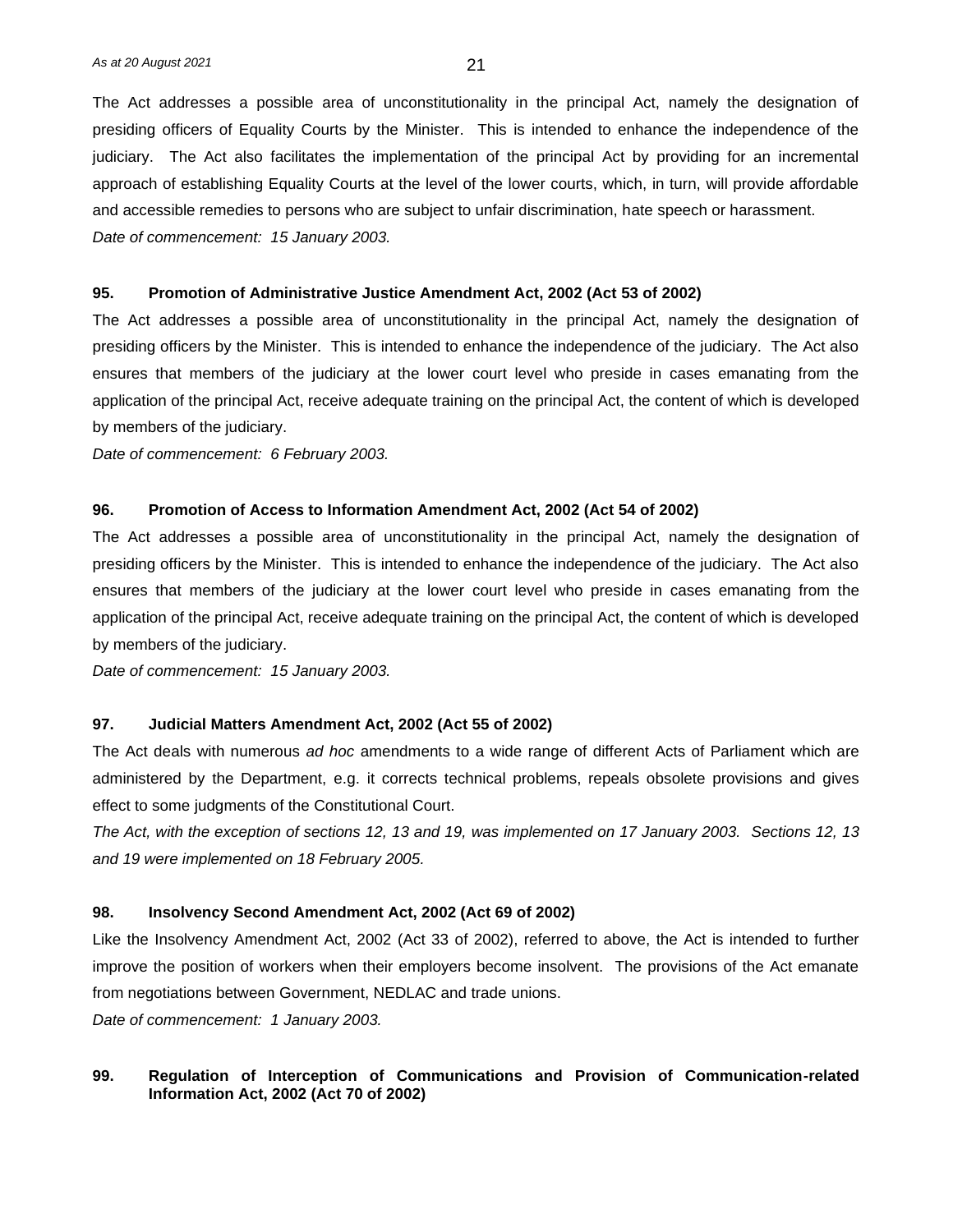This Act, among others, aims to regulate the interception of certain communications, the monitoring of certain signals and radio frequency spectrums and the provision of certain communication-related information. The Act also regulates the making of applications for, and the issuing of, directions authorising the interception of communications and the provision of communication-related information under certain circumstances.

*The Act, with the exception of sections 40 and 62, came into operation on 30 September 2005. Section 62(1) to (5) came into operation on 30 June 2008. Sections 40 and 62(6), as amended by the Regulation of Interception of Communications and Provision of Communication-Related Information Amendment Act, 2008 (Act 48 of 2008), came into operation on 1 July 2009.*

# **2003**

# **100. Constitution Tenth Amendment Act of 2003**

This Act, among others, deals with members of the National Assembly or a Provincial Legislature becoming members of other parties whilst retaining membership of the National Assembly or a Provincial Legislature. *Date of commencement: 20 March 2003.*

#### **101. Constitution Eleventh Amendment Act of 2003**

This Act deals with the change of name of Northern Province to Limpopo and regulates anew some of the financial arrangements in the Constitution, e.g. to deal with financial crises at various levels of government. *Date of commencement: 11 July 2003.*

#### **102. Judicial Matters Amendment Act, 2003 (Act 16 of 2003)**

This Act empowers the Minister to determine policy regarding the appointment of liquidators and similar functionaries in insolvency related matters. It also creates the position of the Chief Master of the High Courts. *Section 14 of the Act was implemented on 18 June 2004. The remainder of the Act was implemented on 9 July 2004.*

#### **103. Public Protector Amendment Act, 2003 (Act 22 of 2003)**

This Act makes provision for the appointment of a Deputy Public Protector. *Date of commencement: 7 October 2003.*

#### **104. Promotion of National Unity and Reconciliation Amendment Act, 2003 (Act 23 of 2003)**

This Act makes provision for the payment of reparations to communities. *Date of commencement: 1 October 2003.*

#### **105. Judicial Officers (Amendment of Conditions of Service) Act, 2003 (Act 28 of 2003)**

This Act extends the scope of the Independent Commission on Public Office Bearers to make recommendations on the remuneration of members of the judiciary. It also brings the Judges' Remuneration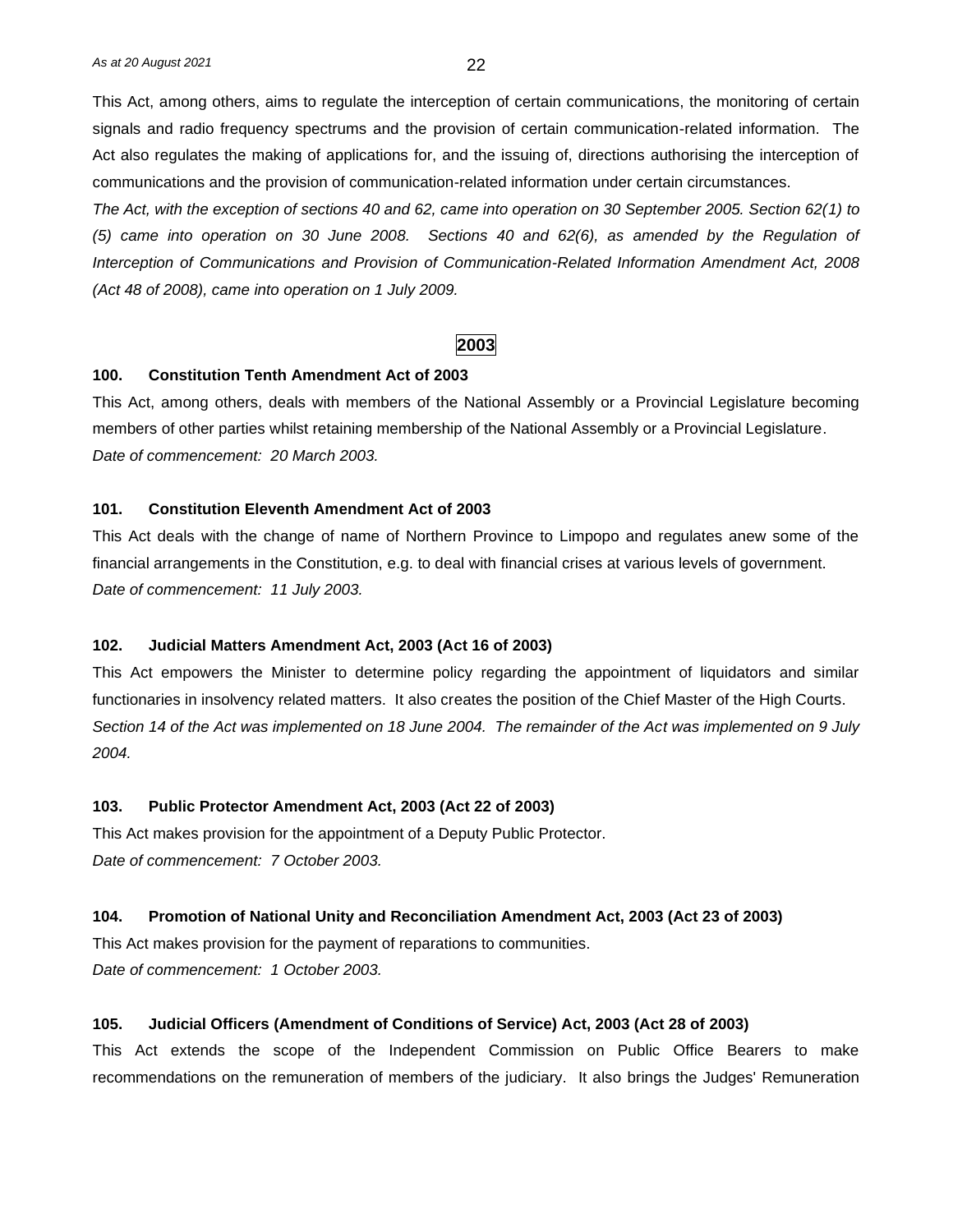and Conditions of Employment Act, 2001 (Act 47 of 2001), into line with the Constitution by making provision for partners of deceased judges to receive certain benefits. *Date of commencement: 1 November 2003.* 

#### **106. Criminal Procedure Amendment Act, 2003 (Act 42 of 2003)**

This Act addresses a problem identified by the Constitutional Court in its judgment of *Steyn v the State*, dealing with appeals in criminal cases from the lower to the superior courts and creates a leave to appeal procedure. *Date of commencement: 1 January 2004.*

# **107. Judicial Matters Second Amendment Act, 2003 (Act 55 of 2003)**

This Act amends numerous Acts of Parliament administered by the Department of Justice and Constitutional Development.

*Date of commencement, with the exception of sections 8, 9 and 10: 31 March 2005. Sections 8, 9 and 10 put into operation with effect from 14 August 2009.*

# **2004**

# **108. Prevention and Combating of Corrupt Activities Act, 2004 (Act 12 of 2004)**

The Act, among others, aims to provide for the strengthening of measures to prevent and combat corruption and corrupt activities; the establishment and endorsement of a Register in order to place certain restrictions on persons and enterprises convicted of corrupt activities relating to tenders and contracts; and to place a duty on certain persons holding a position of authority to report certain corrupt transactions.

*Date of commencement, with the exception of section 34(2): 27 April 2004. Date of commencement of section 34(2): 31 July 2004.*

# **2005**

#### **109. Citation of Constitutional Laws Act, 2005 (Act 5 of 2005)**

Since the Constitution of the Republic of South Africa is the supreme law of the country, it should be treated differently from other Acts of Parliament. This Act is intended to change the reference to the Constitution by providing that no "Act number" will be allocated to it in future. It also substituted the short titles of all Constitution Amendment Acts that have been enacted since the commencement of the Constitution, so as to provide for the consecutive numbering of those Acts.

*Date of commencement: 27 June 2005.*

#### **110. Constitutional Matters Amendment Act, 2005 (Act 15 of 2005)**

This Act amended the Public Funding of Represented Political Parties Act, 1997 (Act 103 of 1997), to further regulate the allocation of monies from the Represented Political Parties Fund to political parties participating in the national and provincial legislatures, where a member of a legislature becomes a member of another party while retaining membership of that legislature, or where an existing party merges with another party, or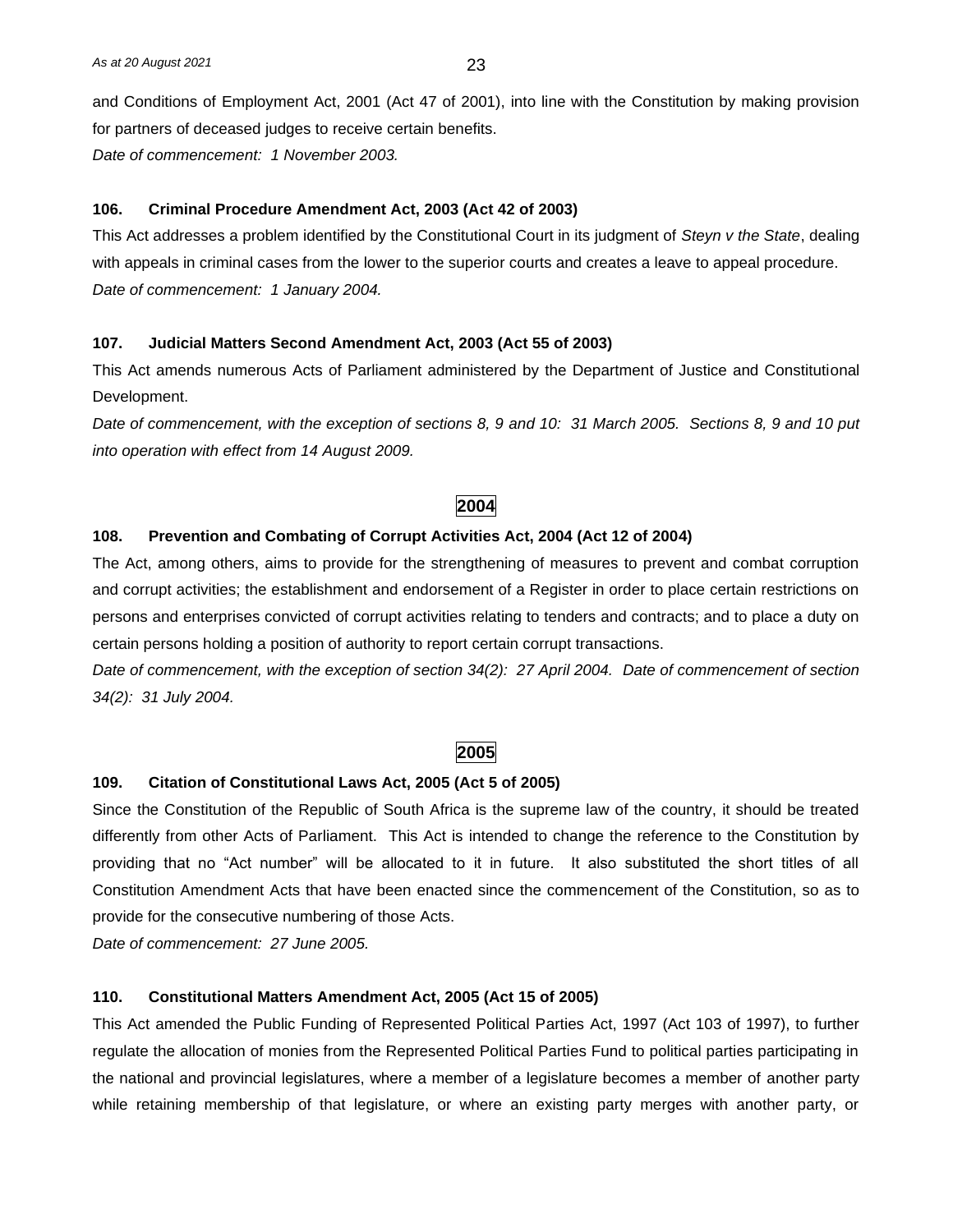subdivides into more than one party, or subdivides and any one subdivision merges with another party. The Act also amended the Determination of Delegates (National Council of Provinces) Act, 1998 (Act 69 of 1998), to provide for the determination of certain delegates of a provincial legislature, which has been reconstituted on account of changes of party membership and mergers or subdivisions.

*Date of commencement: 31 August 2005.*

#### **111. Judicial Matters Amendment Act, 2005 (Act 22 of 2005)**

This Act amended a number of different Acts of Parliament, which are administered by the Department. The amendments are technical in nature and address identified practical problems.

- *\* Sections 1 and 10 to 14, except section 14(c), came into operation on 2 November 2007.*
- *\* Section 6 came into operation on the date of commencement of section 8 of the Judicial Matters Second Amendment Act, 2003 (Act 55 of 2003), namely, 14 August 2009.*
- *\* Section 9 came into operation on 1 November 2006 (the date of commencement of section 5 of the Maintenance Act, 1998 (Act 99 of 1998)).*
- *\* The remaining sections came into operation on 11 January 2006.*
- *\* Commencement date: Section 14(c), to be determined.*

#### **112. Repeal of the Black Administration Act and Amendment of Certain Laws Act, 2005 (Act 28 of 2005)**

This Acts repeals the Black Administration Act, 1927 (Act 38 of 1927), incrementally and amends the Administration of Estates Act, 1965 (Act 66 of 1965), so as to give the Masters of the High Courts jurisdiction over the property of all minors, including those who are governed by the principles of customary law. *Date of commencement: 12 April 2006.*

#### **113. Constitution Twelfth Amendment Act of 2005**

This Act amended the Constitution so as to, among others, re-determine the geographical areas of the nine provinces of the Republic of South Africa.

*Date of commencement: 1 March 2006.*

# **2006**

#### **114. Repeal of the Black Administration Act and Amendment of Certain Laws Amendment Act, 2006 (Act 8 of 2006)**

This Act amends the Repeal of the Black Administration Act and Amendment of Certain Laws Act, 2005 (Act 28 of 2005), so as to extend the statutory deadline for the repeal of certain provisions of the Black Administration Act, 1927 (Act 38 of 1927).

*Date of commencement: 30 July 2006.*

#### **2007**

#### **115. Constitution Thirteenth Amendment Act of 2007**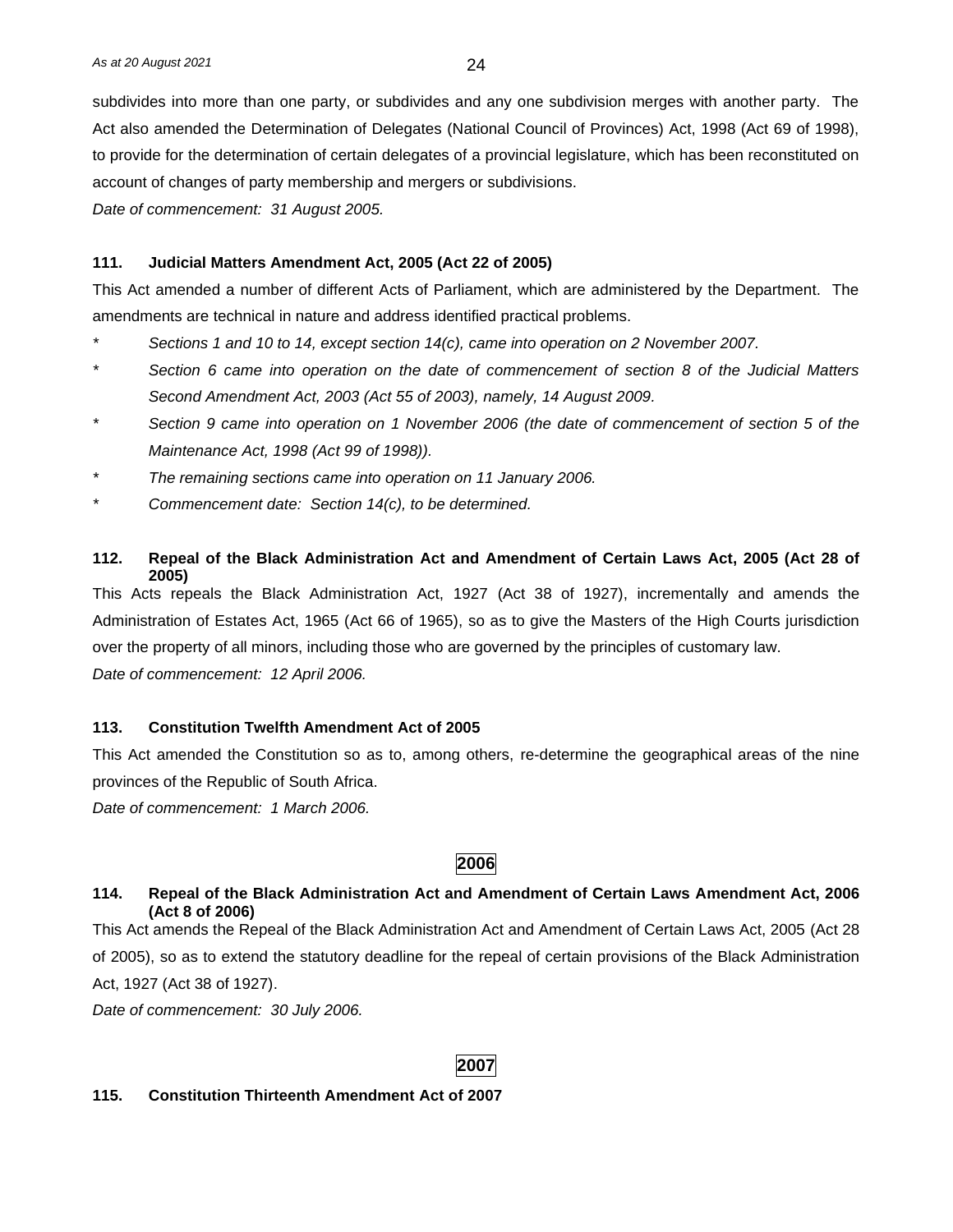The Constitution Thirteenth Amendment Act of 2007 amends the Constitution of the Republic of South Africa, 1996, so as to correct invalid provisions relating to the re-determination of the provincial boundary between the Eastern Cape and KwaZulu-Natal.

*Date of commencement: 14 December 2007.*

## **116. Repeal of the Black Administration Act and Amendment of Certain Laws Amendment Act, 2007 (Act 13 of 2007)**

This Amendment Act amended the Black Administration Act and Amendment of Certain Laws Act, 2005, so as to substitute a date and provided for matters connected therewith.

*Date of commencement: 29 September 2007.*

#### **117. Criminal Law (Sexual Offences and Related Matters) Amendment Act, 2007 (Act 32 of 2007)**

The Act aims to comprehensively and extensively review and amend all aspects of the laws and the implementation of the laws relating to sexual offences, and to deal with all legal aspects of or relating to sexual offences in a single statute, by, among others, repealing the common law offence of rape and replacing it with a new expanded statutory offence of rape, applicable to all forms of sexual penetration without consent, irrespective of gender; and repealing the common law offence of indecent assault and replacing it with a new statutory offence of sexual assault, applicable to all forms of sexual violation without consent.

- *\* Chapters 1 to 4 and 7 of the Act came into operation on 16 December 2007.*
- *\* Chapter 5 came into operation on 21 March 2008.*
- *\* Chapter 6 came into operation on 16 June 2008.*

#### **118. Criminal Law (Sentencing) Amendment Act, 2007 (Act 38 of 2007)**

The Act aims to amend the Criminal Law Amendment Act, 1997 (Act 105 of 1997), so as to, among others, further regulate the imposition of discretionary minimum sentences for certain serious offences; to give a regional court jurisdiction to convict and sentence a person found guilty of an offence referred to in Part I of Schedule 2 to imprisonment for life; and to provide for matters connected therewith.

*Date of commencement: 31 December 2007.*

# **2008**

# **119. Repeal of the Black Administration Act and Amendment of Certain Laws Amendment Act, 2008 (Act 7 of 2008)**

The Act amended the Repeal of the Black Administration Act and Amendment of Certain Laws Act, 2005, so as to substitute a date.

*Date of commencement: 29 June 2008.*

#### **120. South African Judicial Education Institute Act, 2008 (Act 14 of 2008)**

The Act aims to regulate the training of judicial officers which will be undertaken by an Institute the Act intends to create.

*Date of commencement: 23 January 2009.*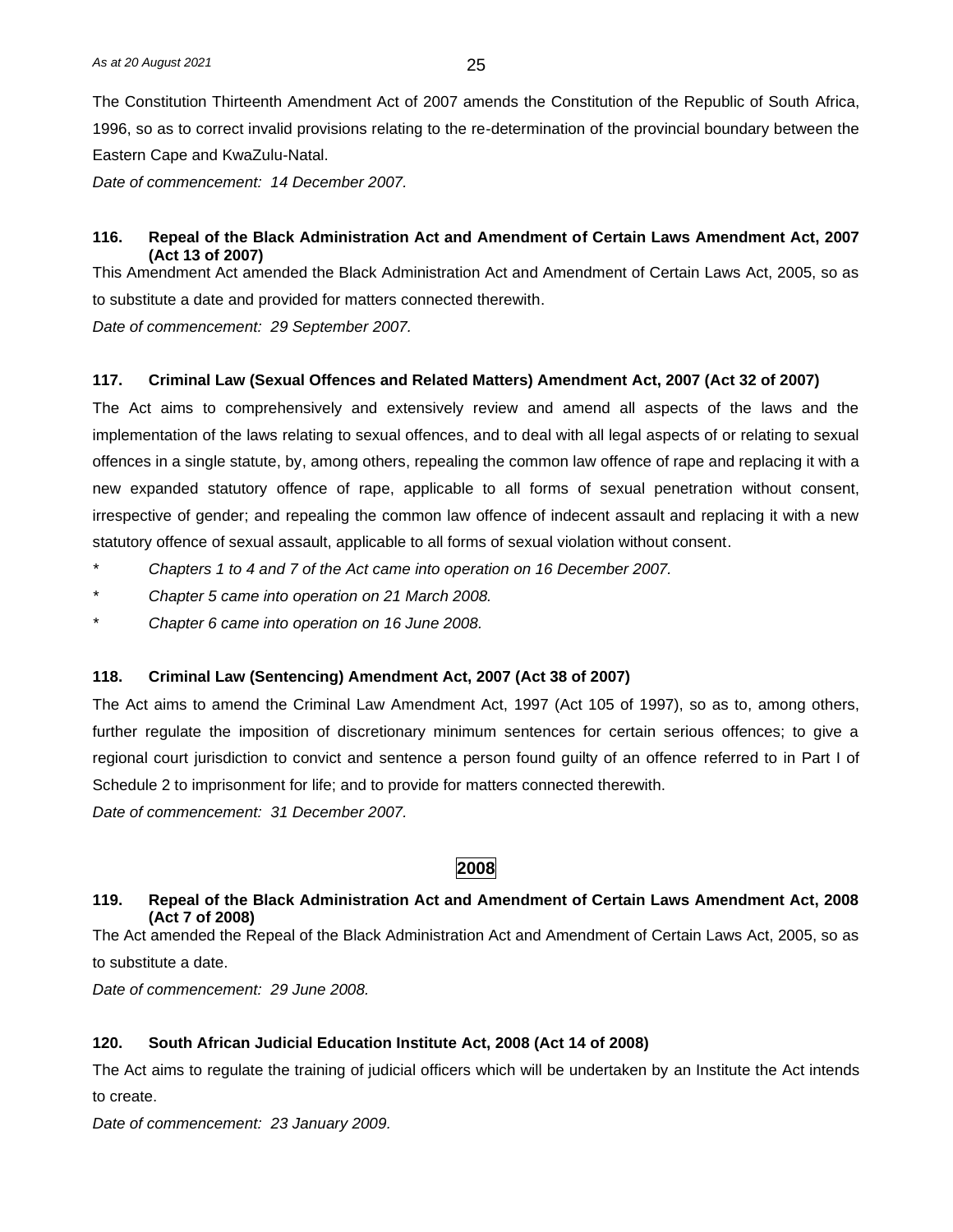# **121. Judicial Service Commission Amendment Act, 2008 (Act 20 of 2008)**

The Act creates a Tribunal and sets out procedures to deal with cases of incapacity, gross incompetence or gross misconduct on the part of judges. The Act comes into operation on a date fixed by the President by proclamation in the *Gazette*.

*Date of commencement: 1 June 2010.*

## **122. Renaming of High Courts Act, 2008 (Act 30 of 2008)**

The Act addresses the undesirable situation where certain High Courts are still referred to by their names under the previous Constitutional dispensation prior to 1994.

*Date of commencement: 1 March 2009.*

# **123. Jurisdiction of Regional Courts Amendment Act, 2008 (Act 31 of 2008)**

The Act is intended to confer civil jurisdiction on Regional Courts, as well as jurisdiction to deal with family issues which are currently dealt with by the Divorce Courts established under section 10 of the Administration Amendment Act, 1929. The Act comes into operation on a date fixed by the President by proclamation in the *Gazette*.

*Date of commencement: 9 August 2010.* 

#### **124. Regulation of Interception of Communications and Provision of Communication-related Information Amendment Act, 2008 (Act 48 of 2008)**

The Act amends sections 40 and 62(6) of the principal Act so as to allow the electronic capturing of the personal particulars of owners and buyers of cellular phones and SIM cards. The Act will come into operation on a date fixed by the President by proclamation in the *Gazette*.

*Date of commencement: The Act, with the exception of section 3 came into operation on 1 July 2009. Section 3 came into operation on 1 August 2009.*

#### **125. General Laws (Loss of Membership of National Assembly, Provincial Legislature or Municipal Council) Amendment Act, 2008 (Act 55 of 2008)**

The Act, to be read with the Constitution Fourteenth Amendment Bill and Constitution Fifteenth Amendment Bill, aims to amend the Public Funding of Represented Political Parties Act, 1997, the Determination of Delegates (National Council of Provinces) Act, 1998, the Electoral Act, 1998, the Local Government: Municipal Structures Act, 1998, and the Local Government: Municipal Structures Amendment Act, 2002, so as to provide for matters consequential to the abolition of floor-crossing. The Act further aims to amend the Public Funding of Represented Political Parties Act, 1997, so as to further regulate matters relating to the funding of political parties.

*Date of commencement: 17 April 2009.*

#### **126. Constitution Fourteenth Amendment Act of 2008**; and

#### **127. Constitution Fifteenth Amendment Act of 2008**

These Acts seek to abolish floor-crossing and further regulate matters relating to the funding of political parties.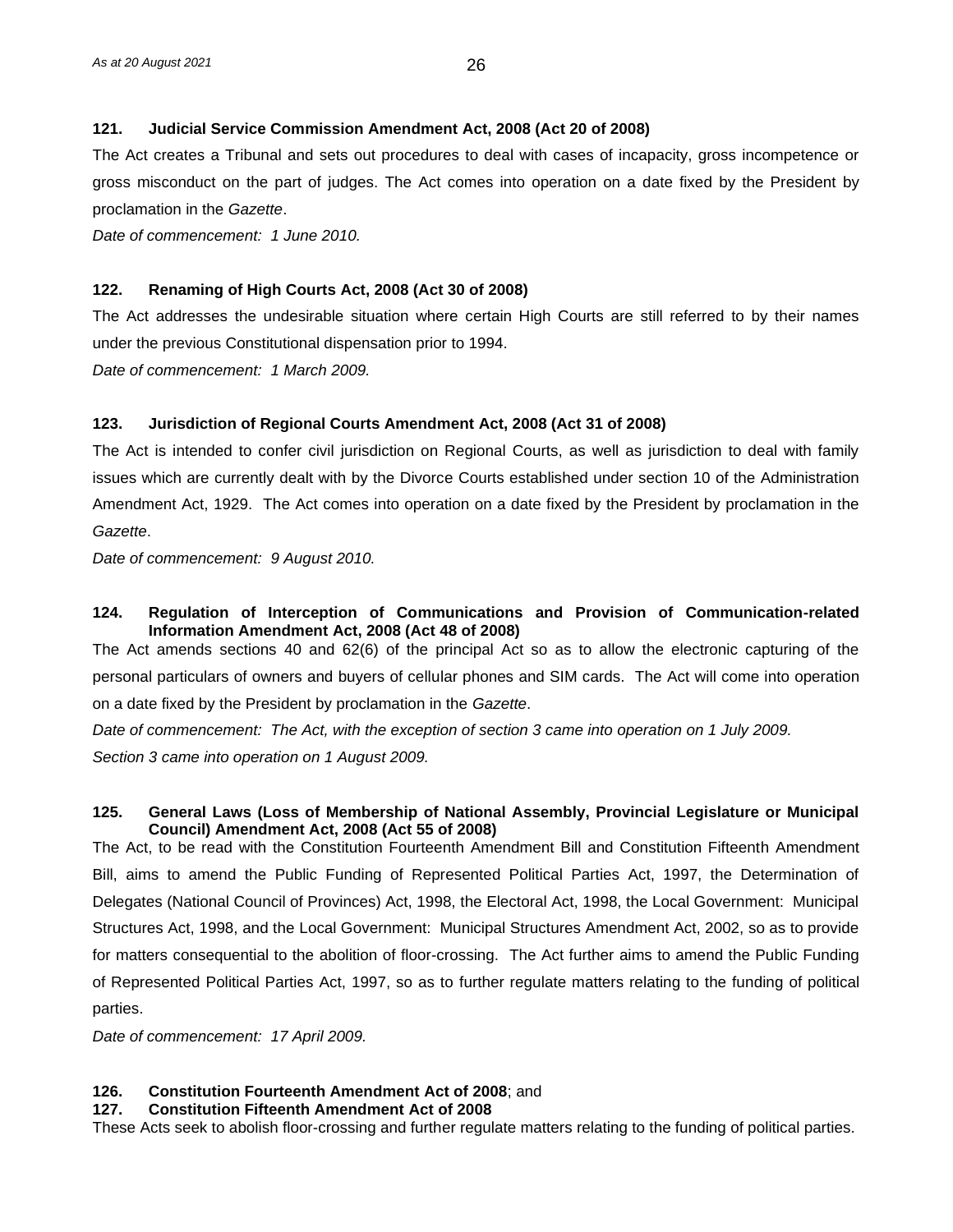*Date of commencement: Both Acts came into operation on 17 April 2009.*

#### **128. National Prosecuting Authority Amendment Act, 2008 (Act 56 of 2008)**

The Act aligns the National Prosecuting Authority Act, 1998, with the relocation of the Directorate of Special Operations to the South African Police Service.

*Date of commencement: 6 July 2009.*

#### **129. Criminal Procedure Amendment Act, 2008 (Act 65 of 2008)**

The Act aims to amend the principal Act, among others, so as to provide for the postponement of certain criminal proceedings against accused persons who are in custody awaiting trial through audiovisual links and to further regulate the falling away of certain convictions as previous convictions and the expungement of certain criminal records of persons under legislation enacted before the Constitution of the Republic of South Africa, 1993, took effect.

*Date of commencement: Sections 2 and 3 were implemented on 6 May 2009. Section 1, dealing with audiovisual postponements of certain criminal proceedings, came into operation on 1 October 2010.*

#### **130. Judicial Matters Amendment Act, 2008 (Act 66 of 2008)**

This Act amends numerous Acts of Parliament and, among others, aims to amend the General Law Amendment Act, 1935, so as to further regulate the concealment of birth of a newly born baby and the Criminal Procedure Act, 1977, to provide for the prosecution of persons who commit offences while doing diplomatic duty outside of the Republic. Amendments are also affected to the—

- \* Admiralty Jurisdiction Regulation Act, 1983, so as to further regulate the form of proceedings relating to maritime claims;
- Debt Collectors Act, 1998, so as to further regulate the appointment of members of the Council for Debt Collectors;
- \* Promotion of Access to Information Act, 2000, and the Promotion of Administrative Justice Act, 2000, so as to extend the period within which rules of procedure must be made; and
- \* Criminal Law (Sexual Offences and Related Matters) Amendment Act, 2007, so as to extend the period within which the National Register for Sex Offenders must be established and to extend the period within which the Minister for Justice and Constitutional Development must adopt a National Policy Framework relating to sexual offences.

*Date of commencement: Sections 1-4, 9, 11, 12, 18-24, 27-38 were implemented on 17 February 2009. Section 26, in so far as it amends the Debt Collectors Act, 1998 (Act 114 of 1998), came into operation on 1 December 2009. Sections 10, 13, 14, 15 and 16 came into operation on 10 September 2010. Date of commencement: Sections 25 and 26 to be determined.*

#### **131. Child Justice Act, 2008 (Act 75 of 2008)**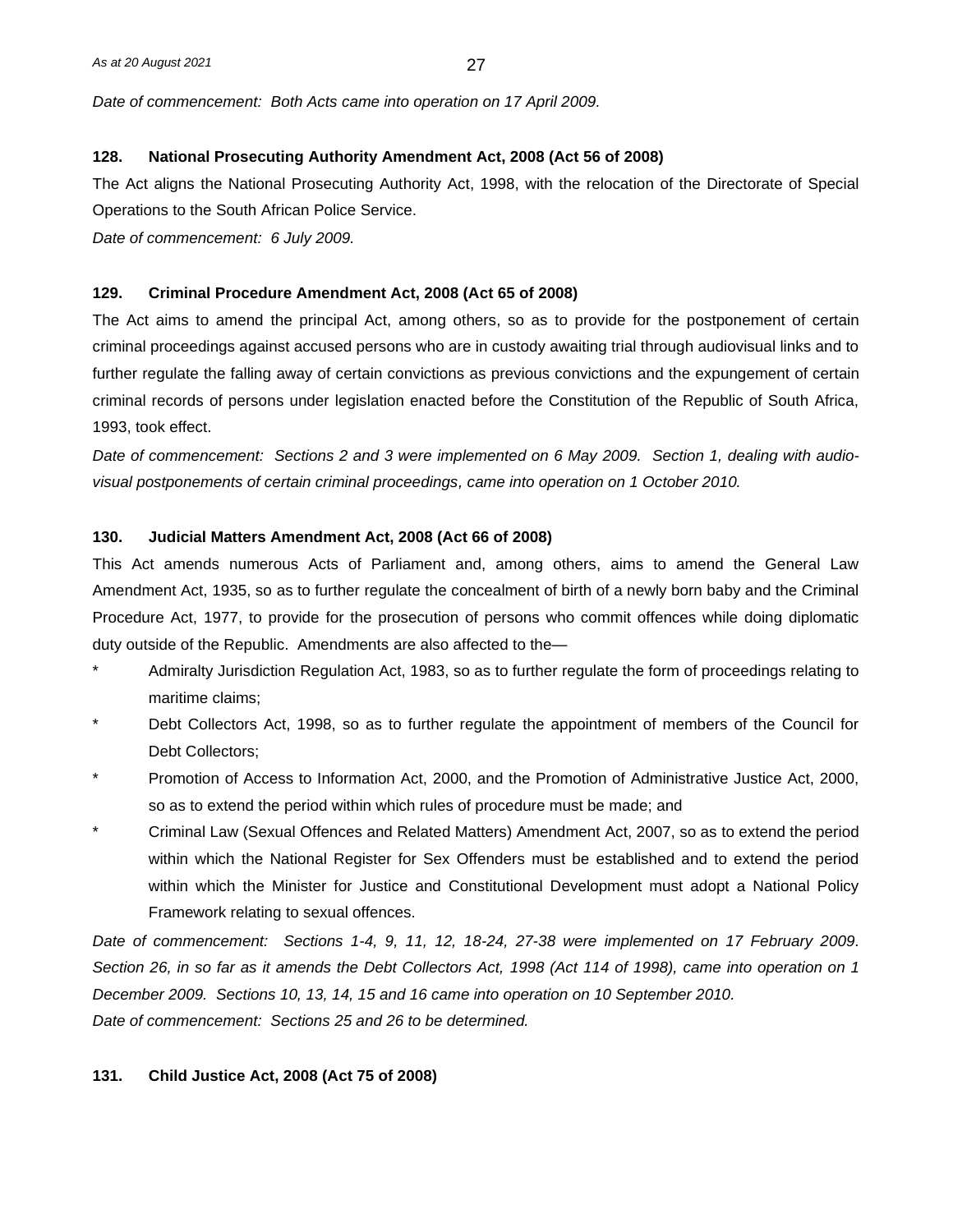The Act aims to establish a criminal justice system for children, who are in conflict with the law and are accused of committing offences, in accordance with the values underpinning the Constitution and the international obligations of the Republic. The Act further aims to—

- provide for the minimum age of criminal capacity of children;
- provide a mechanism for dealing with children who lack criminal capacity outside the criminal justice system;
- make special provision for securing attendance at court and the release or detention and placement of children;
- make provision for the assessment of children;
- provide for the holding of a preliminary inquiry and to incorporate, as a central feature, the possibility of diverting matters away from the formal criminal justice system, in appropriate circumstances;
- make provision for child justice courts to hear all trials of children whose matters are not diverted;
- extend the sentencing options available in respect of children who have been convicted; and
- entrench the notion of restorative justice in the criminal justice system in respect of children who are in conflict with the law.

*Date of commencement: 1 April 2010.*

# **2009**

#### **132. Constitution Sixteenth Amendment Act of 2009**

The Act aims to amend the Constitution of the Republic of South Africa, 1996, in order to re-determine the geographical areas of the provinces of Gauteng and North-West and to provide for matters connected therewith.

*Date of commencement: 3 April 2009.*

# **133. Reform of Customary Law of Succession and Regulation of Related Matters Act, 2009 (Act 11 of 2009)**

This Act aims to modify the customary law of succession so as to provide for the devolution of certain property in terms of the law of intestate succession. The Act also clarifies certain matters relating to the law of succession and the law of property in relation to persons who are subject to customary law.

*Date of commencement: 20 September 2010.*

# **134. Repeal of the Black Administration Act and Amendment of Certain Laws Amendment Act, 2009 (Act 20 of 2009)**

This Act amended section 1(3) of the Repeal of the Black Administration Act and Amendment of Certain Laws Act, 2005 (Act 28 of 2005), by replacing the date of 30 December 2009 with 30 December 2010. The aforementioned date is the date upon which sections 12(1) to (4) and (6) and 20(1) to (6) and (9) and the Third Schedule of the Black Administration Act, 1927 (Act 38 of 1927), are repealed if national legislation (which is aimed at further regulating the matters dealt with the aforementioned sections and Schedule) is not implemented before that date.

*Date of commencement: 29 December 2009.*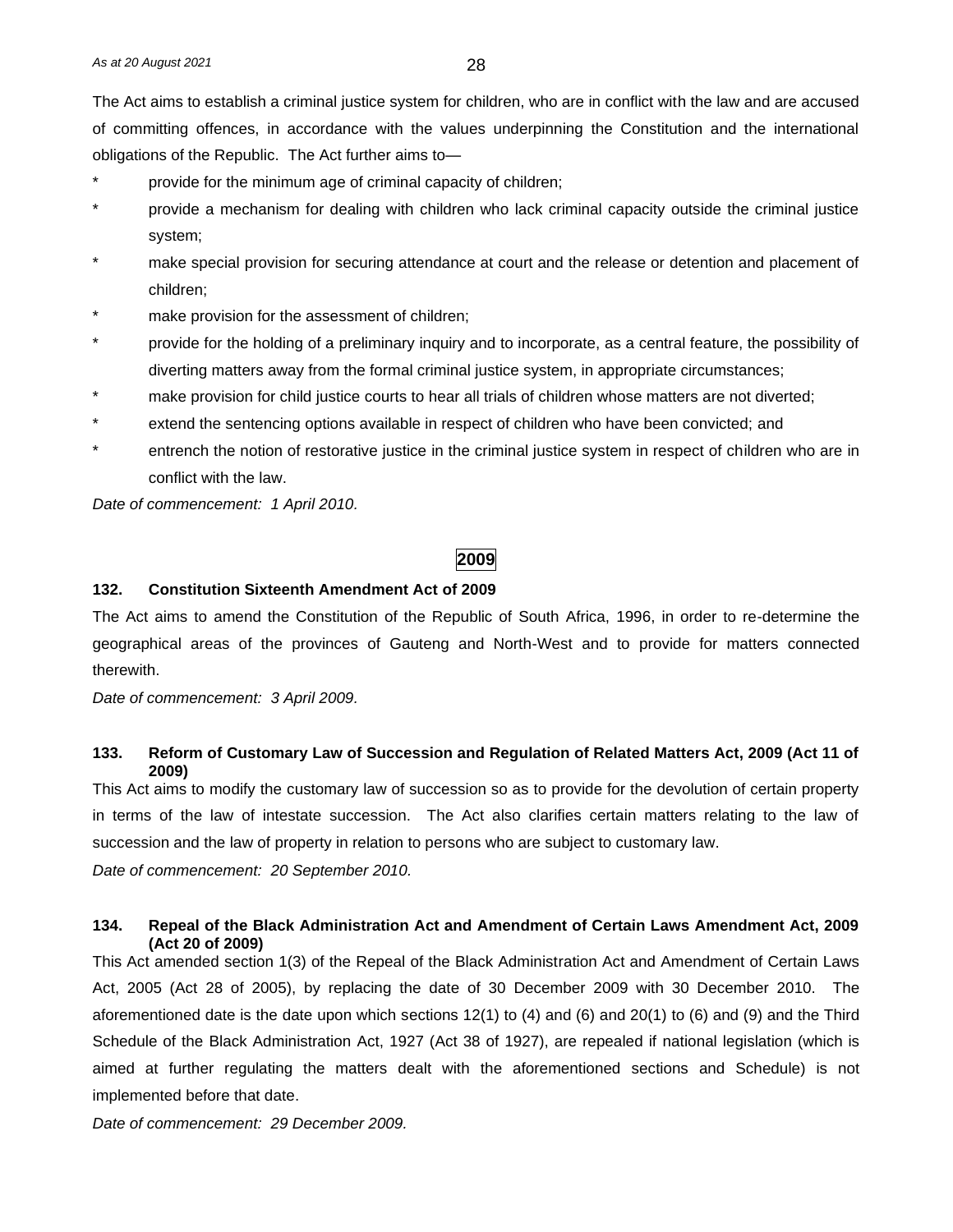# **2010**

# **135. Criminal Law (Forensic Procedures) Amendment Act, 2010 (Act 6 of 2010)**

The Act, among others, aims to amend the Criminal Procedure Act, 1977 (Act 51 of 1977), so as to provide for the compulsory taking of fingerprints of certain categories of persons and for the taking of fingerprints and body-prints for investigative purposes. The Act further introduced provisions in the Criminal Procedure Act, 1977, so as to provide for the retention of fingerprints and body-prints and to regulate the destruction of fingerprints that have been taken.

*Date of commencement: 5 October 2010.*

# **136. Magistrates' Courts Amendment Act, 2010 (Act 19 of 2010)**

The Magistrates' Courts Act, 1944 (Act 32 of 1944), has been amended in terms of this Amendment Act so as to regulate anew the qualifications that are required for the appointment of a person as a magistrate, additional magistrate and magistrate of a regional division. Provision has also been made to further regulate the inclusion of magistrates of regional divisions on the list of magistrates who may adjudicate on civil disputes.

*Date of commencement: 7 December 2010.*

# **137. Repeal of the Black Administration Act and Amendment of Certain Laws Amendment Act, 2010 (Act 20 of 2010)**

This Act amended section 1(3) of the Repeal of the Black Administration Act and Amendment of Certain Laws Act, 2005 (Act 28 of 2005), by replacing the date 30 December 2010 with 30 December 2012.

*Date of commencement: 29 December 2010.*

# **138. Regulation of Interception of Communications and Provision of Communication-related Information Amendment Act, 2010 (Act 21 of 2010)**

The Act amended the principal Act so as to extend the period within which the information of customers must be recorded and stored.

*Date of commencement: 3 December 2010.*

# **2011**

#### **139. State Liability Amendment Act, 2011 (Act 14 of 2011)**

This Act amended the State Liability Act, 1957 (Act 20 of 1957), so as to regulate the manner in which a final court order sounding in money against the State must be satisfied.

*Date of commencement: 30 August 2011.*

#### **140. Protection from Harassment Act, 2011 (Act 17 of 2011)**

The Act provides for the issuing of protection orders against harassment and aims to introduce measures which seek to enable the relevant organs of state to give effect to the provisions of the Act.

*Date of commencement: 27 April 2013.*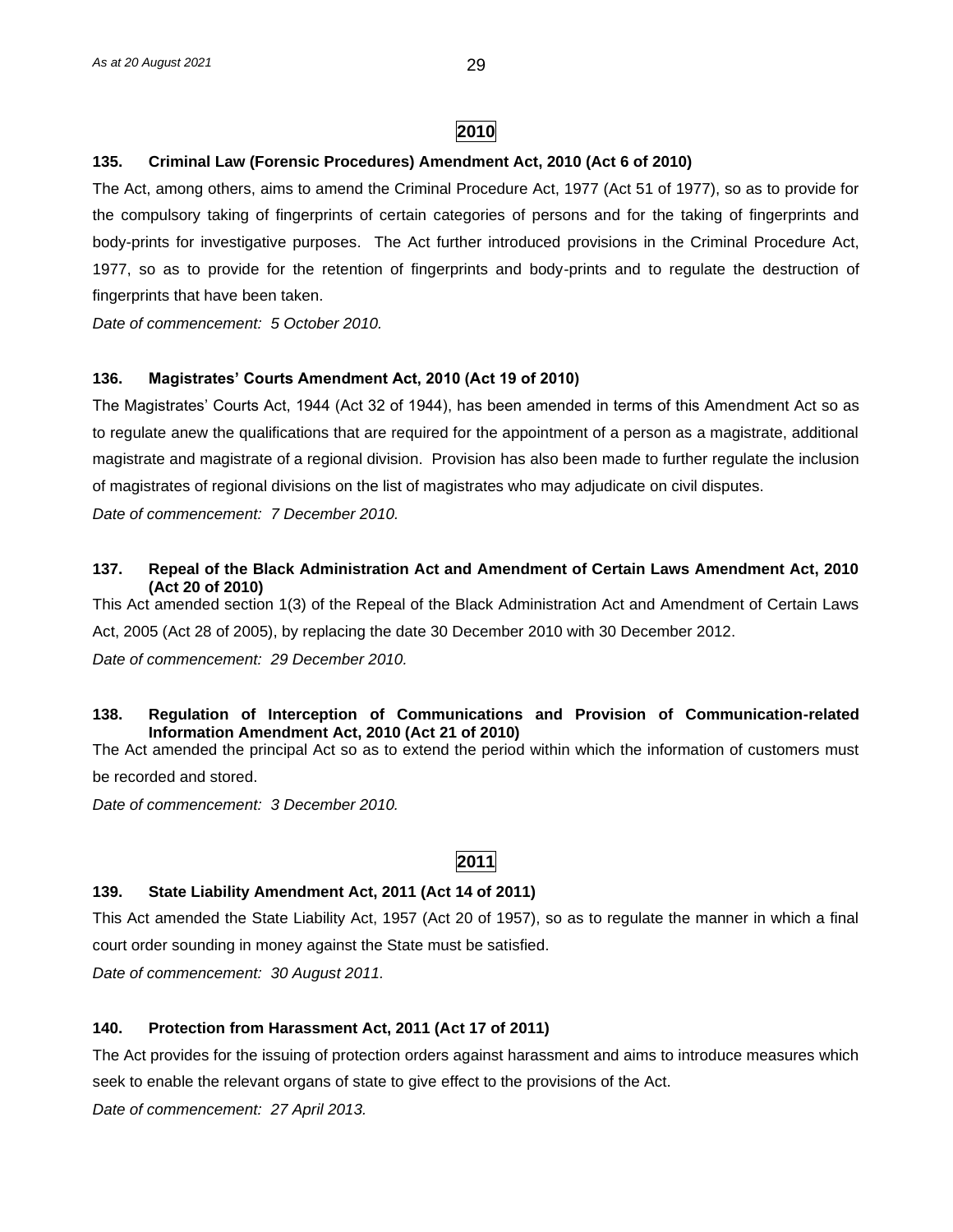**2012**

#### **141. Criminal Law (Sexual Offences and Related Matters) Amendment Act Amendment Act, 2012 (Act 6 of 2012)**

This Amendment Act amended the principal Act by inserting a new section 56A in that Act. Section 56A expressly provides that, if a person has been convicted of an offence in terms of the principal Act and a penalty is not prescribed in respect of that offence in terms of that or any other Act, the court may impose a sentence, as provided for in section 276 of the Criminal Procedure Act, 1977 (Act No. 51 of 1977), which that court considers appropriate and which is within that court's penal jurisdiction.

*Date of commencement: 26 June 2012.*

#### **142. Criminal Procedure Amendment Act, 2012 (Act 9 of 2012)**

This Amendment Act amended section 49 of the Criminal Procedure Act, 1977 (Act 51 of 1977), so as to substitute and align the provisions relating to the use of force in effecting the arrest of a suspect with the judgment of the Constitutional Court in the case of *Ex parte: The Minister of Safety and Security and Others: In re the State v Walters and Another* 2002 (2) SACR 105 (CC).

*Date of commencement: 25 September 2012.*

#### **143. Judicial Matters Amendment Act, 2012 (Act 11 of 2012)**

The Act amended the Special Investigating Units and Special Tribunals Act, 1996 (Act 74 of 1996), so as to, among others, further regulate the litigation functions of a Special Investigating Unit and to empower a Special Investigating Unit to charge and recover fees for performing any of its functions. The Act also amended the National Prosecuting Authority Act, 1998 (Act 32 of 1998), so as to further regulate the remuneration of Deputy Directors and prosecutors and to regulate the continued employment and conditions of service of persons employed by the National Prosecuting Authority as financial investigators and analysts. *Date of commencement: 2 October 2012.*

# **144. Sheriffs Amendment Act, 2012 (Act 14 of 2012)**

The Act amended the Sheriffs Act, 1986 (Act 90 of 1986), so as to, among others, provide for the establishment of Advisory Committees to assist the Minister of Justice and Constitutional Development in the appointed of sheriffs and to provide the Minister with the power to designate acting sheriffs to perform certain functions of sheriffs in areas where no sheriff or acting sheriff has been appointed.

*Date of commencement: Sections 1, 4(b), 5 (to the extent that it inserts section 6B in the Sheriffs Act, 1986), 6 and 10 to 15 came into operation on 1 November 2013. Section 16 came into operation on 18 July 2014. Sections 7, 8 and 9 came into operation on 1 March 2015.* 

#### **145. Repeal of Black Administration Act and Amendment of Certain Laws Amendment Act, 2012 (Act 20 of 2012)**

The Act amended the Repeal of the Black Administration Act and Amendment of Certain Laws Act, 2005, so as to remove a date from section 1(3) of the Act.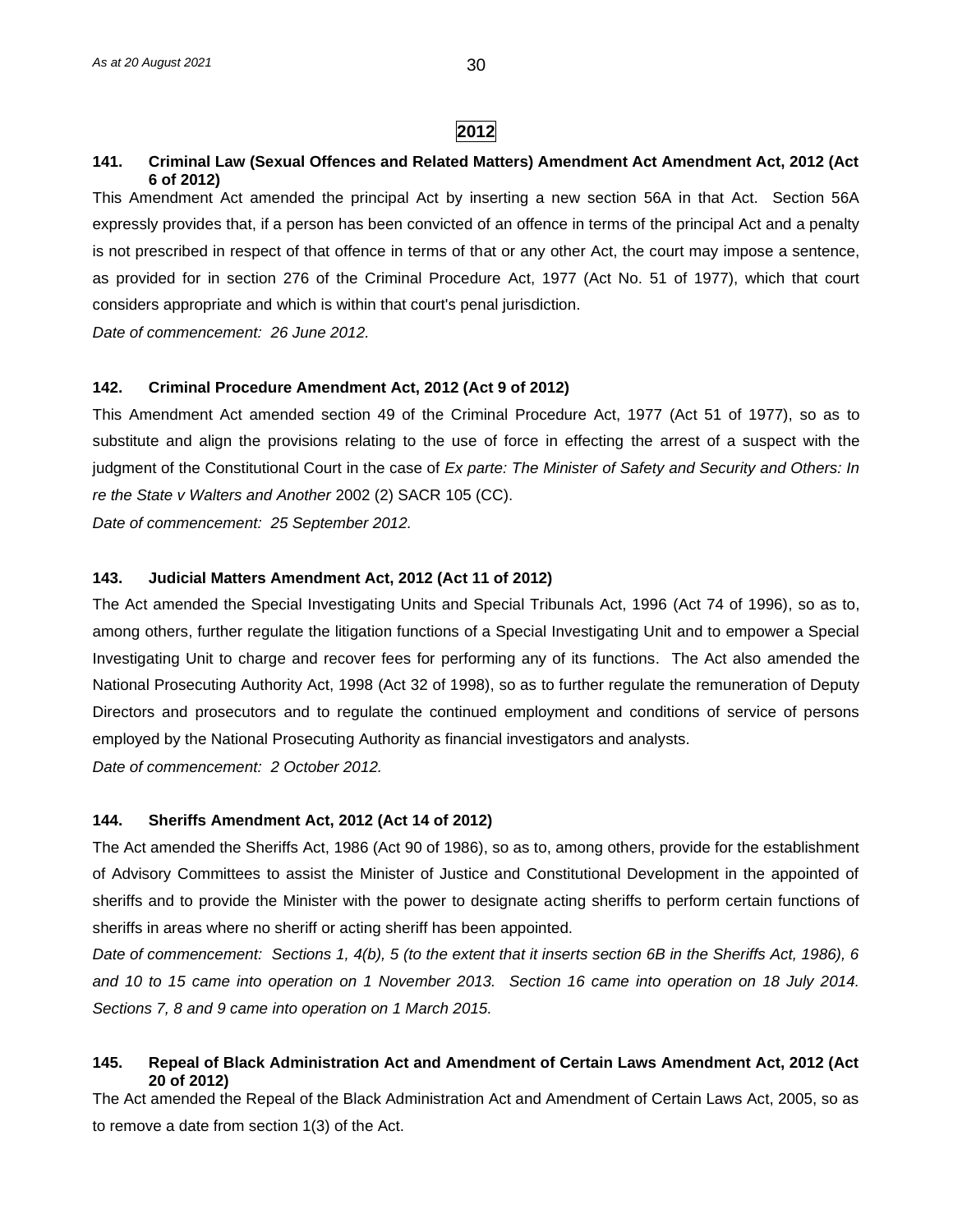*Date of commencement: 28 December 2012.*

#### **146. Constitution Seventeenth Amendment Act of 2012**

The Act aims to amend the Constitution of the Republic of South Africa, 1996, so as to further define the role of the Chief Justice as the head of the judiciary; to provide for a single High Court of South Africa; to provide that the Constitutional Court is the highest court in all matters; to further regulate the jurisdiction of the Constitutional Court and the Supreme Court of Appeal and to provide for the appointment of an Acting Deputy Chief Justice.

*Date of commencement: 23 August 2013.*

# **2013**

#### **147. Protection of Personal Information Act, 2013 (Act 4 of 2013)**

The Act aims to give effect to the right to privacy by introducing measures to ensure that the personal information of an individual is safeguarded when it is processed by responsible parties. It also aims to balance the right to privacy against other rights, particularly the right to access to information and to generally protect important interests, including the free flow of information within and across the borders of the Republic. *Date of commencement: Section 1, Part A of Chapter 5 and sections 112 and 113 commenced on 11 April 2014. Sections 2 to 38, 55 to 109, 111 and 114(1) to (3) came into operation on 1 July 2020. Sections 110 and 114(4) commenced on 30 June 2021.*

#### **148. Prevention and Combating of Trafficking in Persons Act, 2013 (Act 7 of 2013)**

The Act aims to give effect to the Republic's obligations concerning the trafficking of persons in terms of international agreements. The Act introduces an offence of trafficking in persons and other offences associated with trafficking in persons and further aims to provide for measures to protect and assist victims of trafficking in persons.

*Date of commencement: Act came into operation on 9 August 2015 with the exception of sections 15, 16 and 31(2)(b)(ii).* 

#### **149. Criminal Procedure Amendment Act, 2013 (Act 8 of 2013)**

The Act amended section 316 of the Criminal Procedure Act, 1977, so as to further regulate applications for condonation, leave to appeal and further evidence in criminal appeals.

*The Act is deemed to have come into operation on 10 September 2010.*

# **150. Superior Courts Act, 2013 (Act 10 of 2013)**

The Act rationalised, consolidated and amended the laws relating to the Constitutional Court, the Supreme Court of Appeal and the High Court of South Africa. The Act also makes provision for the administration of the judicial functions of all courts and those administrative and budgetary matters relating to the Superior Courts. *Date of commencement: 23 August 2013.*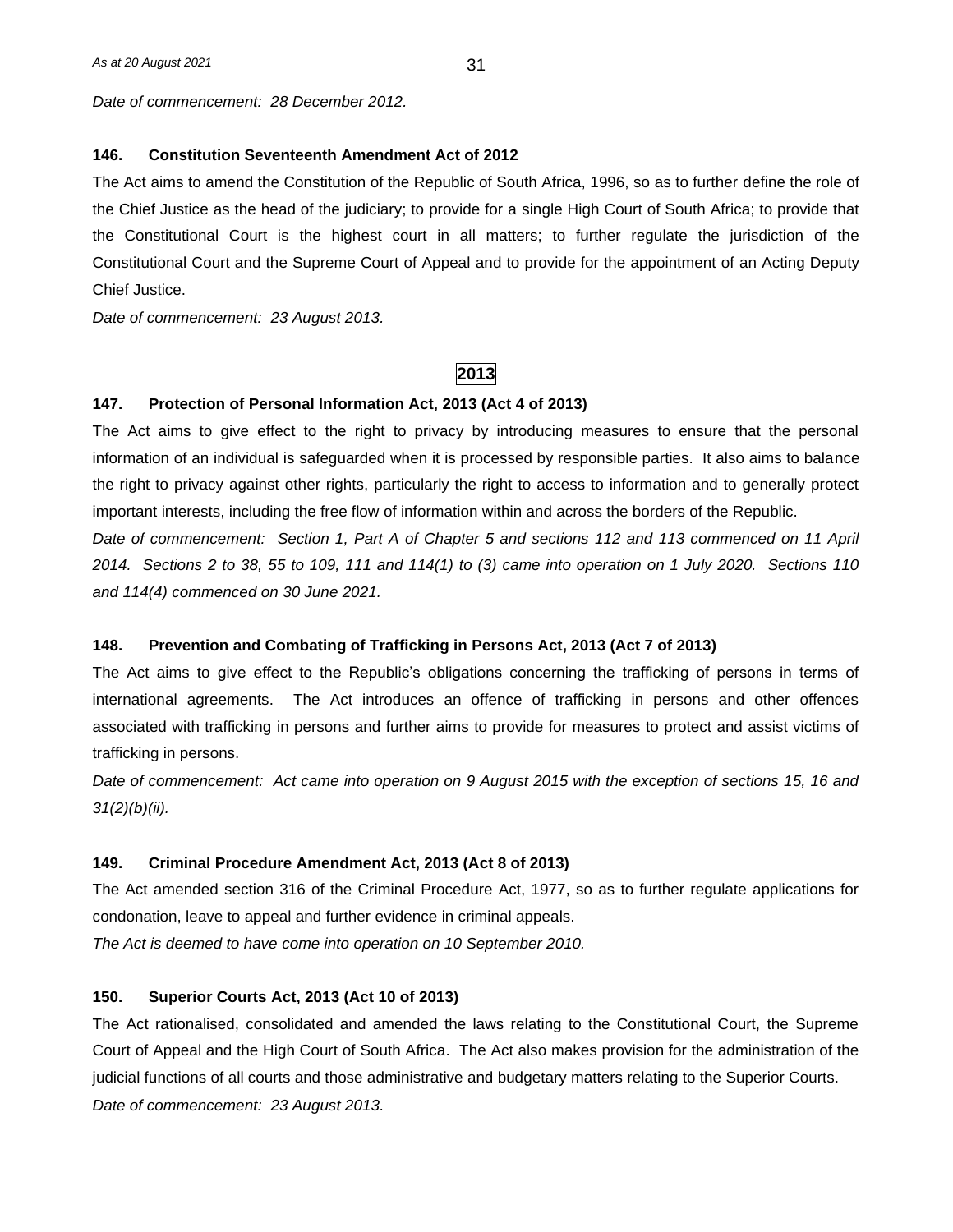# **151. Prevention and Combating of Torture of Persons Act, 2013 (Act 13 of 2013)**

The purpose of the Act is to give effect to the Republic's obligations in terms of the United Nations Convention Against Torture and Other Cruel, Inhuman or Degrading Treatment or Punishment by, among others, providing for the offence of torture of persons and other offences associated with the torture of persons. The Act also aims to prevent and combat the torture of persons within or across the borders of the Republic. *Date of commencement: 29 July 2013.*

# **152. South African Human Rights Commission Act, 2013 (Act 40 of 2013)**

The Act provides for the composition, powers, functions and functioning of the South African Human Rights Commission. The Act also repeals the Human Rights Commission Act, 1994 (Act 54 of 1994). *Date of commencement: 5 September 2014.*

# **153. Judicial Matters Amendment Act, 2013 (Act 42 of 2013)**

This Act amends numerous Acts of Parliament and, among others, aims to amend—

- \* the Criminal Procedure Act, 1977, so as to effect certain textual corrections and to further regulate the provisions relating to the expungement of certain criminal records;
- the Attorneys Act, 1979, so as to further regulate the constitution and the powers of the board of control of the Attorneys Fidelity Fund;
- the Small Claims Courts Act, 1984, so as to further regulate the appointment of commissioners;
- the Criminal Law Amendment Act, 1997, so as to exclude persons under the age of 18 years from the operation of that Act;
- the Children's Act, 2005, so as to allow for information in the National Child Protection Register to be made available in the case of applications for the expungement of certain criminal records;
- the Criminal Law (Sexual Offences and Related Matters) Amendment Act, 2007, so as to allow for information in the National Register for Sex Offenders to be made available in the case of applications for the expungement of certain criminal records; and
- the Child Justice Act, 2008, so as to, among others, further regulate the reporting of any injury sustained or severe psychological trauma suffered by a child while in police custody and to further regulate the expungement of records of certain convictions of children.

*Date of commencement: The whole Act, with the exception of sections 10, 11 and 42, came into operation on 23 January 2014. Sections 10 and 11 of the Act, amending sections 309 and 309B of the Criminal Procedure Act, 1977, respectively, are deemed to have come into operation on 1 April 2010. Section 42 of the Act, amending section 3 of the Reform of Customary Law of Succession and Regulation of Related Matters Act, 2009, is deemed to have come into operation on 20 September 2010.*

# **154. Judicial Matters Second Amendment Act, 2013 (Act 43 of 2013)**

The Act aims to amend certain provisions of the Criminal Law (Sexual Offences and Related Matters) Amendment Act, 2007, so as to enable the Minister to designate certain courts for dealing with sexual offences.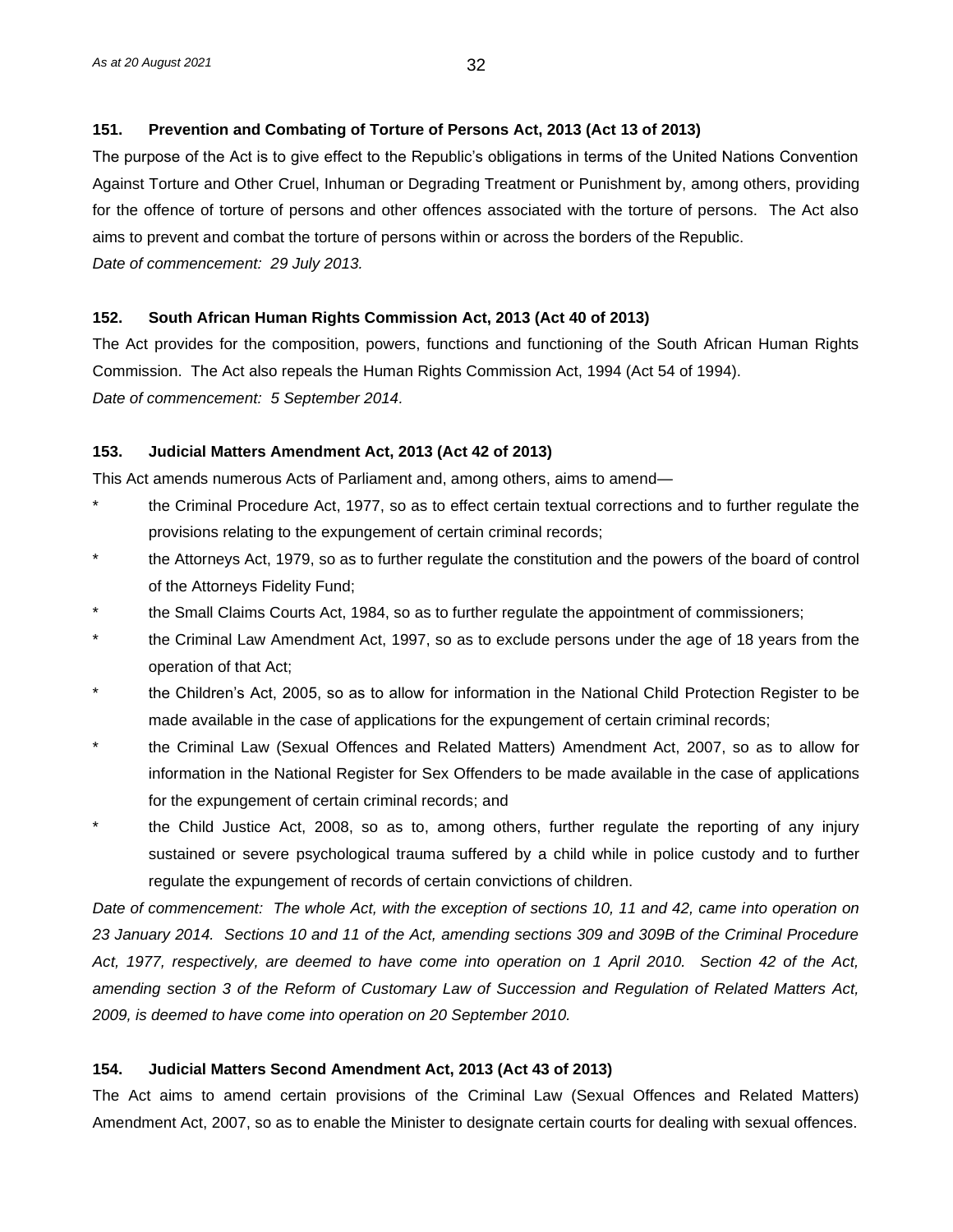*Date of commencement: The whole Act, except for section 4, 31 January 2020. Date of commencement of section 4 to be proclaimed.*

**2014**

#### **155. State Attorney Amendment Act, 2014 (Act 13 of 2014)**

This Amendment Act aims to amend the State Attorney Act, 1957 (Act 56 of 1957), so as to provide for the establishment of offices of State Attorney and for the appointment of a Solicitor-General and State Attorneys. Provision is also made for the powers and functions of the Solicitor-General.

*Date of commencement: 7 February 2020.*

#### **156. Judicial Matters Amendment Act, 2014 (Act 14 of 2014)**

The Act amends the Attorneys Act, 1979 (Act 53 of 1979), so as to further regulate the powers of the board of control of the Attorneys Fidelity Fund. The Act also amends the Child Justice Act, 2008 (Act 75 of 2008), so as to further regulate the evaluation of the criminal capacity of a child and to provide for the delegation of certain powers and assignment of certain duties by the Cabinet member responsible for social development in respect of the accreditation of diversion programmes and diversion service providers.

*Date of commencement: Sections 1, 4 and 5 came into operation on 19 May 2014. Sections 2, 3 and 6 came into operation on 1 December 2017.*

#### **157. Determination of Remuneration of Office-Bearers of Independent Constitutional Institutions Laws Amendment Act, 2014 (Act 22 of 2014)**

This Amendment Act aims to amend numerous Acts in order to further regulate the determination of the salary, allowances and benefits of the—

- \* Public Protector and Deputy Public Protector as regulated in terms of the Public Protector Act, 1994;
- members of the Commission for Gender Equality as regulated in terms of the Commission for Gender Equality Act, 1996;
- members of the Electoral Commission as regulated in terms of the Electoral Commission Act, 1996;
- councillors of the Council as regulated in terms of the Independent Communications Authority of South Africa Act, 2000;
- members of the Commission for the Promotion and Protection of the Rights of Cultural, Religious and Linguistic Communities as regulated in terms of the Commission for the Promotion and Protection of the Rights of Cultural, Religious and Linguistic Communities Act, 2002;
- Auditor-General as regulated in terms of the Public Audit Act, 2004;
- \* commissioners of the South African Human Rights Commission as regulated in terms of the South African Human Rights Commission Act, 2013.

The Amendment Act also aims to amend the Independent Commission for the Remuneration of Public Officebearers Act, 1997, so as to substitute definitions, to insert a definition and to further regulate the functions of the Independent Commission for the Remuneration of Public Office-bearers.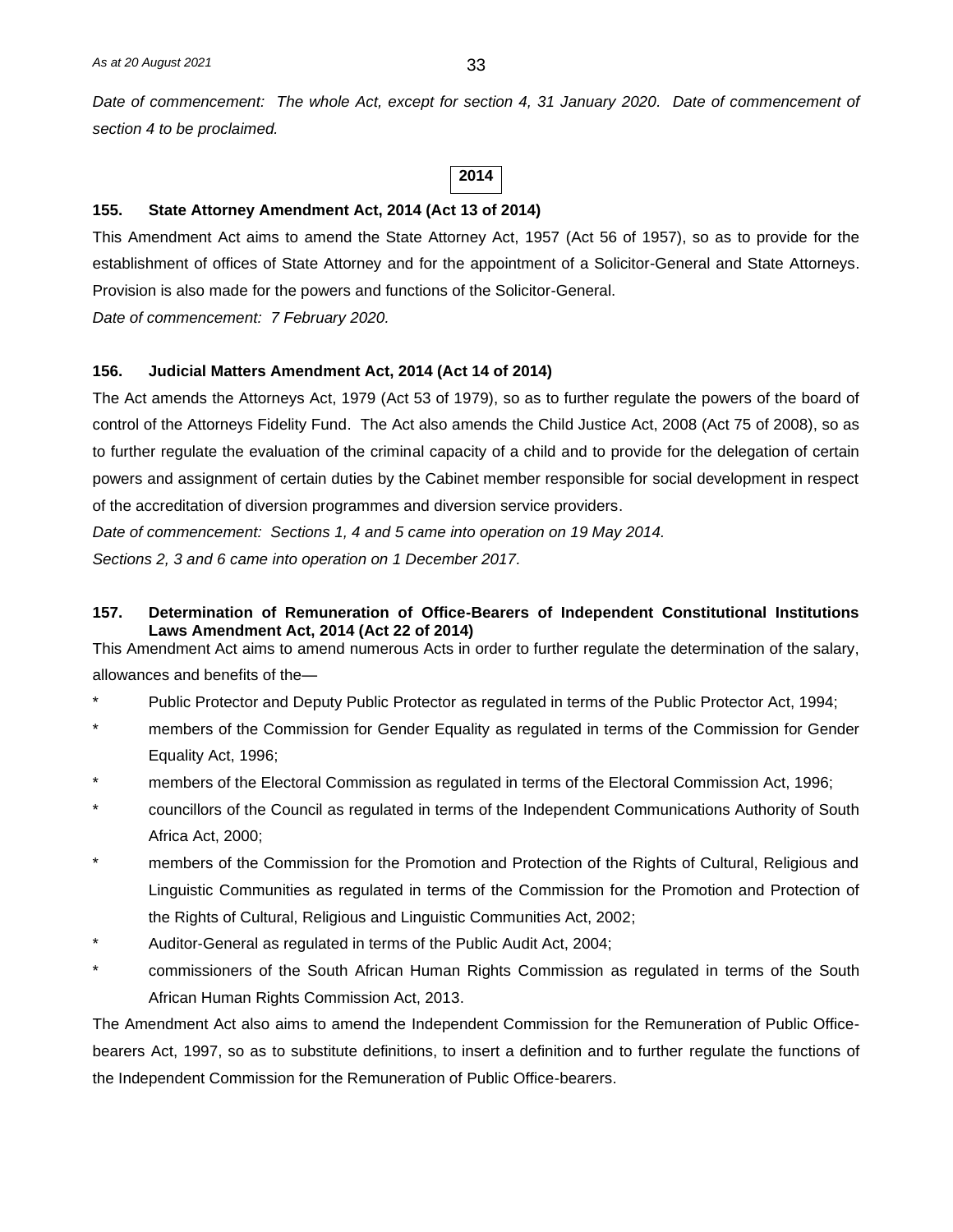*Date of commencement: The whole Act, except section 8(b) and (c), 1 April 2019. Commencement of section 8(b) and (c) to be determined.*

#### **158. Legal Practice Act, 2014 (Act 28 of 2014)**

This aims to introduce a legislative framework for the transformation and restructuring of the legal profession in line with constitutional imperatives so as to facilitate and enhance an independent legal profession that broadly reflects the diversity and demographics of the Republic. The Act further provides for the—

- establishment, powers and functions of a single South African Legal Practice Council and Provincial Councils in order to regulate the affairs of legal practitioners and to set norms and standards;
- admission and enrolment of legal practitioners; to regulate the professional conduct of legal practitioners so as to ensure accountable conduct;
- establishment of an Office of a Legal Services Ombud and for the appointment, powers and functions of a Legal Services Ombud;
- Legal Practitioners' Fidelity Fund and a Board of Control for the Fidelity Fund; and
- establishment, powers and functions of a National Forum on the Legal Profession.

*Date of commencement: Sections 66 to 109 came into operation on 1 February 2015. Sections 4 to 13 and 15 to 23 came into operation on 31 October 2018. Sections 1 to 3, 24 to 34, 35 (4) to (6), 36, 37(1) to (5)(e)(i), (f) to (g), 38 to 40(1)(b)(i), 40(2) to (7)(a), (8), 43 and 44, 53 to 91, 92 to 95 and 110-120 came into operation on 1 November 2018.* 

#### **159. Legal Aid South Africa Act, 2014 (Act 39 of 2014)**

The Acts aims to ensure access to justice and the realisation of the right of a person to have legal representation as envisaged in the Constitution and to render or make legal aid and legal advice available; for that purpose to establish an entity called Legal Aid South Africa with a Board of Directors and to define its objects, powers, functions, duties and composition; to provide for the independence and impartiality of Legal Aid South Africa.

*The Act repealed the Legal Aid Act, 1969 (Act 22 of 1969). Date of commencement: 1 March 2015.*

#### **160. Attorneys Amendment Act, 2014 (Act 40 of 2014)**

The Amendment Act aims to amend the Attorneys Act, 1979, as an interim measure, pending the enactment of legislation aimed at rationalising the legal profession, so as to address disparities in relation to attorneys and candidate attorneys in the territories comprising the former Republics of Transkei, Bophuthatswana, Venda and Ciskei, and, for that purpose, the Amendment Act repeals the laws of the former territories in so far as they are still applicable to attorneys and candidate attorneys in these territories.

*Date of commencement: 29 May 2015.*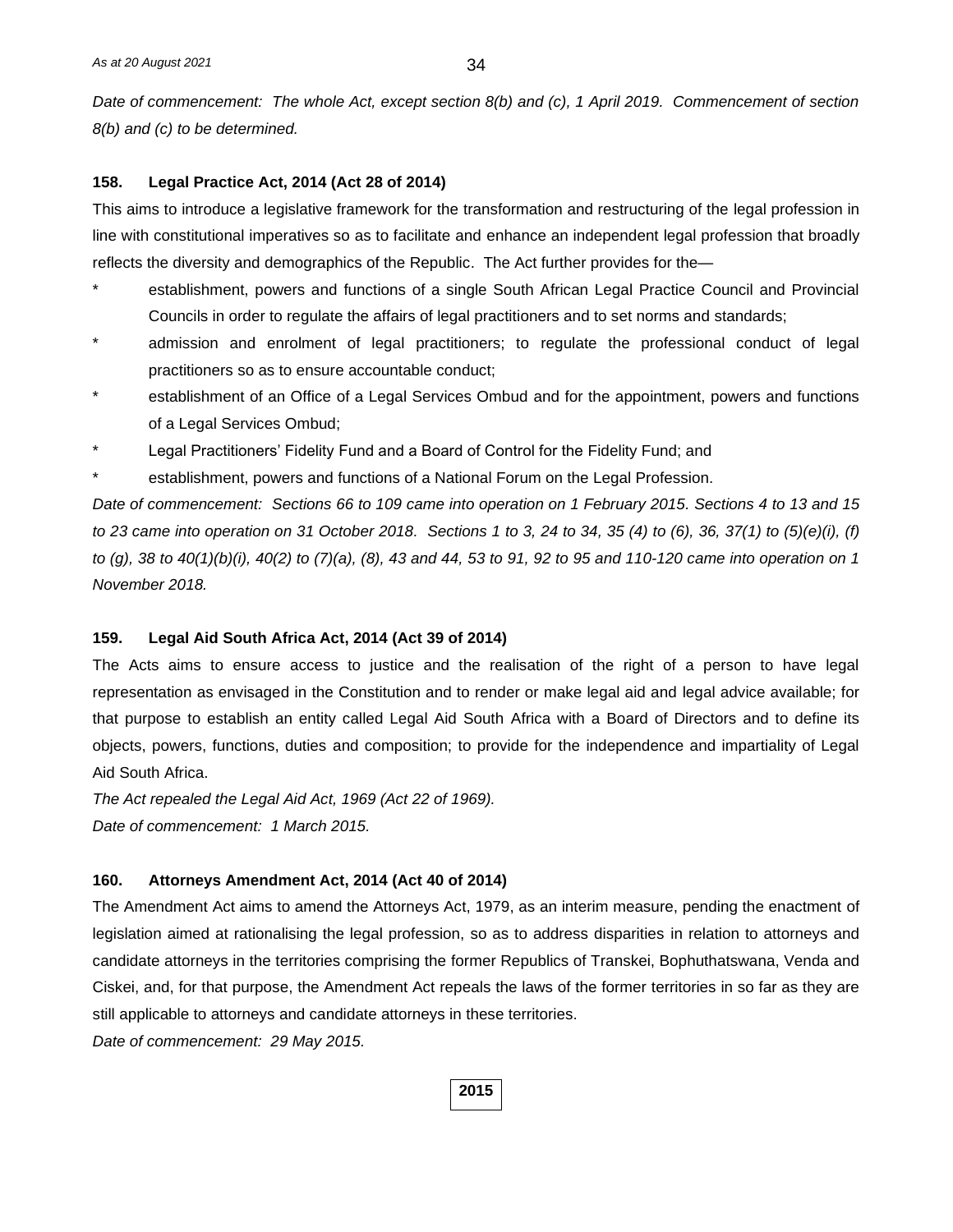# **161. Criminal Law (Sexual Offences and Related Matters) Amendment Act Amendment Act, 2015 (Act 5 of 2015)**

To amend the Criminal Law (Sexual Offences and Related Matters) Amendment Act, 2007, so as to ensure that children of certain ages are not held criminally liable for engaging in consensual sexual acts with each other; to give presiding officers a discretion in order to decide in individual cases whether the particulars of children should be included in the National Register for Sex Offenders or not; to provide for a procedure in terms of which certain persons may apply for the removal of their particulars from the National Register for Sex Offenders; to provide for the removal of the particulars of children who were convicted for having engaged in consensual sexual acts with each other, from the National Register for Sex Offenders; to provide for the expungement of the criminal records of certain persons; and to provide for matters connected therewith. *Date of commencement: 7 July 2015*

# **162. Maintenance Amendment Act, 2015 (Act 9 of 2015)**

The Act aims to amend the principal Act so as to—

- \* further regulate the lodging of complaints relating to maintenance and the jurisdiction of maintenance courts and the investigation of maintenance complaints;
- further regulate the securing of witnesses for purposes of a maintenance enquiry;
- further regulate maintenance enquiries in order to make provision for the granting of interim maintenance orders, the making of maintenance orders and the making of maintenance orders by consent;
- further regulate the circumstances in which maintenance orders may be granted by default;
- to regulate the granting of cost orders and the effect a maintenance order made by a maintenance court has on a maintenance order made by another court;
- regulate the reporting of a maintenance defaulter to any business which has as its object the granting of credit or is involved in the credit rating of persons; and
- increase the penalties for certain offences and to create certain new offences.

*Date of commencement: Sections 1, 3 to 10, 12, 13(a) and 14 to 18 came into operation on 9 September 2015.*

*Sections 2, 11 and 13(b) will come into operation on a date to be proclaimed.*

# **163. Criminal Matters Amendment Act, 2015 (Act 18 of 2015)**

The Amendment Act aims to amend the Criminal Procedure Act, 1977, so as to regulate bail in respect of essential infrastructure-related offences and the Criminal Law Amendment Act, 1997, in order to regulate the imposition of discretionary minimum sentences for essential infrastructure-related offences. The Act also creates a new offence relating to essential infrastructure and amends the Prevention of Organised Crime Act, 1998, by including a new offence in Schedule 1 to that Act.

*Date of commencement: 1 June 2016.*

# **164. Judicial Matters Amendment Act, 2015 (Act 24 of 2015)**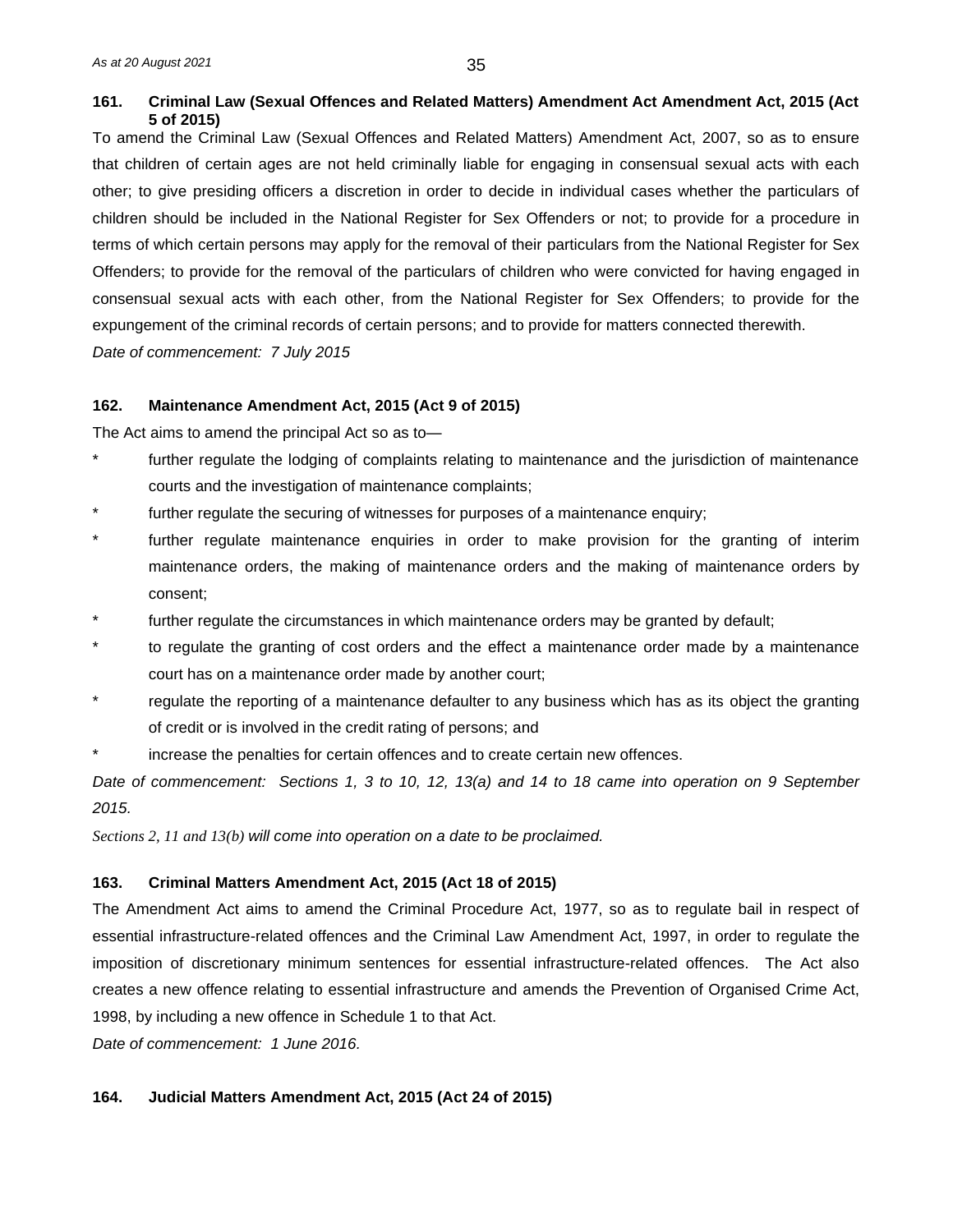This Act amended a number of different Acts of Parliament, which are administered by the Department. The amendments are technical in nature and address identified practical problems. *Date of commencement: Sections 1 to 4, 6 to 11, 15, and 20 to 22 came into operation on 8 January 2016. Sections 5, 12, 13, 16, 17 and 18 came into operation on 1 August 2016.*

*Sections 14 and 19 will come into operation on a date to be proclaimed.*

| × |
|---|
|---|

None.

# **2017**

#### **165. Justice Administered Fund Act, 2017 (ACT 2 of 2017)**

The Act introduces, for the first time a proper statutory framework for the management and accounting of monies in trust which are sometimes referred to as third party funds, for instance bail and maintenance money. These monies will be paid into the Fund created by the Act and the monies will be dealt in terms of the Act, which regulates the management, control and accountability in respect of the money.

*Date of commencement: 1 April 2018.*

#### **166. Criminal Procedure Amendment Act, 2017 (Act 4 of 2017)**

The Act amended sections 77 and 78 of the Criminal Procedure Act, 1977, so as to provide the courts with a wider range of options in respect of orders to be issued in cases of findings that accused persons are not capable of understanding criminal proceedings so as to make a proper defence; or that accused persons are by reason of mental illness or intellectual disability or for any other reason not criminally responsible for the offences they are charged with. The Act also amended section 79 of the Criminal Procedure Act, 1977, to clarify the composition of the panels provided for in that section to conduct enquiries into the mental condition of accused.

*Date of commencement: 29 June 2017.*

#### **167. Protected Disclosures Amendment Act, 2017 (Act 5 of 2017)**

The Act is intended to contribute to the fight against fraud, corruption and other improprieties, for instance unfair discrimination and damage to the environment. It expands the scope or ambit of the legislation regulating the protection of whistleblowers, namely the Protected Disclosures Act, 2000. The Act included in the scope of the principal Act persons who are not necessarily employees in the strict sense of the word. The amendments affected by the Act will, for instance allow independent contractors, former employees and even pensioners to make protected disclosures. The Act also gives further protection to whistleblowers who make honest and *bona fide* disclosures about wrong-doing in the workplace. In order to ensure that this legislation is not abused by persons with ulterior motives it criminalises the making of deliberate false disclosures which result in harm to a person or institution.

*Date of commencement: 2 August 2017.*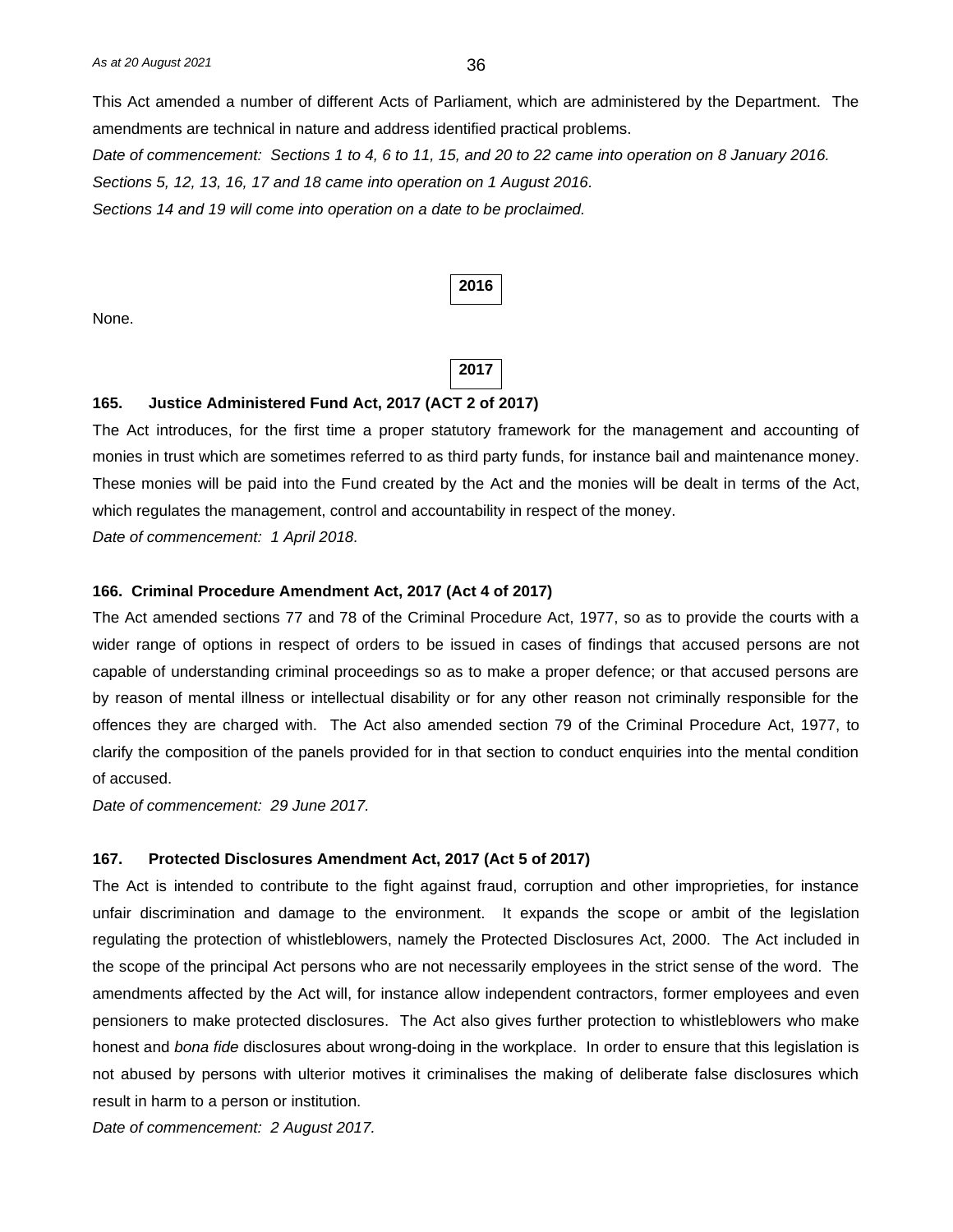#### **168. Courts of Law Amendment Act, 2017 (Act 7 of 2017)**

The Act aims, among others, to amend the Magistrates' Courts Act, 1944, so as to regulate the rescission of judgments where the judgment debt has been paid. The Act also aims to regulate the factors a court must take into consideration to make a just and equitable order; to further regulate offers by judgment debtors after judgment and to further regulate the issuing of emoluments attachment orders. The Act further regulates debt collection proceedings pursuant to judgments granted by a court for a regional division and provides for certain offences and penalties relating to judgments, emoluments attachment orders and instalment orders. The Act also amends the Superior Courts Act, 2013, so as to provide for the rescission of judgments by consent and the rescission of judgments where the judgment debt has been paid.

*Date of commencement: 1 August 2018.*

#### **169. Judicial Matters Amendment Act, 2017 (Act 8 of 2017)**

This Act amended a number of different Acts of Parliament, which are administered by the Department. The amendments are technical in nature and address identified practical problems. The Act, among others, amends the—

- (i) Magistrates' Courts Act, 1944, so as to further regulate the benefits of magistrates who are required to dispose of proceedings which were not disposed of on vacation of the office of magistrate;
- (ii) State Liability Act, 1957, so as to further regulate the service of court process and the issuing of writs of execution or warrants of execution by registrars or clerks of the court;
- (iii) Administration of Estates Act, 1965, so as to enable the Cabinet member responsible for the administration of justice to make certain regulations regarding persons who may liquidate and distribute deceased estates;
- (iv) Criminal Procedure Act, 1977, so as to further regulate the prescription of the right to institute prosecutions;
- (v) Small Claims Courts Act, 1984, so as to give the Rules Board for Courts of Law the power to make rules regulating various aspects in respect of small claims courts;
- (vi) Sheriffs Act, 1986, so as to further regulate the appointment of sheriffs;
- (vii) the Criminal Law Amendment Act, 1997, so as to include rape and compelled rape of an older person in Part I of Schedule 2;
- (viii) Promotion of Equality and Prevention of Unfair Discrimination Act, 2000, so as to add HIV/AIDS status to the definition of ''prohibited grounds'' and further regulate the designation and training of presiding officers;
- (ix) Criminal Law (Sexual Offences and Related Matters) Amendment Act, 2007, so as to further regulate the categories of persons whose particulars must be included in the National Register for Sex Offenders; and
- (x) Superior Courts Act, 2013, so as to further regulate the electronic transmission of summonses, writs and other process.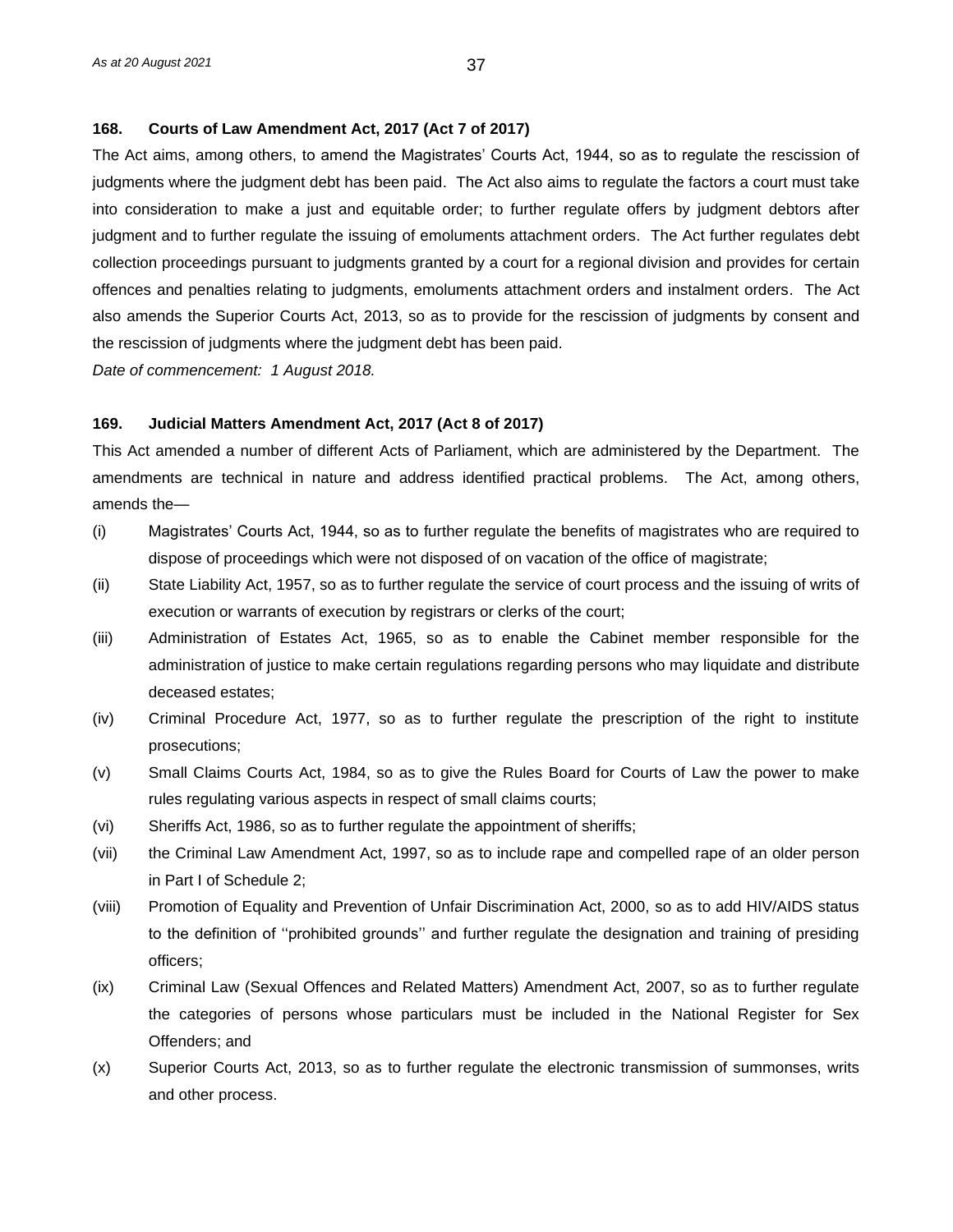*This Act, with the exception of sections 19, 20, 21, 24, 35 and 38, came into operation on 2 August 2017. Section 24 came into operation on 1 December 2017. Sections 35 and 38 came into operation on 31 January 2020. The commencement of sections 19 to 21 still to be proclaimed.*

#### **170. International Arbitration Act, 2017 (Act 15 of 2017)**

The Act aims to provide for the incorporation of the Model Law on International Commercial Arbitration, as adopted by the United Nations Commission on International Trade Law, into South African law and it provides anew for the recognition and enforcement of foreign arbitral awards.

*Date of commencement: 20 December 2017.*

#### **171. Legal Practice Amendment Act, 2017 (Act 16 of 2017)**

The Act amended the Legal Practice Act, 2014, so as to further regulate the establishment of the South African Legal Practice Council and to further regulate the prescription of the areas of jurisdiction of the Provincial Councils. The Act also amended the principal Act to provide that only practicing legal practitioners may perform certain acts or render certain services and to further regulate the duties of banks in respect of trust accounts.

*Date of commencement: 18 January 2018.*

```
None.
```
**2019**

**2018**

#### **172. Child Justice Amendment Act, 2019 (Act 28 of 2019)**

The Amendment Act amended the Child Justice Act, 2008, among others, to further regulate the—

- (i) minimum age of criminal capacity;
- (ii) provisions relating to the decision to prosecute a child who is 12 years or older but under the age of 14 years;
- (iii) proof of criminal capacity;
- (iv) assessment report by the probation officer;
- (v) factors to be considered by a prosecutor when diverting a matter before a preliminary inquiry;
- (vi) factors to be considered by an inquiry magistrate when diverting a matter at a preliminary inquiry; and
- (vii) orders that may be made at the preliminary inquiry.

*Date of commencement: 4 June 2020.*

#### **173. Promotion of Access to Information Amendment Act, 2019 (Act 31 of 2019)**

The Amendment Act amends the Promotion of Access to Information Act, 2000, in order to provide for information on the private funding of political parties and independent candidates to be recorded, preserved and made available as prescribed as a result of the Constitutional Court's judgment in the case of *My Vote Counts NPC v Minister of Justice and Correctional Services and Another [2018] ZACC 17*.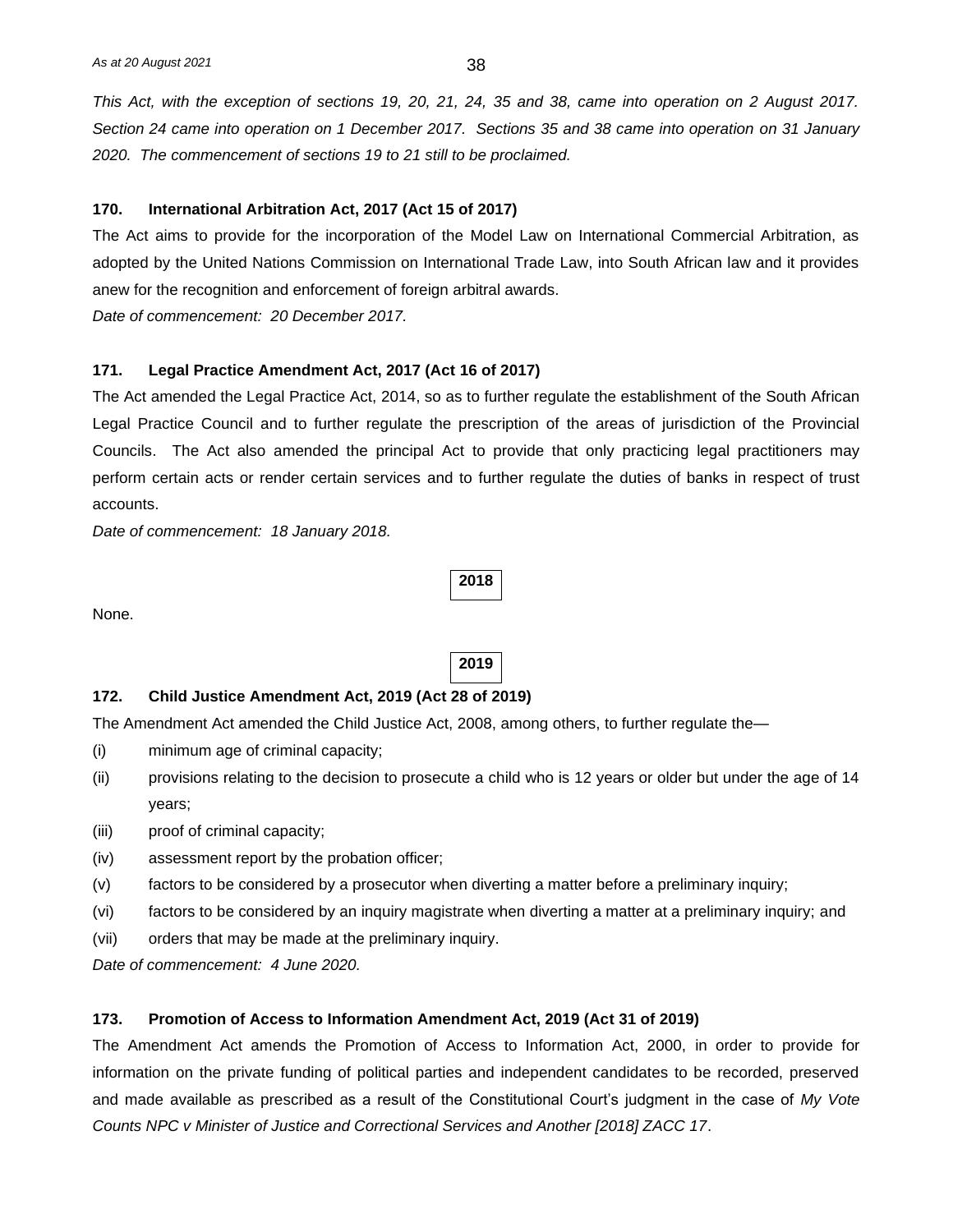*Date of commencement: 1 April 2021.*

**2020**

#### **174. Judicial Matters Amendment Act, 2020 (Act 12 of 2020)**

The Amendment Act amended the—

- (i) Divorce Act, 1979, so as to further regulate the division of assets and maintenance of parties in divorce proceedings in accordance with a judgment of the Constitutional Court in the case of *Bukelwa Nolizwe Holomisa v Sango Patekile Holomisa and Another [2018] ZACC 40*; and
- (ii) National Prosecuting Authority Act, 1998, so as to deal with aspects pertaining to the term of office of the National Director of Public Prosecutions in accordance with a judgment of the Constitutional Court in the case of *Corruption Watch and Others v The President of South Africa and Others [2018] ZACC 23*.

*Date of commencement: 22 October 2020.*

**175. Prescription in Civil and Criminal Matters (Sexual Offences) Amendment Act, 2020 (Act 15 of 2020)**

The Amendment Act amended the—

- (i) Prescription Act, 1969, so as to extend the list of sexual offences in respect of which prescription does not commence to run under certain circumstances in respect of a debt based on the alleged commission of any of those sexual offences; and
- (ii) Criminal Procedure Act, 1977, so as to extend the list of sexual offences in respect of which a prosecution may be instituted after a period of 20 years has lapsed since the date of the alleged commission of a sexual offence in line with a judgment by the Constitutional Court in the case of *Levenstein and Others v Estate of the Late Sidney Lewis Frankel and Others 2018 ZACC 16.*

*Date of commencement: 23 December 2020.*

#### **176. Cybercrimes Act, 2020 (Act 19 of 2020)**

The Act, among others, creates offences which have a bearing on cybercrime, it criminalises the disclosure of data messages which are harmful and makes provision for interim protection orders. The Act also makes provision for jurisdiction in respect of cybercrimes and it regulates the powers to investigate cybercrimes. Aspects relating to mutual assistance in respect of the investigation of cybercrimes and obligations to report cybercrimes are also regulated in terms of the Act. The Act also aims to enable the Executive to enter into agreements with foreign States to promote measures that are aimed at the detection, prevention, mitigation and investigation of cybercrimes.

*Date of commencement: To be determined.*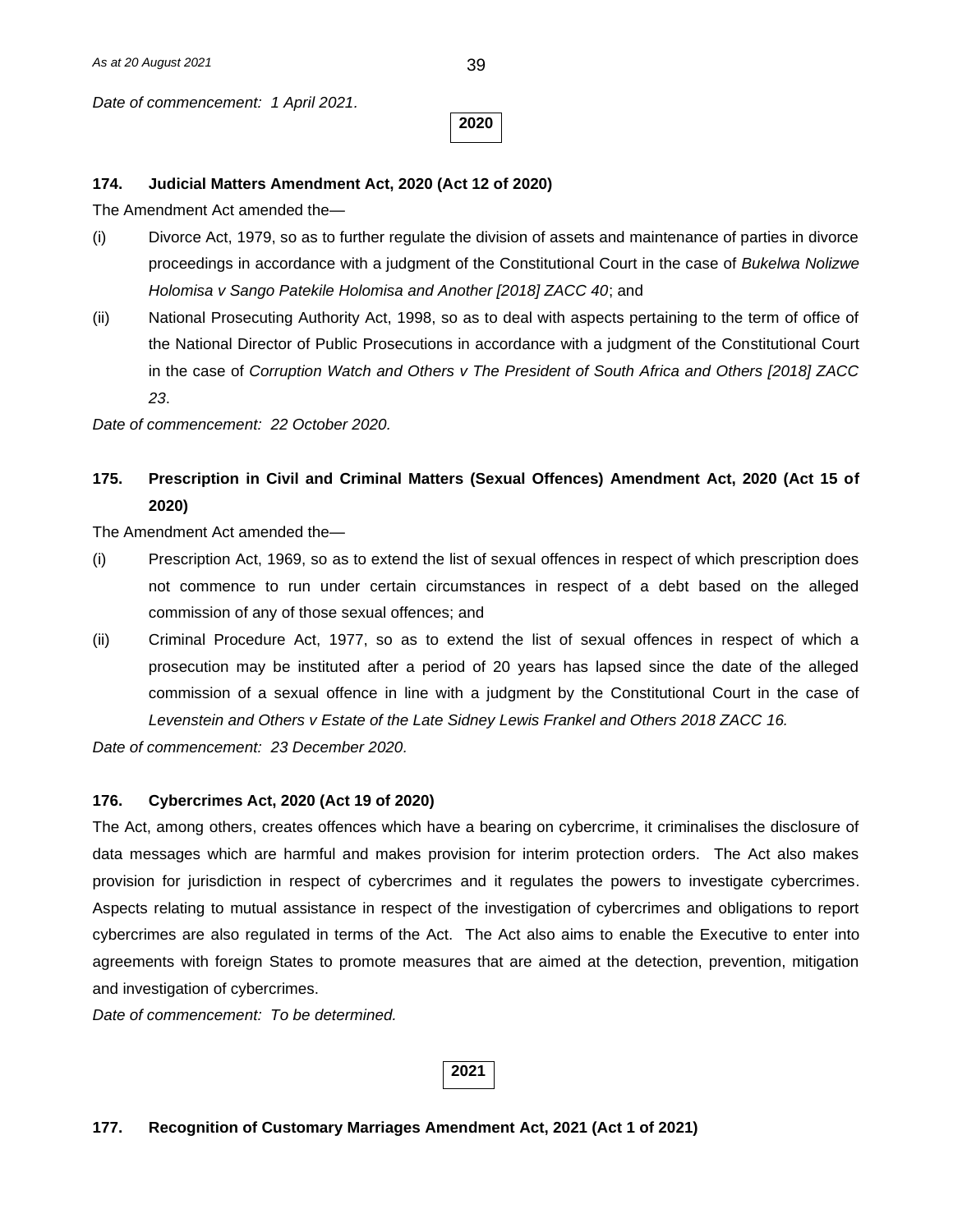The Amendment Act amends the Recognition of Customary Marriages Act, 1998, so as to further regulate the propriety consequences of customary marriages entered into before the commencement of the Recognition of Customary Marriages Act, 1998.

*Date of commencement: 1 June 2021.*

# **SYNOPSIS OF DEPARTMENT OF JUSTICE AND CONSTITUTIONAL DEVELOPMENT'S LEGISLATIVE PROGRAMME SINCE 1994**

The Department's Legislative Programme since 1994 has been dominated by three main themes, namely legislation to give effect to the spirit of the new constitutional dispensation in some way or another (transformation) (88 Bills out of 177: 50% of the legislation passed in the last 27 years), legislation to address the crime problem prevailing in the country (44 Bills out of 177: 25% of the legislation passed in the last 27 years) and legal reform (45 Bills out of 177: 25% of the legislation passed in the last 27 years). An attempt is made hereunder to categorise the above legislation into these 3 themes. Some of the legislation deals with transformation as well as with crime, but for purposes hereof each statute is only mentioned once.

#### **TRANSFORMATION:**

#### **1994**

- 1. Judicial Service Commission Act, 1994 (Act 9 of 1994)
- 2. Judges' Remuneration and Conditions of Employment Amendment Act, 1994 (Act 10 of 1994)
- 3. Public Protector Act, 1994 (Act 23 of 1994)
- 4. Human Rights Commission Act, 1994 (Act 54 of 1994)
- 5. Admission of Advocates Amendment Act, 1994 (Act 55 of 1994)

#### **1995**

- 6. Recognition of Foreign Legal Qualifications and Practice Amendment Act, 1995 (Act 10 of 1995)
- 7. Constitutional Court Complementary Act, 1995 (Act 13 of 1995)
- 8. Admission of Legal Practitioners Amendment Act, 1995 (Act 33 of 1995)
- 9. Promotion of National Unity and Reconciliation Act, 1995 (Act 34 of 1995)
- 10. Investigation of Serious Economic Offences Amendment Act, 1995 (Act 46 of 1995)
- 11. Right of Appearance in Courts Act, 1995 (Act 62 of 1995)
- 12. Judicial Matters Amendment Act, 1995 (Act 85 of 1995)
- 13. State of Emergency Act, 1995 (Act 86 of 1995)
- 14. Promotion of National Unity and Reconciliation Amendment Act, 1995 (Act 87 of 1995)

- 15. Justice Laws Rationalisation Act, 1996 (Act 18 of 1996)
- 16. National Youth Commission Act, 1996 (Act 19 of 1996)
- 17. Legal Aid Amendment Act, 1996 (Act 20 of 1996)
- 18. Magistrates Amendment Act, 1996 (Act 35 of 1996)
- 19. Commission on Gender Equality Act, 1996 (Act 39 of 1996)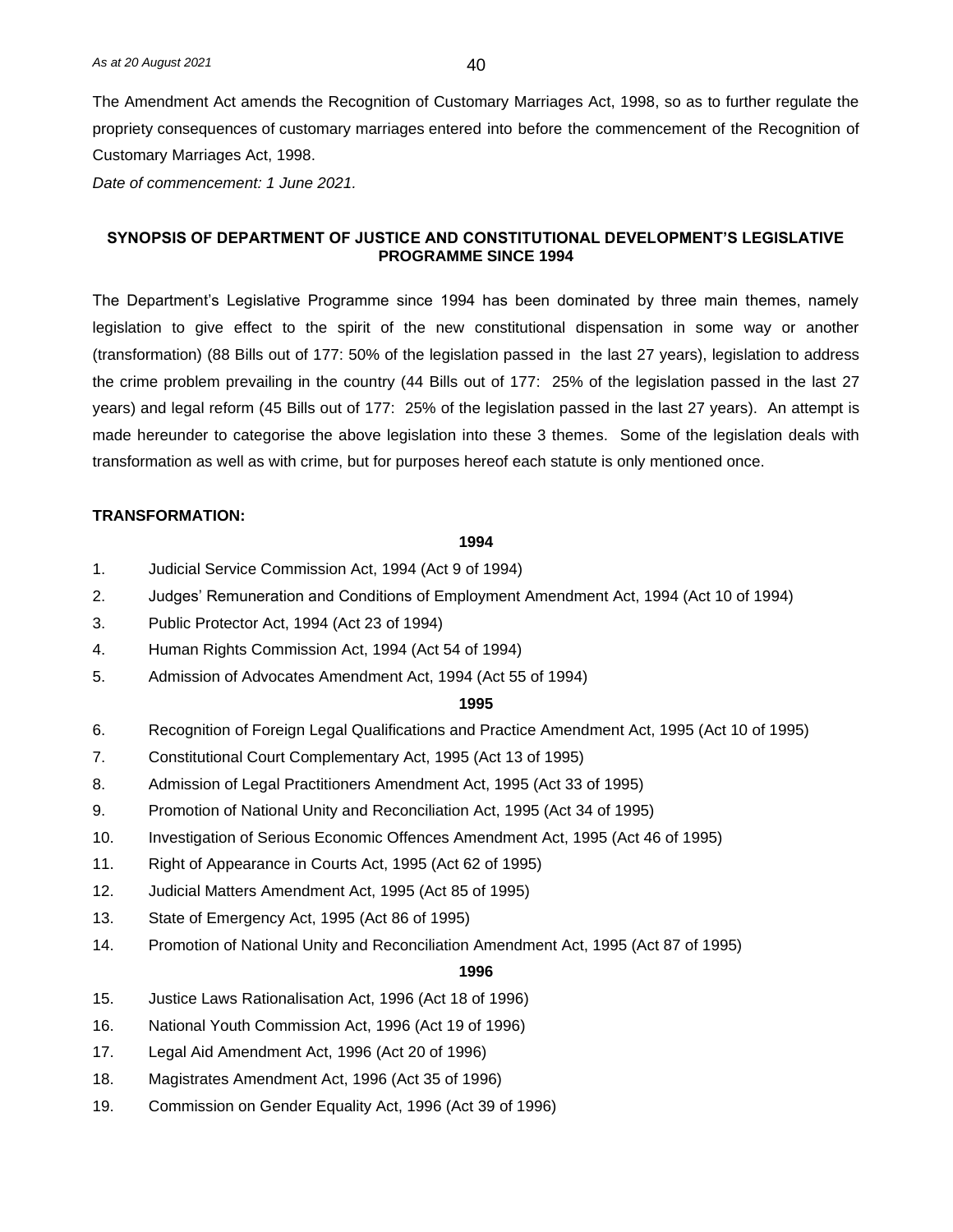- 20. General Law Amendment Act, 1996 (Act 49 of 1996)
- 21. Hague Convention on the Civil Aspects of International Child Abduction Act, 1996 (Act 72 of 1996)
- 22. Abolition of Restrictions on the Jurisdiction of Courts Act, 1996 (Act 88 of 1996)

#### **1997**

- 23. Promotion of National Unity and Reconciliation Amendment Act, 1997 (Act 18 of 1997)
- 24. Abolition of Corporal Punishment Act, 1997 (Act 33 of 1997)
- 25. State of Emergency Act, 1997, (Act 64 of 1997)
- 26. Divorce Courts Amendment Act, 1997 (Act 65 of 1997)
- 27. Criminal Procedure Amendment Act, 1997 (Act 76 of 1997)
- 28. Judges' Remuneration and Conditions of Employment Amendment Act, 1997 (Act 77 of 1997)
- 29. Qualification of Legal Practitioners Amendment Act, 1997, (Act 78 of 1997)
- 30. Constitutional Court Complementary Act Amendment Act, 1997 (Act 79 of 1997)
- 31. Magistrates' Courts Second Amendment Act, 1997 (Act 80 of 1997)
- 32. Magistrates' Courts Amendment Act, 1997 (Act 81 of 1997)
- 33. Promotion of National Unity and Reconciliation Second Amendment Act, 1997 (Act 84 of 1997)
- 34. Natural Fathers of Children Born out of Wedlock Act, 1997 (Act 86 of 1997)

#### **1998**

- 35. National Prosecuting Authority Act, 1998 (Act 32 of 1998)
- 36. Promotion of National Unity and Reconciliation Amendment Act, 1998 (Act 33 of 1998)
- 37. Magistrates Amendment Act, 1998 (Act 66 of 1998)
- 38. Magistrates' Courts Amendment Act, 1998 (Act 67 of 1998)
- 39. Sheriffs Amendment Act, 1998 (Act 74 of 1998)
- 40. Maintenance Act, 1998 (Act 99 of 1998)
- 41. Public Protector Amendment Act, 1998 (Act 113 of 1998)
- 42. Attorneys and Matters relating to Rules of Court Amendment Act, 1998 (Act 115 of 1998)
- 43. Recognition of Customary Marriages Act, 1998 (Act 120 of 1998)

#### **1999**

44. Judicial Matters Amendment Act, 1999 (Act 26 of 1999)

# **2000**

- 45. Promotion of Access to Information Act, 2000 (Act 2 of 2000)
- 46. Promotion of Administrative Justice Act, 2000 (Act 3 of 2000)
- 47. Promotion of Equality and Prevention of Unfair Discrimination Act, 2000 (Act 4 of 2000)

- 48. Supreme Court Decree, 1990 (Ciskei) Amendment Act, 2001 (Act 16 of 2001)
- 49. Administration of Estates Laws Interim Rationalisation Act, 2001 (Act 20 of 2001)
- 50. Constitution Sixth Amendment Act of 2001
- 51. Interim Rationalisation of Jurisdiction of High Courts Act, 2001 (Act 41 of 2001)
- 52. Judicial Matters Amendment Act, 2001 (Act 42 of 2001)
- 53. Judges' Remuneration and Conditions of Employment Act, 2001 (Act 47 of 2001)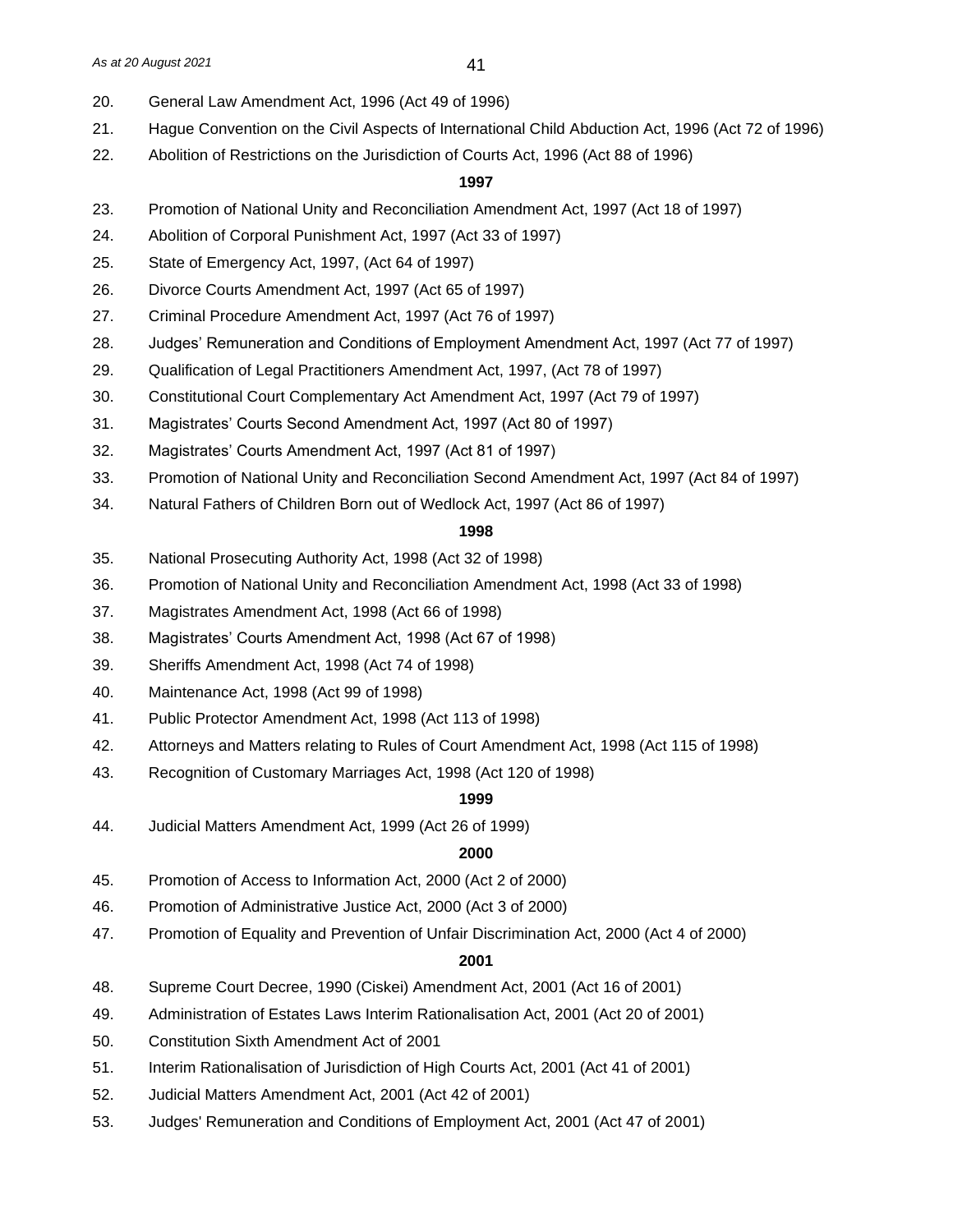54. Constitution Seventh Amendment Act of 2001

#### **2002**

- 55. Constitution Eighth Amendment Act of 2002
- 56. Constitution Ninth Amendment Act of 2002
- 57. Loss or Retention of Membership of National and Provincial Legislatures Act, 2002 (Act 22 of 2002)
- 58. Reinstatement of Enrolment of Certain Deceased Legal Practitioners Act, 2002 (Act 32 of 2002)
- 59. Administration of Estates Amendment Act, 2002 (Act 47 of 2002)
- 60. Promotion of Equality and Prevention of Unfair Discrimination Amendment Act, 2002 (Act 52 of 2002)
- 61. Promotion of Administrative Justice Amendment Act, 2002 (Act 53 of 2002)
- 62. Promotion of Access to Information Amendment Act, 2002 (Act 54 of 2002)
- 63. Judicial Matters Amendment Act, 2002 (Act 55 of 2002)

#### **2003**

- 64. Constitution Tenth Amendment Act of 2003
- 65. Constitution Eleventh Amendment Act of 2003
- 66. Public Protector Amendment Act, 2003 (Act 22 of 2003)
- 67. Promotion of National Unity and Reconciliation Amendment Act, 2003 (Act 23 of 2003)
- 68. Judicial Officers (Amendment of Conditions of Service) Act, 2003 (Act 28 of 2003)

#### **2005**

- 69. Citation of Constitutional Laws Act, 2005 (Act 5 of 2005)
- 70. Constitutional Matters Amendment Act, 2005 (Act 15 of 2005)
- 71. Constitution Twelfth Amendment Act of 2005

# **2007**

72. Constitution Thirteenth Amendment Bill of 2007

#### **2008**

- 73. South African Judicial Education Institute Act, 2008 (Act 14 of 2008)
- 74. Judicial Service Commission Amendment Act, 2008 (Act 20 of 2008)
- 75. Child Justice Act, 2008 (Act 75 of 2008)

#### **2009**

76. Constitution Sixteenth Amendment Act of 2009

#### **2010**

77. Magistrates' Courts Amendment Act, 2010 (Act 19 of 2010)

#### **2012**

- 78. Sheriffs Amendment Act, 2012 (Act 14 of 2012)
- 79. Constitution Seventeenth Amendment Act of 2012

#### **2013**

80. Superior Courts Act, 2013 (Act 10 of 2013)

#### **2014**

81. State Attorney Amendment Act, 2014 (Act 13 of 2014)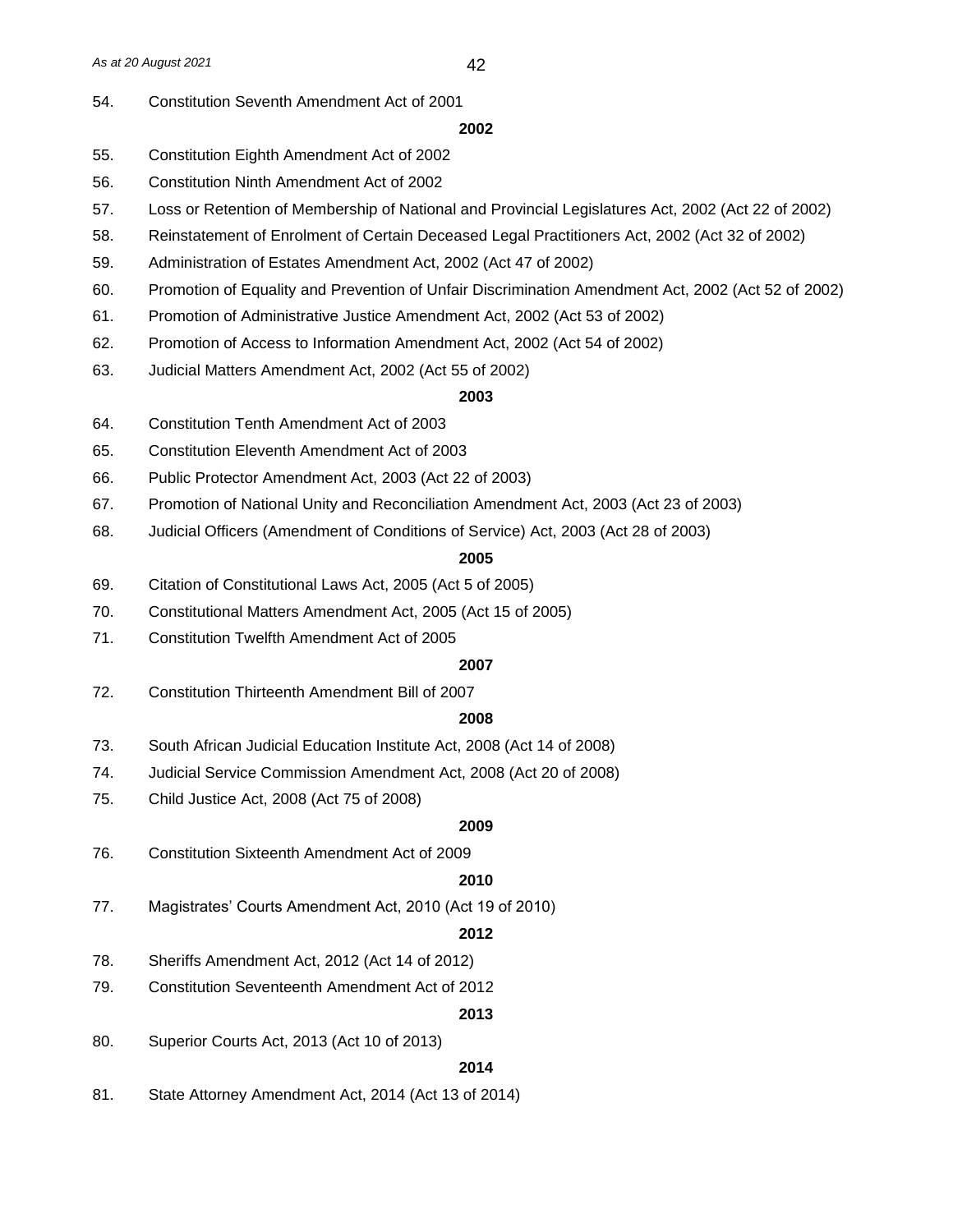- 82. Determination of Remuneration of Office-Bearers of Independent Constitutional Institutions Laws Amendment Act, 2014 (Act 22 of 2014)
- 83. Legal Practice Act, 2014 (Act 28 of 2014)
- 84. Legal Aid South Africa Act, 2014 (Act 39 of 2014)
- 85. Attorneys Amendment Act, 2014 (act 40 of 2014)

#### **2017**

86. Legal Practice Amendment Act, 2017 (Act 16 of 2017)

# **2019**

- 87. Child Justice Amendment Act, 2019 (Act 28 of 2019)
- 88. Promotion of Access to Information Amendment Act, 2019 (Act 31 of 2019)

#### **CRIME**

#### **1995**

1. Criminal Procedure Second Amendment Act, 1995 (Act 75 of 1995)

#### **1996**

- 2. Special Investigating Units and Special Tribunals Act, 1996 (Act 74 of 1996)
- 3. International Co-operation in Criminal Matters Act, 1996 (Act 75 of 1996)
- 4. Proceeds of Crime Act, 1996 (Act 76 of 1996)
- 5. Extradition Amendment Act, 1996 (Act 77 of 1996)
- 6. Criminal Procedure Second Amendment Act, 1996 (Act 85 of 1996)
- 7. Criminal Procedure Amendment Act, 1996 (Act 86 of 1996)
- 8. Judicial Matters Amendment Act, 1996 (Act 104 of 1996)

## **1997**

- 9. Criminal Procedure Second Amendment Act, 1997 (Act 85 of 1997)
- 10. Criminal Law Amendment Act, 1997 (Act 105 of 1997)

#### **1998**

- 11. Judicial Matters Amendment Act, 1998 (Act 34 of 1998)
- 12. Criminal Matters Amendment Act, 1998 (Act 68 of 1998)
- 13. Witness Protection Act, 1998 (Act 112 of 1998)
- 14. Domestic Violence Act, 1998 (Act 116 of 1998)
- 15. Prevention of Organised Crime Act, 1998 (Act 121 of 1998)
- 16. Judicial Matters Second Amendment Act, 1998 (Act 122 of 1998)

#### **1999**

- 17. Prevention of Organised Crime Amendment Act, 1999 (Act 24 of 1999)
- 18. Prevention of Organised Crime Second Amendment Act, 1999 (Act 38 of 1999)

- 19. Protected Disclosures Act, 2000 (Act 26 of 2000)
- 20. National Prosecuting Authority Amendment Act, 2000 (Act 61 of 2000)
- 21. Judicial Matters Amendment Act, 2000 (Act 62 of 2000)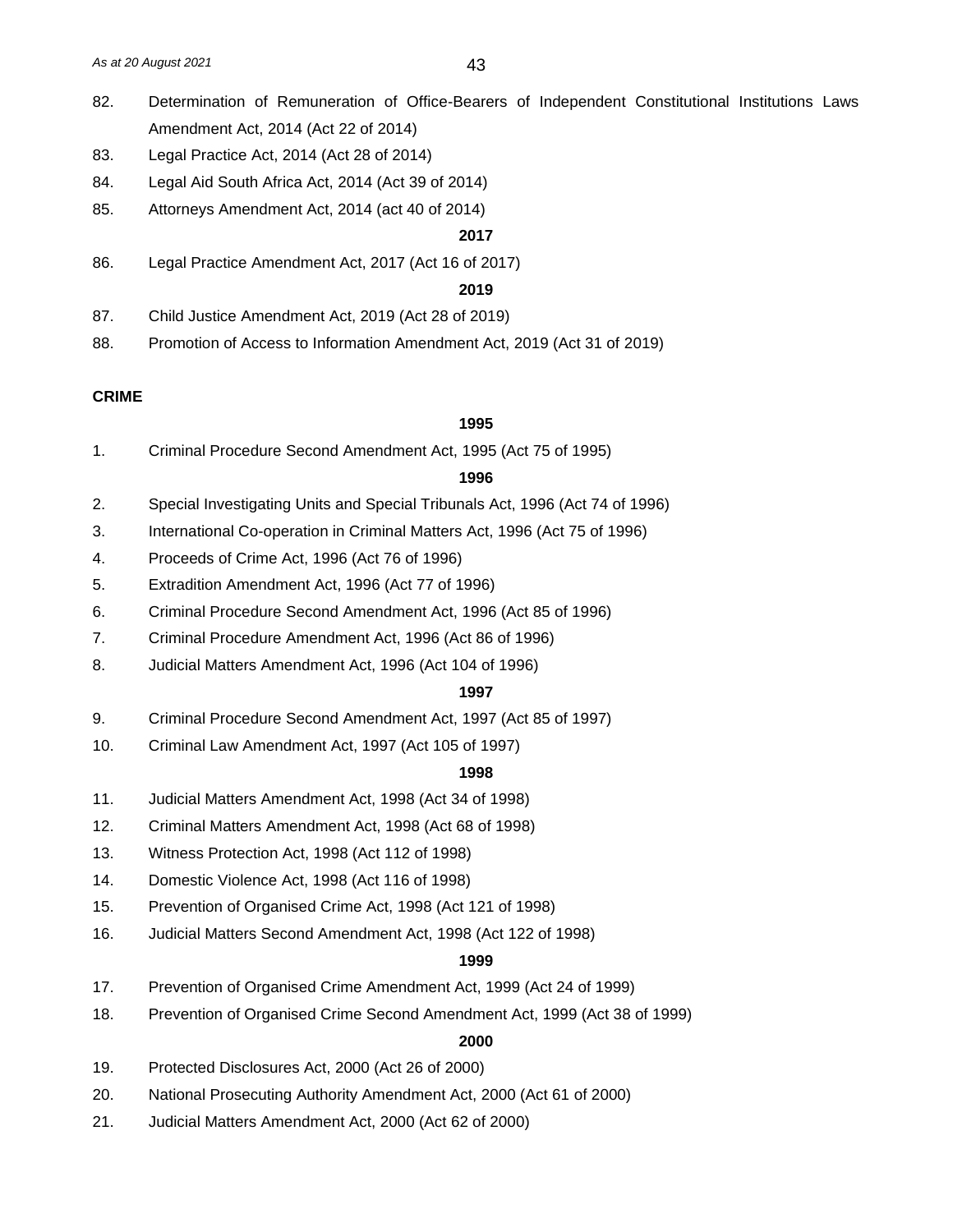#### **2001**

- 22. Special Investigating Units and Special Tribunals Amendment Act, 2001 (Act 2 of 2001)
- 23. Criminal Procedure Amendment Act, 2001 (Act 17 of 2001)
- 24. Criminal Procedure Second Amendment Act, 2001 (Act 62 of 2001)

#### **2002**

- 25. Implementation of the Rome Statute of the International Criminal Court Act, 2002 (Act 27 of 2002)
- 26. Regulation of Interception of Communications and Provision of Communication-related Information Act, 2002 (Act 70 of 2002)

# **2003**

27. Criminal Procedure Amendment Act, 2003 (Act 42 of 2003)

#### **2004**

28. Prevention and Combating of Corrupt Activities Act, 2004 (Act 12 of 2004)

#### **2007**

- 29. Criminal Law (Sexual Offences and Related Matters) Amendment Act, 2007 (Act 32 of 2007)
- 30. Criminal Law (Sentencing) Amendment Act, 2007 (Act 38 of 2007)

#### **2008**

- 31. Regulation of Interception of Communications and Provision of Communication-related Information Amendment Act, 2008 (Act 48 of 2008)
- 32. National Prosecuting Authority Amendment Act, 2008 (Act 56 of 2008)

#### **2010**

- 33. Criminal Law (Forensic Procedures) Amendment Act, 2010 (Act 6 of 2010)
- 34. Regulation of Interception of Communications and Provision of Communication-related Information Amendment Act, 2010 (Act 21 of 2010)

#### **2012**

- 35. Criminal Law (Sexual Offences and Related Matters) Amendment Act Amendment Act, 2012 (Act 6 of 2012)
- 36. Criminal Procedure Amendment Act, 2012 (Act 9 of 2012)

#### **2013**

- 37. Prevention and Combating of Trafficking in Persons Act, 2013 (Act 7 of 2013)
- 38. Prevention and Combating of Torture of Persons Act, 2013 (Act 13 of 2013)
- 39. Judicial Matters Second Amendment Act, 2013 (Act 43 of 2013)

#### **2015**

- 40. Criminal Law (Sexual Offences and Related Matters) Amendment Act Amendment Act, 2015 (Act 5 2015)
- 41. Criminal Matters Amendment Act, 2015 (Act 18 of 2015)

# **2017**

42. Protected Disclosures Amendment Act, 2017 (Act 5 of 2017)

#### **2020**

43. Prescription in Civil and Criminal Matters (Sexual Offences) Amendment Act, 2020 (Act 15 of 2020)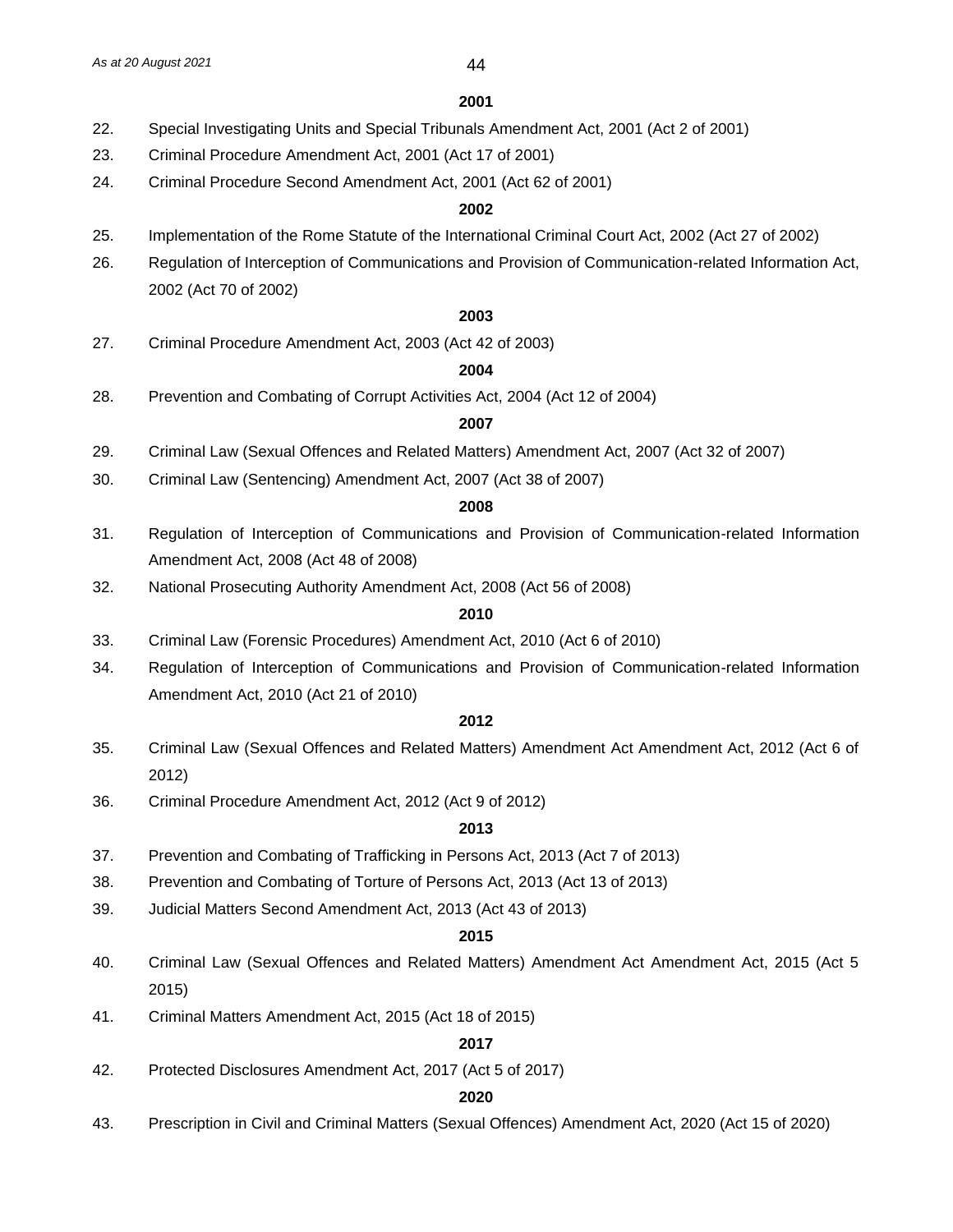44. Cybercrimes Act, 2020 (Act 19 of 2020)

#### **LEGAL REFORM:**

# **1995**

- 1. Insolvency Amendment Act, 1995 (Act 32 of 1995)
- 2. Interception and Monitoring Prohibition Amendment Act, 1995 (Act 77 of 1995)

#### **1996**

3. Divorce Amendment Act, 1996 (Act 95 of 1996)

#### **1997**

- 4. Prescribed Rate of Interest Amendment Act, 1997 (Act 7 of 1997)
- 5. Contingency Fees Act, 1997 (Act 66 of 1997)

#### **1998**

6. Debt Collectors Act, 1998 (Act 114 of 1998)

#### **2000**

7. Cross-Border Insolvency Act, 2000 (Act 42 of 2000)

#### **2002**

- 8. Insolvency Amendment Act, 2002 (Act 33 of 2002)
- 9. Institution of Legal Proceedings against Certain Organs of State Act, 2002 (Act 40 of 2002)
- 10. Insolvency Second Amendment Act, 2002 (Act 69 of 2002)

# **2003**

- 11. Judicial Matters Amendment Act, 2003 (Act 16 of 2003)
- 12. Judicial Matters Second Amendment Act, 2003 (Act 55 of 2003)

#### **2005**

- 13. Judicial Matters Amendment Act, 2005 (Act 22 of 2005)
- 14. Repeal of the Black Administration Act and Amendment of Certain Laws Act, 2005 (Act 28 of 2005)

#### **2006**

15. Repeal of the Black Administration Act and Amendment of Certain Laws Amendment Act, 2006 (Act 8 of 2006)

#### **2007**

16. Repeal of the Black Administration Act and Amendment of Certain Laws Amendment Act, 2007 (Act 13 of 2007)

- 17. Repeal of the Black Administration Act and Amendment of Certain Laws Amendment Act, 2008 (Act 7 of 2008)
- 18. Renaming of High Courts Act, 2008 (Act 30 of 2008)
- 19. Jurisdiction of Regional Courts Amendment Act, 2008 (Act 31 of 2008)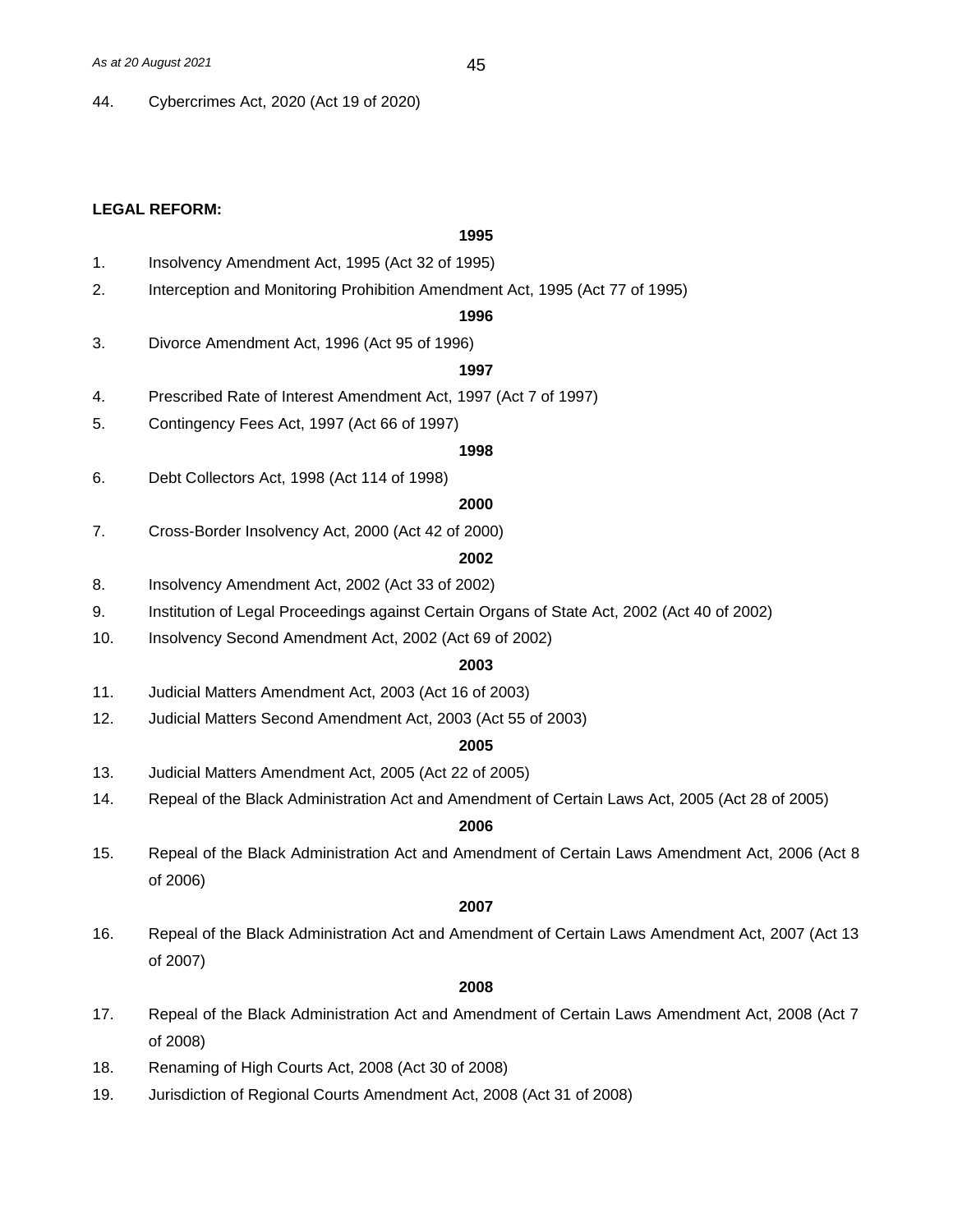- 20. General Laws (Loss of Membership of National Assembly, Provincial Legislature or Municipal Council) Amendment Act, 2008 (Act 55 of 2008)
- 21. Constitution Fourteenth Amendment Act of 2008
- 22. Constitution Fifteenth Amendment Act of 2008
- 23. Criminal Procedure Amendment Act, 2008 (Act 65 of 2008)
- 24. Judicial Matters Amendment Act, 2008 (Act 66 of 2008)

#### **2009**

25. Reform of Customary Law of Succession and Regulation of Related Matters Act, 2009 (Act 11 of 2009)

# **2010**

- 26. Repeal of the Black Administration Act and Amendment of Certain Laws Amendment Act, 2010 (Act 20 of 2010)
- 27. Repeal of the Black Administration Act and Amendment of Certain Laws Amendment Act, 2010 (Act 20 of 2010)

#### **2011**

- 28. State Liability Amendment Act, 2011 (Act 14 of 2011)
- 29. Protection from Harassment Act, 2011 (Act 17 of 2011)

#### **2012**

- 30. Judicial Matters Amendment Act, 2012 (Act 11 of 2012)
- 31. Repeal of Black Administration Act and Amendment of Certain Laws Amendment Act, 2012 (Act 20 of 2012)

#### **2013**

- 32. Protection of Personal Information Act, 2013 (Act 4 of 2013)
- 33. Criminal Procedure Amendment Act, 2013 (Act 8 of 2013)
- 34. Judicial Matters Amendment Act, 2013 (Act 42 of 2013)
- 35. South African Human Rights Commission Act, 2013 (Act 40 of 2013)

#### **2014**

36. Judicial Matters Amendment Act, 2014 (Act 14 of 2014)

#### **2015**

- 37. Maintenance Amendment Act, 2015 (Act 9 of 2015)
- 38. Judicial Matters Amendment Act, 2015 (Act 24 of 2015)

#### **2017**

- 39. Justice Administered Fund Act, 2017 (Act 2 of 2017)
- 40. Criminal Procedure Amendment Act, 2017 (Act 4 of 2017)
- 41. Courts of Law Amendment Act, 2017 (Act 7 of 2017)
- 42. Judicial Matters Amendment Act, 2017 (Act 8 of 2017)
- 43 International Arbitration Act, 2017 (Act 15 of 2017)

# **2019**

44. Judicial Matters Amendment Act, 2020 (Act 12 of 2020)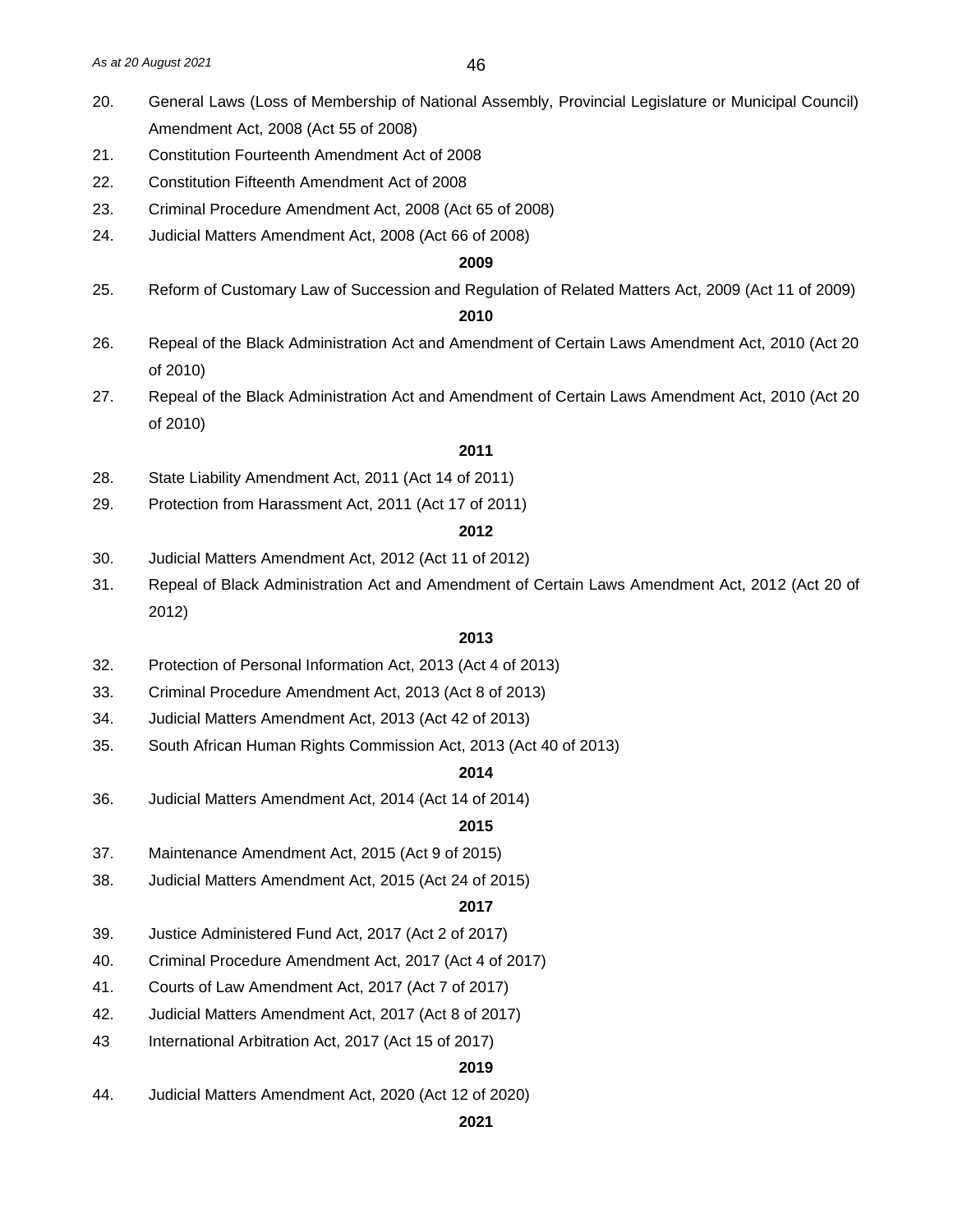45. Recognition of Customary Marriages Amendment Act, 2021 (Act 1 of 2021)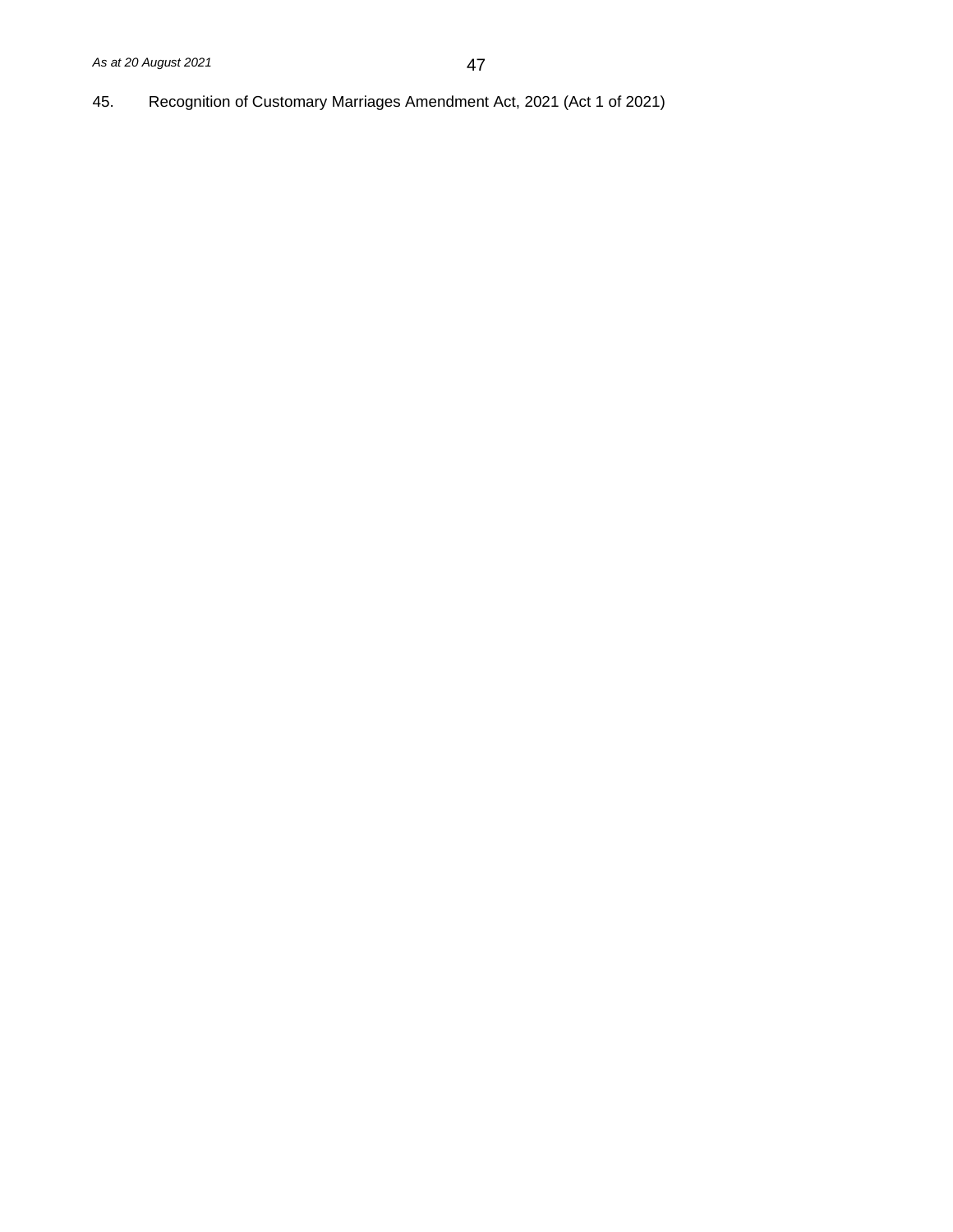# **Annexure A**

#### **AMENDMENT OF THE CONSTITUTION OF THE REPUBLIC OF SOUTH AFRICA, 1996 PRIOR TO 1 APRIL 2001**

1. On 1 April 2001, President T M Mbeki assigned the administration of the Constitution of the Republic of South Africa, 1996, to the Minister of Justice and Constitutional Development<sup>2</sup>. Since that date the Department of Justice and Constitutional Development is, among others, responsible for promoting all amendments of the Constitution through the Parliamentary process.

2. During the period 4 February 1997 to 31 March 2001 the then Department of Constitutional Development<sup>3</sup> was responsible for the administration of the Constitution and promoted the following five Constitutional Amendment Acts:

# **2.1 Constitution First Amendment Act of 1997**

This Act amended the Constitution so as to make further provision in relation to the oath sworn or affirmation made by an Acting President and to extend the cut-off date in respect of the granting of amnesty. *Date of commencement: 4 February 1997.*

#### **2.2 Constitution Second Amendment Act of 1998**

This Act amended the Constitution so as to extend the term of Municipal Councils to provide for the designation of alternates in respect of certain members of the Judicial Service Commission. The Act also changed the name of the Human Rights Commission to that of the South African Human Rights Commission. The Act adjusted the powers of the Public Service Commission and extended and modified the application of transitional arrangements in respect of local government.

*Date of commencement: 7 October 1998.*

#### **2.3 Constitution Third Amendment Act of 1998**

The Constitution was amended in terms of this Act so as to provide that, where a municipal boundary is determined across a provincial boundary, national legislation must make provision for establishing a municipality of a type agreed to by the provincial governments concerned and for the exercising of executive authority over that municipality.

*Date of commencement: 30 October 1998.*

# **2.4 Constitution Fourth Amendment Act of 1999**

<sup>2</sup> Proclamation No. 26 which was published in *Gazette* No. 22231 of 26 April 2001.

Presently the Department of Cooperative Governance and Traditional Affairs.